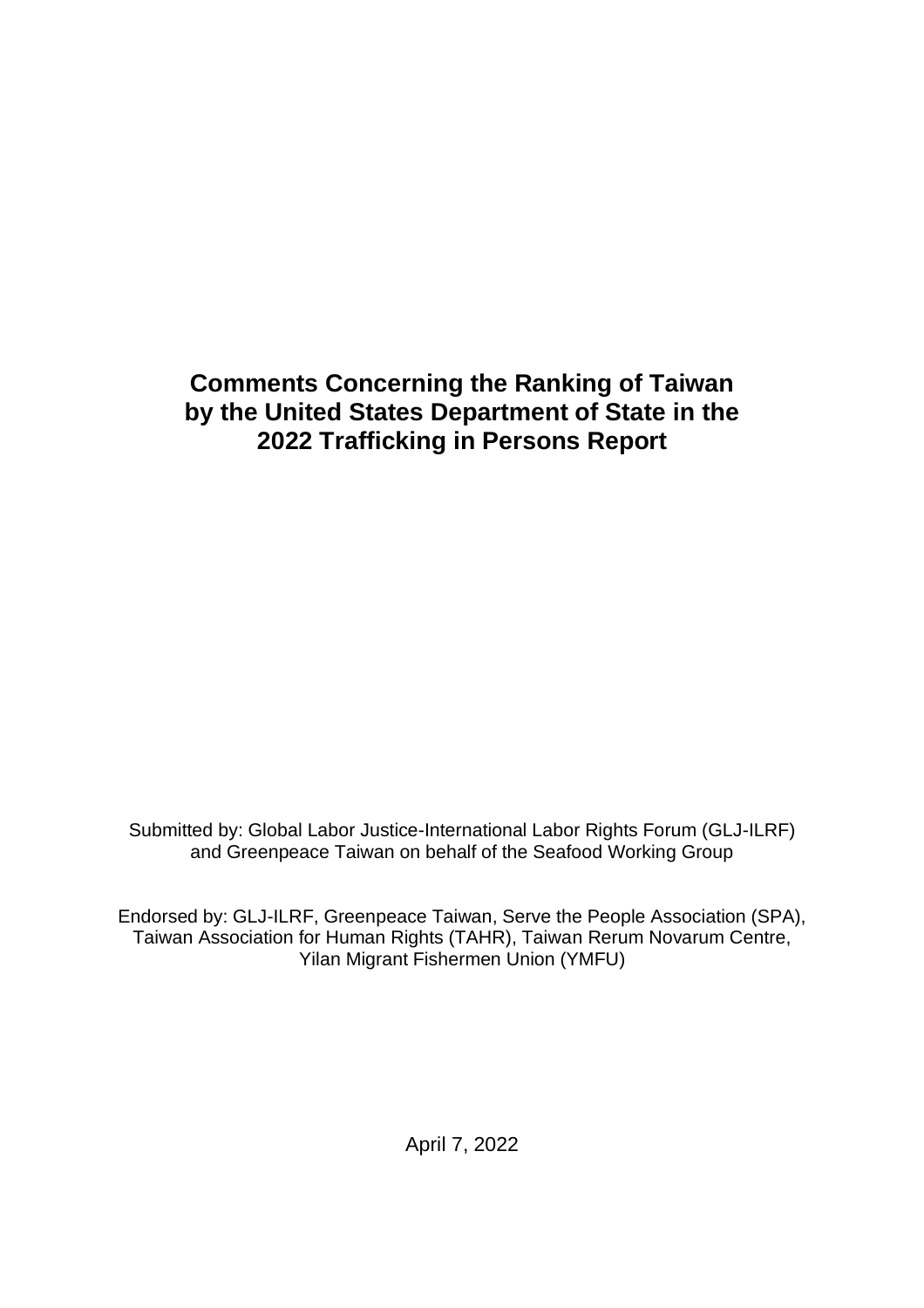#### <span id="page-1-0"></span>**FOREWORD**

For the second year, Global Labor Justice - International Labor Rights Forum (GLJ-ILRF) and Greenpeace have collaborated to submit *Comments Concerning the Ranking of Taiwan by the U.S. Department of State in the Trafficking in Persons (TIP) Report*. Submitted on behalf of the Seafood Working Group (SWG), the report is the product of a collaborative effort between our organizations and civil society organizations in Taiwan.

Taiwan ranks among the top 25 seafood-producing countries worldwide and has one of the largest distant water fishing fleets globally. The majority of workers on these fishing vessels are from Indonesia, the Philippines, and Vietnam, amounting to nearly 30,000 workers. Investigations consistently reveal egregious human rights abuses in Taiwan's fishing industry, with problems ranging from dangerous working or living conditions and wage deductions, to confirmed cases of forced labor, human trafficking, murder and dissappearances of migrant fishers at sea. Human rights monitors regularly emphasize that the wrongdoings on Taiwanese vessels are not sporadic, but are systemic and routine. They also continue to document strong linkages between forced labor and illegal, unreported and unregulated (IUU) fishing and unsustainable fishing practices.

The SWG's 2022 Comments on Taiwan provide the the U.S State Department's Office to Monitor and Combat Human Trafficking in Persons (TIP Office) with current information on the human trafficking and forced labor situation from the perspective of frontline organizations supporting migrant workers in the fishing sector and other industries. The submission presents and analyzes information under the State Department's "3P" paradigm for combatting human trafficking (Prevention, Protection and Prosecution) and makes a recommendation for the country's Tier Ranking in the forthcoming report.

In 2022, the SWG finds that Taiwan has been inappropriately maintained at the 'Tier 1' ranking for twelve consecutive years and should be downgraded to 'Tier 2' due to lack of sufficient progress. The report highlights numerous factors that have persisted for multiple years and that the Taiwanese government continues to fall short of the U.S. Trafficking Victims Protection Act (TVPA) standards.

In particular, the SWG's comments focus on the Prevention prong of the "3P" paradigm. Prevention of forced labor and human trafficking is naturally more effective than retroactive responses. Once workers end up in a situation of exploitation, effective remedy involves lengthy and expensive court proceedings as well as rehabilitation of workers. Ensuring workers' labor rights, particularly freedom of association and collective bargaining, is the most effective method for pre-empting and removing the conditions in which forced labor arises in the modern economy.

In Taiwan, and other countries where GLJ-ILRF works, we find that while effective criminal justice mechanisms are important, the root causes of forced labor are discriminatory legal and policy frameworks and government failure to promote and protect the labor rights for vulnerable categories of workers. This year's report highlights persistent and emergent issues impeding trafficking prevention, including a recruitment and employment system that puts migrant workers at the mercy of unscrupulous and poorly regulated recruitment agencies and maintains a discriminatory system for distant water fishers.

It is our our hope that this TIP Report 2022 submission on Taiwan will provide insight into the root causes of forced labor and human trafficking in the modern economy.

**Jennifer (JJ) Rosenbaum** Executive Director Global Labor Justice-International Labor Rights Forum (GLJ-ILRF)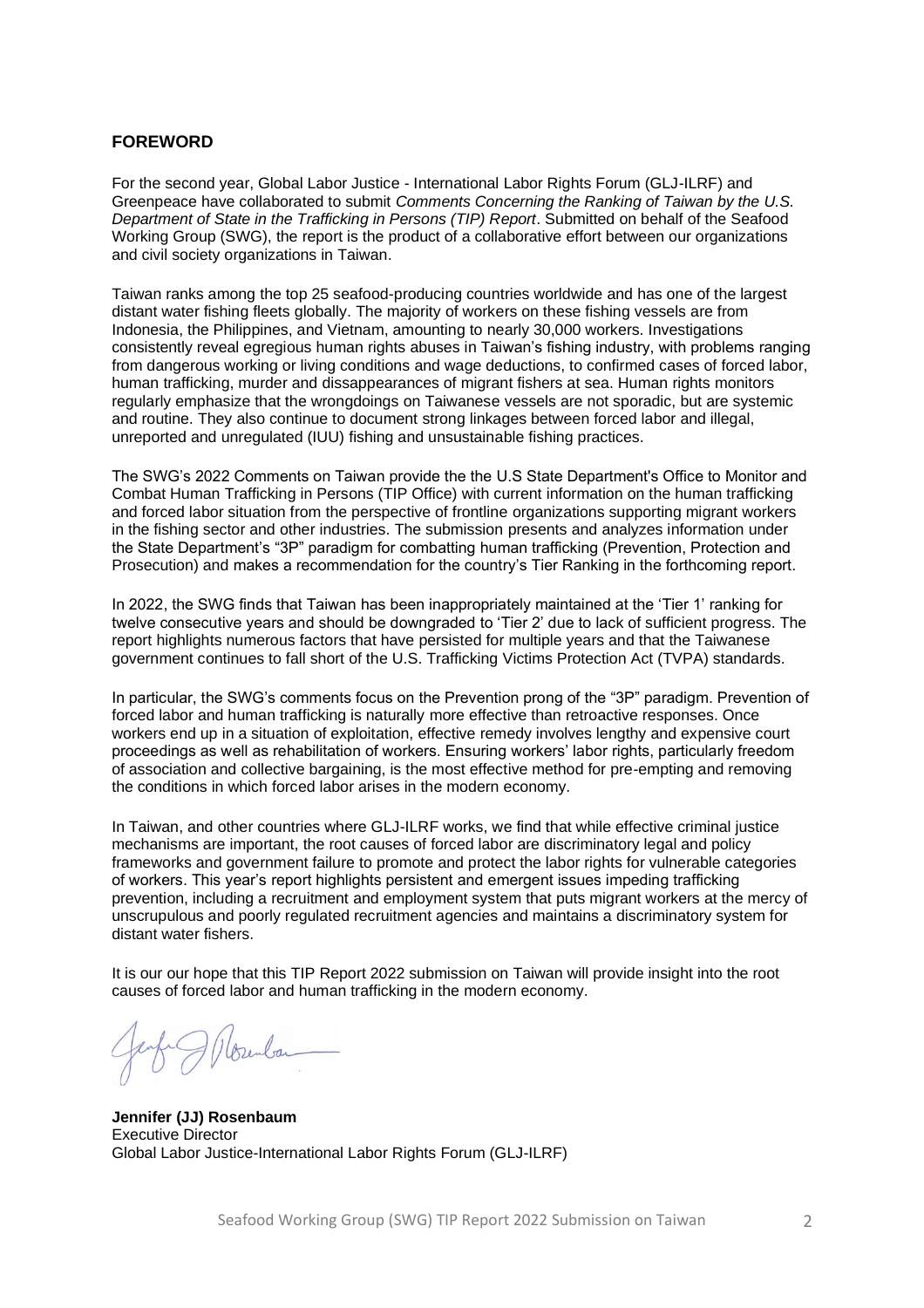# **Table of Contents**

| 1.                                 |                                                                                                                                                      |  |
|------------------------------------|------------------------------------------------------------------------------------------------------------------------------------------------------|--|
| 1.1.                               |                                                                                                                                                      |  |
| 1.2.                               |                                                                                                                                                      |  |
| 1.3.                               | Overview: Gaps in the legal framework contributing to the exploitation of                                                                            |  |
| 2.                                 |                                                                                                                                                      |  |
| 2.1.                               |                                                                                                                                                      |  |
| 2.2.<br>2.2.1<br>2.2.2.            | Failure to identify labor exploitation through the national labor complaint mechanism11                                                              |  |
| 3 <sub>1</sub>                     |                                                                                                                                                      |  |
| 3.1.<br>3.1.1<br>3.1.2.<br>3.1.3.  | The existence of illegal practices of Taiwanese recruitment agencies 12<br>The problematic two-tiered employment system for migrant fishers 18       |  |
| 3.2.<br>3.2.1.<br>3.2.2.<br>3.2.3. | Authorities' Practices and Inaction Contribute to Labor Rights Violations20<br>Limited rights to freedom of association and collective bargaining 22 |  |
| 4.                                 |                                                                                                                                                      |  |
| 4.1.                               |                                                                                                                                                      |  |
| 4.2.<br>4.2.1.<br>4.2.2.           | The overly narrow definition of human trafficking in the national law 25                                                                             |  |
| 5.                                 |                                                                                                                                                      |  |
| 5.1.                               |                                                                                                                                                      |  |
| 5.2.                               | Inadequate cooperation and collaboration between government agencies 28                                                                              |  |
| 6.                                 |                                                                                                                                                      |  |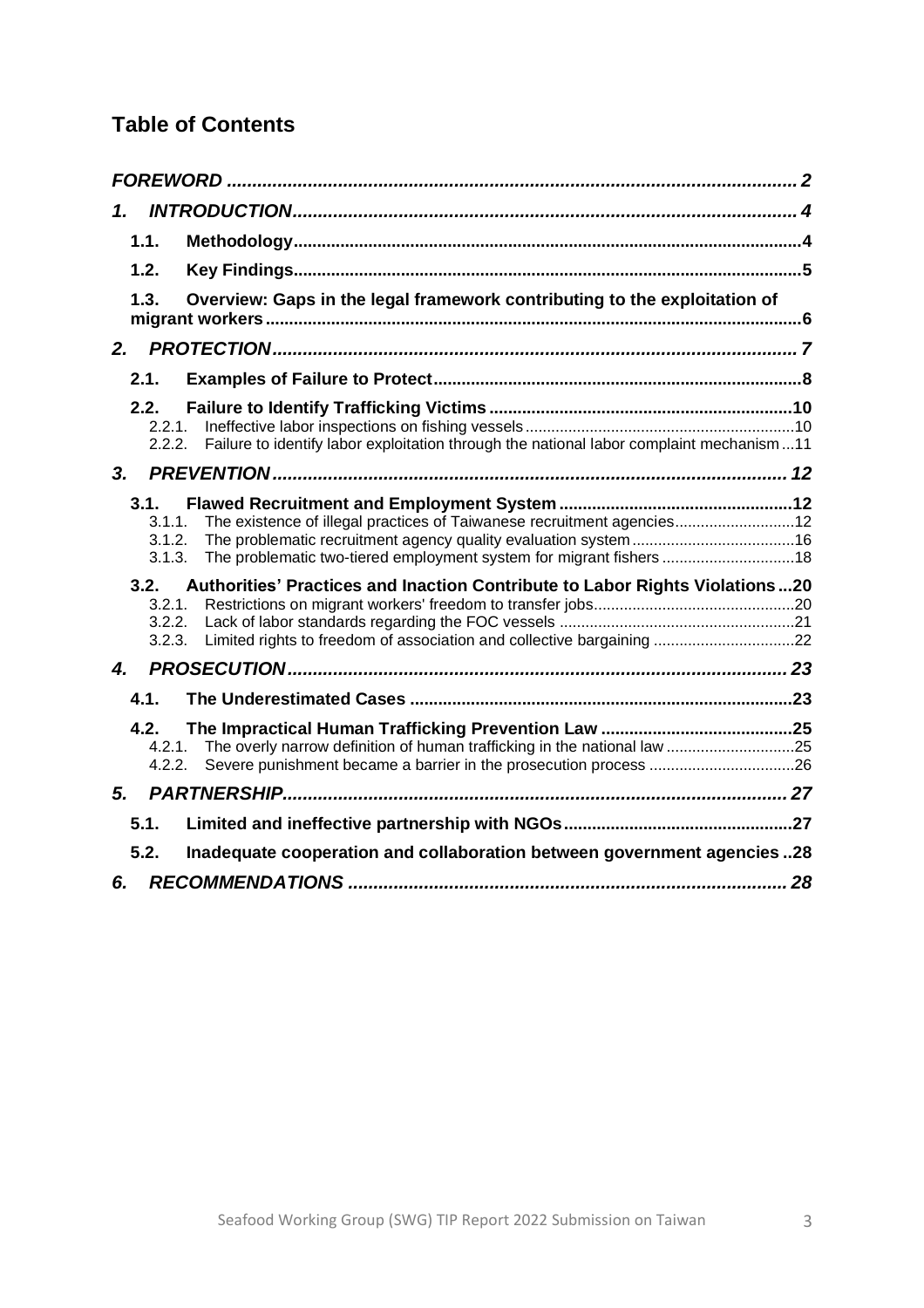## <span id="page-3-0"></span>**1. INTRODUCTION**

This report contains the comments of the Seafood Working Group (SWG) concerning Taiwan's ranking in the United States Department of State's 2022 Trafficking in Persons (TIP) Report.<sup>1</sup> The TIP Report is a requirement of the Trafficking Victims Protection Act (TVPA). In 2021, the U.S. Department of State maintained Taiwan at its Tier 1 ranking on the basis that "Taiwan authorities fully meet the minimum standards for the elimination of trafficking."<sup>2</sup>

In 2022, the SWG finds that Taiwan should be downgraded to Tier 2 due to the government's failure to meet the minimum standards as set forth in the TVPA, particularly in the following key areas: (1) failure to systematically identify trafficking victims; (2) inherent risks of human trafficking in the current employment system for migrant workers; (3) failure to regulate recruitment agencies and practices; (4) an impractical human trafficking law that prevents prosecution; and (5) and limited and ineffective partnerships with local and international NGOs.

#### <span id="page-3-1"></span>**1.1. Methodology**

This report focuses on issues and incidents during the TIP Report 2022 reporting period, April 1, 2021 to March 31, 2022. The information in this report is based on a desk review of existing literature and ten consultations with civil society organizations (CSOs) and nongovernmental organizations (NGOs) in Taiwan and in Indonesia, including Greenpeace Taiwan, Serve the People Association (SPA), Taiwan Association for Human Rights (TAHR), Taiwan Rerum Novarum Centre, Yilan Migrant Fishermen Union (YMFU), Organization for Migrant Fishers' Rights, Ganas Community, Stella Maris International Service Center, Destructive Fishing Watch (DFW) Indonesia, and PASOPATI. A focus group discussion was also conducted with four Indonesian CSO leaders. English and Chinese language sources were utilized for the literature review.

The report relies heavily on meeting minutes from government agencies, media agencies, and CSO-collected cases through frontline work. The report analyzes the Taiwanese government's efforts and progress in addressing human trafficking and related labor rights abuse of migrant workers in Taiwan.

This report was prepared by Global Labor Justice-International Labor Rights Forum (GLJ-ILRF)<sup>3</sup> and Greenpeace Taiwan, with support from Humanity Research Consultancy<sup>4</sup> in report drafting. The findings and recommendations are supported by the Seafood Working Group.<sup>5</sup>

https://laborrights.org/industries/seafood?gt-quicktabs\_seafood=3#qt-quicktabs\_seafood.

<sup>1</sup> The submission was filed with the U.S. Statement Department on March 18, 2022.

<sup>2</sup> Office to Monitor and Combat Trafficking in Persons, *2021 Trafficking in Persons Report: Taiwan* (June 2021), UNITED STATES DEPARTMENT OF STATE, [https://www.state.gov/reports/2021-trafficking-in-persons-report/thailand/.](https://www.state.gov/reports/2021-trafficking-in-persons-report/thailand/) <sup>3</sup> GLJ-ILRF is a merged organization bringing strategic capacity to cross-sectoral work on global value chains and labor migration corridors. GLJ-ILRF holds global corporations accountable for labor rights violations in their supply chains, advances policies and laws that protect decent work and just migration. GLJ-ILRF convenes the Seafood Working Group; se[e https://laborrights.org/](https://laborrights.org/) an[d https://globallaborjustice.org/.](https://globallaborjustice.org/)

<sup>4</sup> Humanity Research Consultancy is a UK-based research consultancy specialized in providing research and consultancy service to end modern slavery and human trafficking, through engaging local insights and expertise, see [https://humanityconsultancy.com/.](https://humanityconsultancy.com/)

<sup>5</sup> Convened by GLJ-ILRF, the Seafood Working Group (SWG) is a global coalition of 31 labor, human rights, and environmental non-governmental organizations working to hold governments and companies accountable and drive change and end forced labor in the international seafood trade; see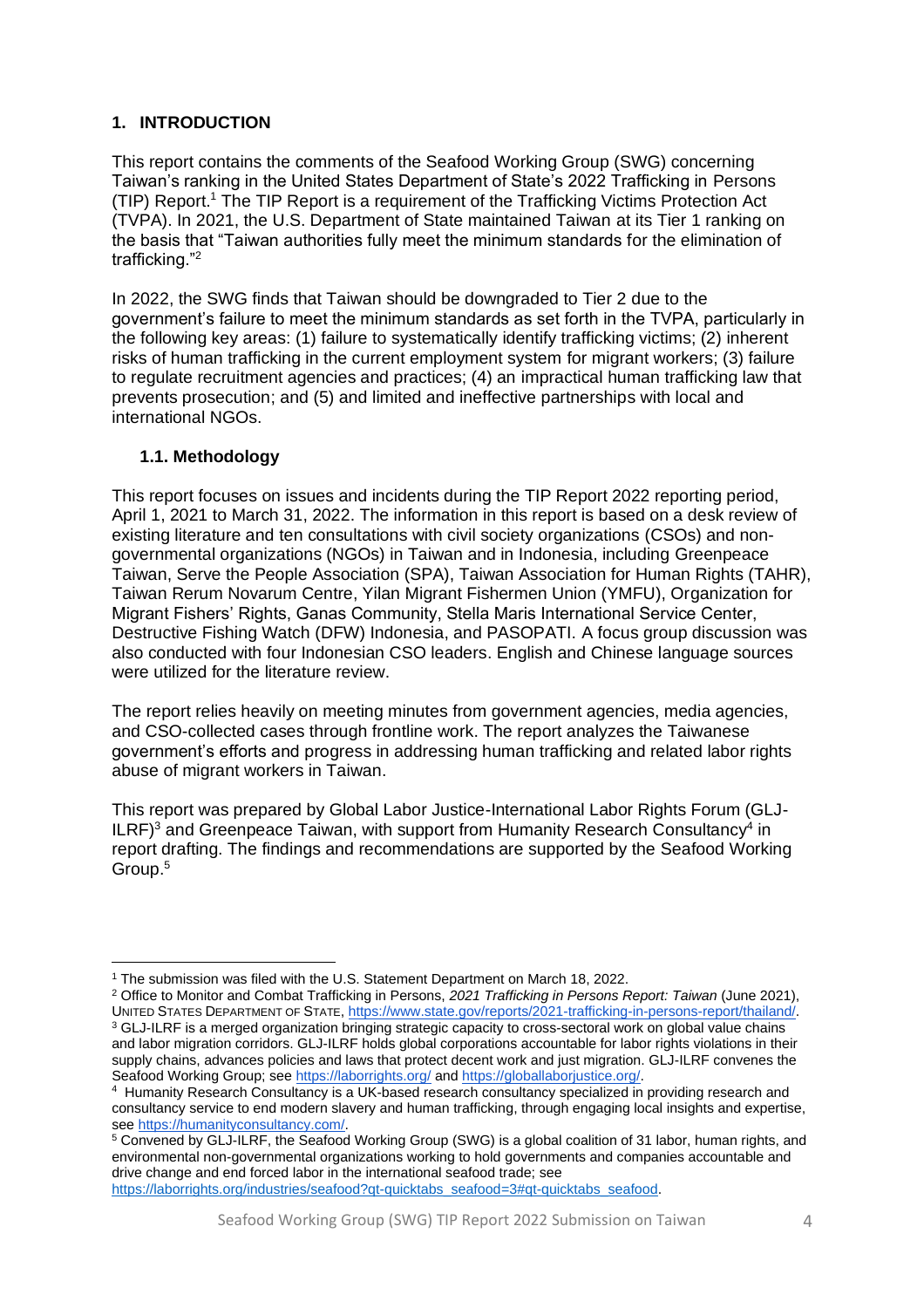# <span id="page-4-0"></span>**1.2. Key Findings**

This report documents Taiwan's inadequate efforts to make progress in the areas of Prevention, Protection, Prosecution per the U.S. Department of State's "3P" approach, as well as assessing Partnership during the reporting period.<sup>6</sup> The key findings are as follows:

- Taiwan has not taken the necessary steps to protect victims of human trafficking, due to a narrow interpretation of human trafficking and ineffective procedures to identify and provide services to such victims. The authorities failed to conduct timely investigations into the working conditions on the Da-Wang and Chin-Chun No. 12 vessels, despite strong indicators of human trafficking, until the U.S. government issued a trade ban. (Section 2.1)
- The lack of labor inspections on distant water fishing vessels has allowed potential victims to be undetected and thus outside the government's safety net, and the national complaint mechanism remains inaccessible to migrant fishers working on the high seas with extremely limited access to satellite phone or Wi-Fi connection. (Section 2.2)
- Recruitment agencies continue to charge migrant workers with illegal job purchasing fees and deposits as well as confiscating their identity documents – indicators of forced labor – yet the government has failed to eradicate faulty agencies through the evaluation system. Such agencies avoid facing penalties or suspension by selfevaluating their business' performance on the official evaluation website and/or by voluntarily shutting down the business and re-establishing the agency using a different name and license. (Section 3.1)
- Migrant fishers in the distant water fishing industry are exploited by the "two-tiered" employment system, under which they are afforded with less protection and welfare, including a lower minimum wage and insurance coverage. While both domestic and foreign workers would benefit from the latest *Labor Occupational Accident Insurance and Protection Act*, migrant fishers in the distant water fleet were again excluded. (Section 3.1.3)
- During the COVID-19 outbreak in July 2021, the Ministry of Labor put policies in place that made it extremely difficult for foreigners to change jobs to a different industry. In practice, with the high demand of domestic nurses in Taiwan, migrant nursing workers, who were not protected by the *Labor Standard Act* and endured poorer working conditions, have had no chance to leave their current industry. (Section 3.2.1)
- While Taiwanese law permits foreign migrant workers to form unions, migrant fishers in the distant water fleet have limited access to unions due to restrictions in Taiwanese law, employer intimidation, and discrimination. Without well-organized worker unions, migrant fishers are unable to exercise their rights to organize or bargain for better working and living conditions with their employers, and prevent situations of forced labor from arising. (Section 3.2.3)
- There is a remaining gap between the number of the cases of trafficking in persons occurring in Taiwan and the number estimated by Taiwanese government. The government has not effectively identified offenders under the *Human Trafficking Prevention Act*, and has failed to prosecute them as human traffickers. (Section 4.1)
- The *Human Trafficking Prevention Act* has an overly narrow definition of human trafficking and does not align with the Palermo Protocol. The punishment of offenders set out by the act are often difficult to execute, resulting in a low prosecution rate of traffickers. (Section 4.2)

<sup>6</sup> While the "3P" paradigm continues to serve as the fundamental international framework used by the United States to combat trafficking in persons, Secretary of State Hillary Rodham Clinton announced a fourth P – partnership – in 2009; see Four "Ps": Prevention, Protection, Prosecution, Partnerships. US Department of State. <https://ctcwcs.files.wordpress.com/2016/07/four-ps.pdf>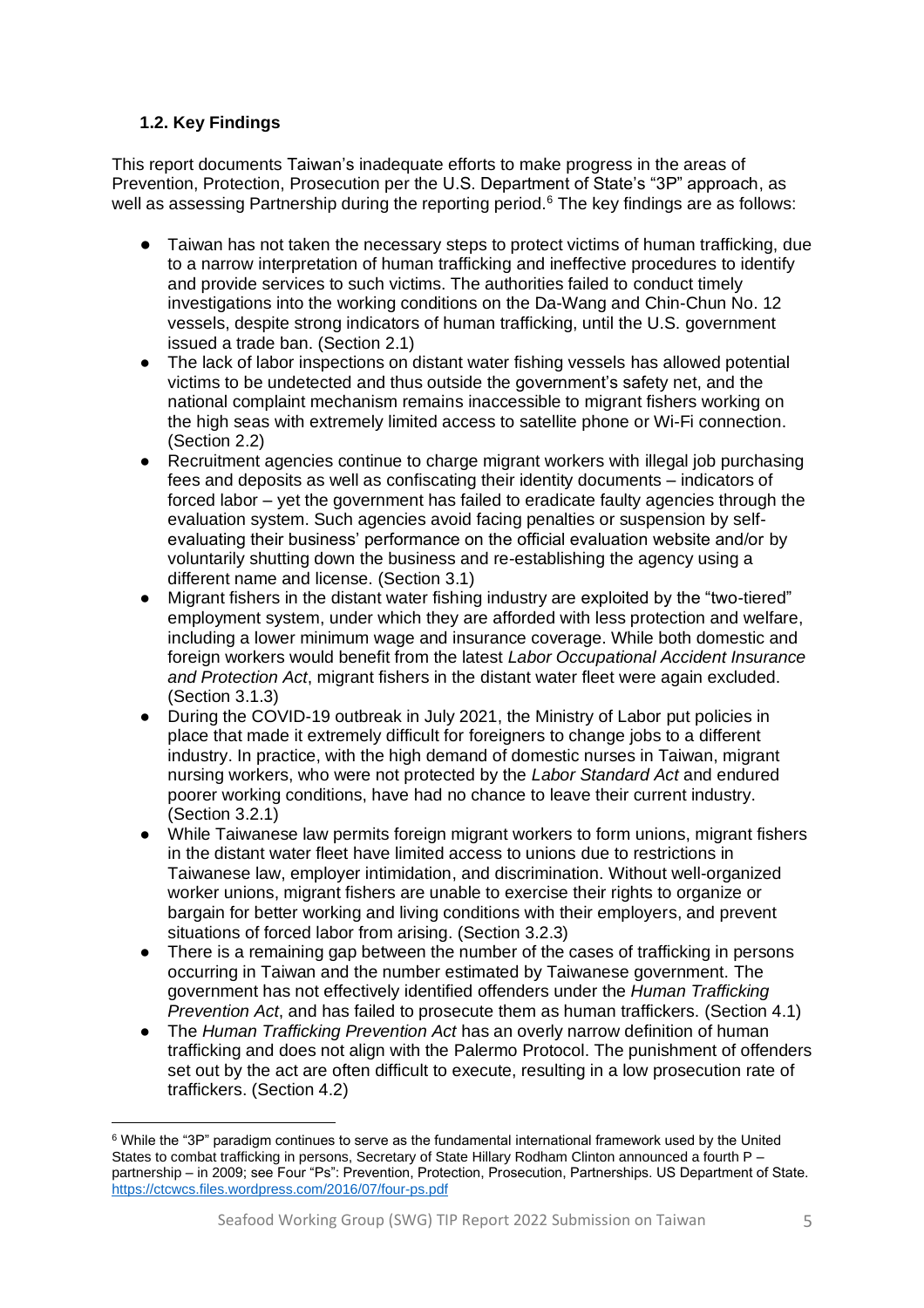The government has established ineffective partnerships with local and international organizations; their voices are not fully respected, and the information shared with them by the government is limited. Moreover, a whole-of-government approach was missing, limiting the government's ability to effectively combat human trafficking. (Sections 5.1 and 5.2)

#### <span id="page-5-0"></span>**1.3. Overview: Gaps in the legal framework contributing to the exploitation of migrant workers**

Between 2011 and 2019, the total number of blue-collar migrant workers in Taiwan increased by 69 per cent, from  $425,000$  to  $718,000$ ,<sup>7</sup> and fell to around 664.000 in the beginning of 2022.<sup>8</sup> Originally from Thailand, the Philippines, Vietnam, and Indonesia, these workers are spread across several industries under two categories: industrial work and social welfare work. The former includes marine fisheries, manufacturing, construction, farming, and agricultural work regulated by a designated law;<sup>9</sup> and the latter includes institutional nursing, domestic nursing, and domestic service work.<sup>10</sup>

The International Convention on Civil and Political Rights (ICCPR) and the International Convention on Economic, Social and Cultural Rights (ICESCR) have both been nationalized in Taiwan, meaning the relevant national laws should align with these two treaties.<sup>11</sup> Nevertheless, there is structural discrimination of migrant workers in the national legal framework that is contrary to these two treaties. This includes inferior protection of foreign workers compared with nationals, and restrictions on migrant workers changing jobs during the COVID-19 pandemic.<sup>12</sup>

Due to the existence of several policies that discriminate against migrant workers and provide insufficient protection, the migrant worker population has long been considered one of the most vulnerable groups in Taiwan.<sup>13</sup> For example, most of the workers in Taiwan, regardless of their nationality, are protected by the *Labor Standard Act* (2020).<sup>14</sup> Nevertheless, migrant fishers working on Taiwanese distant water fishing vessels, as well as migrant domestic workers, have been left out by this law and are given fewer legal protections.<sup>15</sup> Compared with nationals, these workers are at a much higher risk of forced

<https://law.moj.gov.tw/ENG/LawClass/LawAll.aspx?pcode=N0090023>

<sup>7</sup> National Development Council (2022). The number of migrant workers divided by the application category. [https://www.ndc.gov.tw/Content\\_List.aspx?n=44CB0EDF55E07A07#:~:text=100%E5%B9%B4%E5%BA%95%E](https://www.ndc.gov.tw/Content_List.aspx?n=44CB0EDF55E07A07#:~:text=100%E5%B9%B4%E5%BA%95%E8%87%B3108%E5%B9%B4%E5%BA%95,%E5%BA%AB%EF%BC%8C%E5%9C%8B%E7%99%BC%E6%9C%83%E6%95%B4%E7%90%86%E3%80%82) [8%87%B3108%E5%B9%B4%E5%BA%95,%E5%BA%AB%EF%BC%8C%E5%9C%8B%E7%99%BC%E6%9C](https://www.ndc.gov.tw/Content_List.aspx?n=44CB0EDF55E07A07#:~:text=100%E5%B9%B4%E5%BA%95%E8%87%B3108%E5%B9%B4%E5%BA%95,%E5%BA%AB%EF%BC%8C%E5%9C%8B%E7%99%BC%E6%9C%83%E6%95%B4%E7%90%86%E3%80%82) [%83%E6%95%B4%E7%90%86%E3%80%82](https://www.ndc.gov.tw/Content_List.aspx?n=44CB0EDF55E07A07#:~:text=100%E5%B9%B4%E5%BA%95%E8%87%B3108%E5%B9%B4%E5%BA%95,%E5%BA%AB%EF%BC%8C%E5%9C%8B%E7%99%BC%E6%9C%83%E6%95%B4%E7%90%86%E3%80%82)

<sup>8</sup> Ministry of Labor (2022). The number of industrial and social welfare migrant workers. <https://statfy.mol.gov.tw/index12.aspx>

 $9$  Laws & Regulations Database of The Republic of China (2022). Directions of the Employment Transfer Regulations and Employment Qualifications for Foreigners Engaging in the Jobs Specified in Items 8 and 10', Paragraph 1, Article 46 of the Employment Services Act.

 $10$  "Directions of the Employment Transfer Regulations and Employment Qualifications for Foreigners Engaging in the Jobs Specified in Items 9', Paragraph 1, Article 46 of the Employment Services Act". Laws & Regulations Database of The Republic of China (2022). Article 46, Employment Service Act. <https://law.moj.gov.tw/ENG/LawClass/LawAll.aspx?pcode=N0090001>

<sup>&</sup>lt;sup>11</sup> As Taiwan is not currently recognized as a member of the United Nations, it cannot formally ratify UN conventions; however, the country still seeks to nationalize them into domestic law. <sup>12</sup> See section 3.2.1.

<sup>&</sup>lt;sup>13</sup> Civicus (2021). Protests in labour rights and against discriminatory migrant worker policies in Taiwan. [https://monitor.civicus.org/updates/2021/08/03/protests-labour-rights-and-against-discriminatory-migrant-worker](https://monitor.civicus.org/updates/2021/08/03/protests-labour-rights-and-against-discriminatory-migrant-worker-policies-taiwan/)[policies-taiwan/](https://monitor.civicus.org/updates/2021/08/03/protests-labour-rights-and-against-discriminatory-migrant-worker-policies-taiwan/)

<sup>&</sup>lt;sup>14</sup> Laws & Regulations Database of The Republic of China (2022). Labor Standards Act. <https://law.moj.gov.tw/ENG/LawClass/LawAll.aspx?pcode=N0030001>

 $15$  Ministry of Labor (2017). The migrant fishers employed overseas by fishing vessels are subject to the "Regulations on the Authorization and Management of Overseas Employment of Foreign Crew Members" in the Act for Distant Water Fisheries".<https://www.mol.gov.tw/1607/1632/1640/19846/post>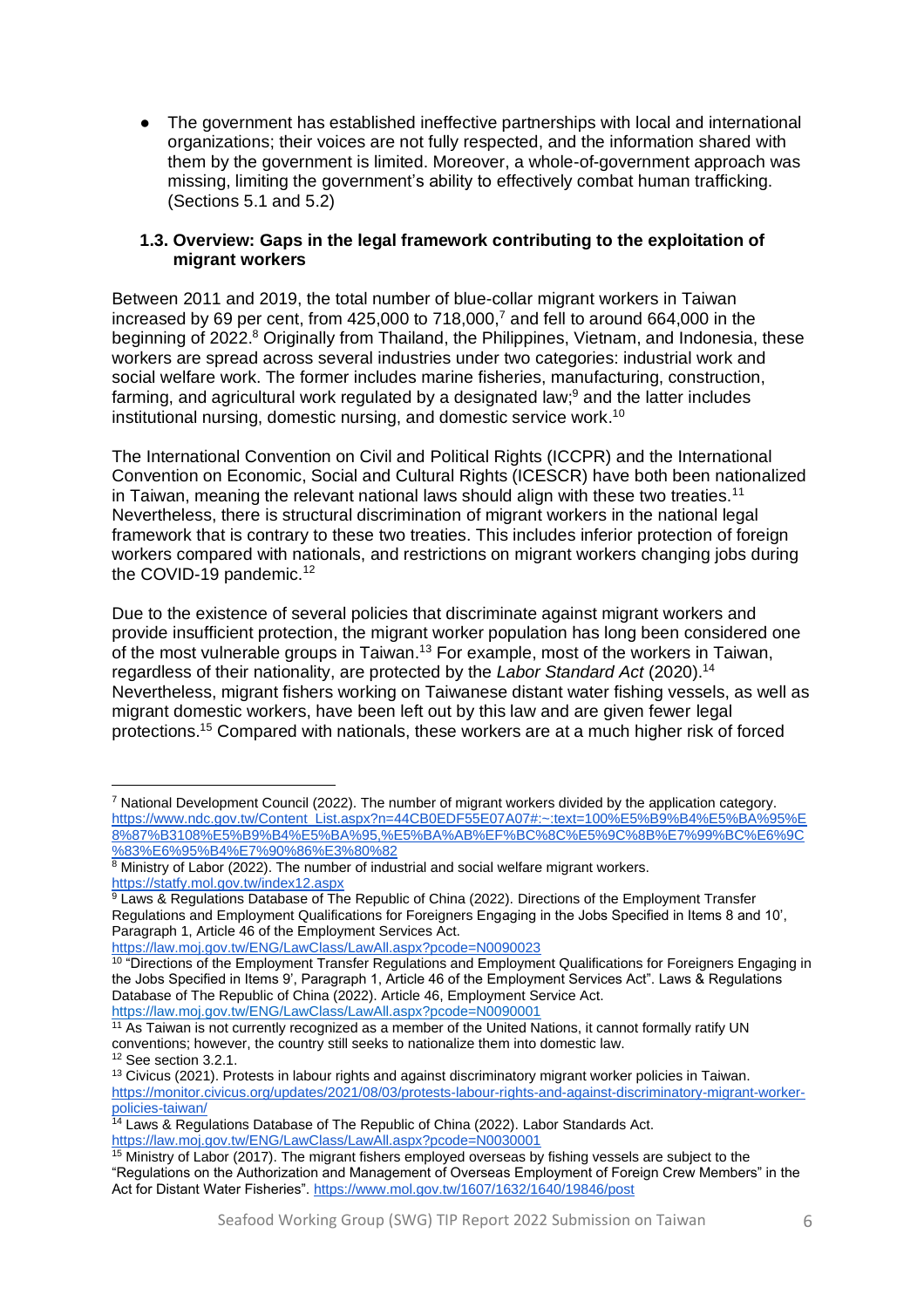labor and human trafficking.<sup>16</sup> Despite NGOs' reporting and the media coverage on migrant workers being abused and exploited, the Taiwanese government has taken a relatively passive attitude towards ensuring their rights and prosecuting the Taiwanese nationals involved in exploiting these workers.

The abuse of migrant domestic workers and migrant fishers in the distant water fishing industry highlights the precarious labor conditions and ineffective government action to protect migrant workers in Taiwan.

Migrant domestic workers are excluded from the *Labor Standards Act (2020)* and face excessive working hours with extremely low pay. They work an average of 10.4 hours per day, with a lack of overtime pay and leave, and are often subjected to mistreatment.<sup>17</sup> While the consumer price index, as well as the minimum wage in Taiwan, has increased annually, there has been no rise in migrant domestic workers' wages for more than six years.<sup>18</sup> The minimum monthly wage for migrant domestic workers was last modified in 2015, from NTD 15,840 (USD 571) to NTD 17,280 (USD 623). Meanwhile, the national minimum wage in Taiwan was raised from NTD 20,008 (USD 705) to NTD 24,000 (USD 865) at the beginning of 2021.<sup>19</sup>

Migrant fishers in the distant water fishing industry are subjected to poor working and living conditions. According to a survey conducted by the Environmental Justice Foundation (EJF) in 2020, 82 per cent of workers on Taiwanese longline vessels had experienced excessive overtime working hours, and 92 percent had experienced the withholding of their wages.<sup>20</sup> Verbal threats and physical abuse were also reported on these vessels. $^{21}$  The Fisheries Agency is the competent authority of the distant water fishing industry and its workers. According to stakeholders interviewed for this report, it has not implemented sufficient policies and initiatives to prevent the exploitation of migrant fishers.

This report identifies significant gaps in the ability of the Taiwanese government to govern the migrant workforce in the country. It shows how existing laws and regulations have failed to act as sufficient safety nets to protect migrant workers from rights violations, as well as how the government's ignorance and inability continue to enable the prevalence of forced labor and human trafficking of migrant workers in Taiwan.

# <span id="page-6-0"></span>**2. PROTECTION**

The "Protection" prong of the "3P" paradigm requires governments to take a victim-centered approach to combatting human trafficking by "identifying victims, providing referrals for a comprehensive array of services, directly providing or funding NGOs to provide those services, and supporting these individuals as they rebuild their lives."<sup>22</sup>

<sup>&</sup>lt;sup>16</sup> Freedom United (2019). Taiwan failing to protect vulnerable migrant workers.

<https://www.freedomunited.org/news/taiwan-failing-to-protect-vulnerable-migrant-workers/> <sup>17</sup> Huang Tzu-ti (2021). Labor ministry rolls out one-stop service introducing migrant domestic workers into Taiwan. Available at: <https://www.taiwannews.com.tw/en/news/4299834>

<sup>&</sup>lt;sup>18</sup> 4 Way Voice (2021). Indonesian labor organizations disappointed over the fact that the low salary of migrant domestic workers has not risen in Taiwan for years. Available at:

[https://4wayvoice.nownews.com/news/20211008/663866/?\\_trms=48602294ba2cf88f.1634547172162](https://4wayvoice.nownews.com/news/20211008/663866/?_trms=48602294ba2cf88f.1634547172162) <sup>19</sup> https://www.mol.gov.tw/1607/1632/1640/45143/

<sup>20</sup> https://www.france24.com/en/live-news/20210513-rampant-fishing-industry-abuses-dull-taiwan-s-rights-record

<sup>21</sup> https://www.seafoodsource.com/news/environment-sustainability/taiwan-responds-to-ngo-reports-on-forcedlabor-within-its-fishing-fleet

<sup>22</sup> *3Ps: Prosecution, Protection, and Prevention*, OFFICE TO MONITOR AND COMBAT TRAFFICKING IN PERSONS, [https://www.state.gov/3ps-prosecution-protection-and-prevention/.](https://www.state.gov/3ps-prosecution-protection-and-prevention/)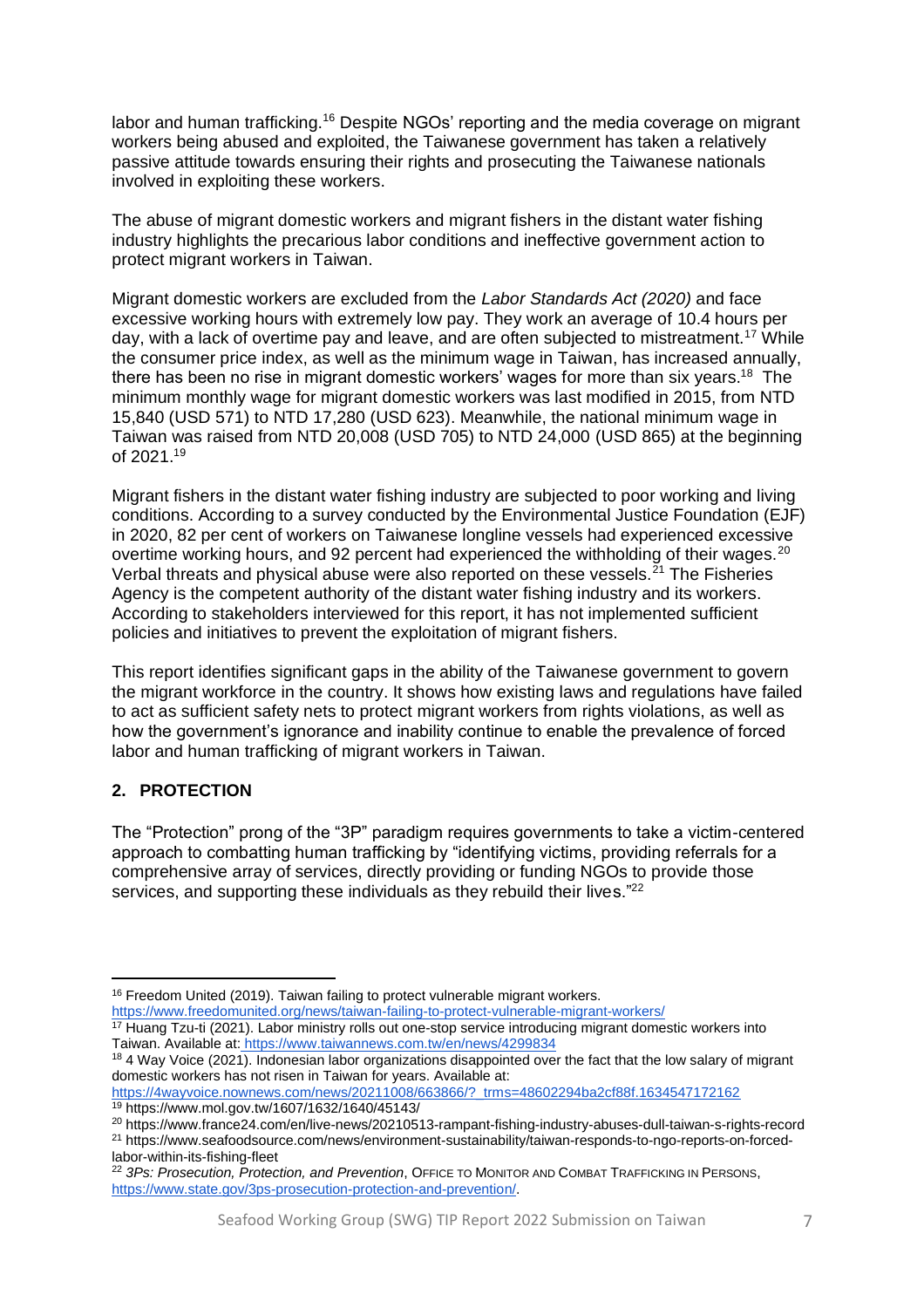#### <span id="page-7-0"></span>**2.1. Examples of Failure to Protect**

In 2009, Taiwan introduced the *Human Trafficking Prevention Act*, defining human trafficking as "to recruit, trade, take into bondage, transport, deliver, receive, harbor, hide, broker, or accommodate a local or foreign person, by force, threat, intimidation, confinement. monitoring, drugs, hypnosis, fraud, purposeful concealment of important information, illegal debt bondage, withholding important documents, making use of the victim's inability, ignorance or helplessness, or by other means against his/her will, for the intention of subjecting him/her to sexual transactions, labor to which pay is not commensurate with the work duty, organ harvesting; or to use the above-mentioned means to impose sexual transactions, labor to which pay is not commensurate with the work duty, or organ harvesting on the victims."<sup>23</sup> In addition, the Ministry of Justice released the Victims Identification Principles and Guidelines to further enforce the Act. Forced labor is also banned in the Labor Standards Act, in which "no employer shall, by force, coercion, detention, or other illegal means, compel a worker to perform work."<sup>24</sup> Taiwan has made forced labor a form of exploitation within the crime of human trafficking.

However, a main challenge is the government's narrow interpretation of human trafficking, which has led to a failure to provide legal protection to many victims. A report published by the Control Yuan<sup>25</sup> points out that government officials only consider superficial indicators of human trafficking and do not review potential trafficking in persons cases in-depth and holistically. As a result, cases of suspected forced labor or human trafficking are labeled as mere labor disputes between employers and employees. For example, the Control Yuan noted that victims expressed a willingness to work overtime because they considered it to be their only choice at the time; yet, during the investigation, law enforcement officials failed to identify that the decision was based on an imbalance of power, and misjudged it as free will.<sup>26</sup>

In the cases of "Da-Wang" and "Chin-Chun No. 12," workers on both fishing vessels complained of retention of identity documents, withholding of wages, and excessive overtime. However, while two migrant fishers on "Da-Wang" were identified as human trafficking victims, no one on "Chin-Chun No. 12" was identified as such. The Ministry of Interior said the result was based on "a comprehensive judgment at that time, which was also evaluated by social workers, lawyers, and CSOs." The official from the National Immigration Agency said, "Perhaps the reason why the migrant fisher on 'Chin-Chun No.12' was not identified as a victim is because the salary has been transferred to the family back home." <sup>27</sup> Provision of unpaid wages should not prevent the government from reviewing the case comprehensively and assessing the other potential indicators of exploitation. This highlights an example of government failure to identify and protect victims of human trafficking.

The Taiwanese government has not properly controlled fishing vessels from entering and exiting ports even when there are potential cases of human trafficking. Despite the fishers on "Da-Wang" being identified as human trafficking victims, the vessel continued to run its business as usual and was allowed to depart from Taiwan's port in May 2020 and to re-enter

<sup>23</sup> Article 2, Human Trafficking Prevention Act.

https://law.moj.gov.tw/ENG/LawClass/LawAll.aspx?pcode=D0080177

<sup>24</sup> Article 5, Labor Standards Act. https://law.moj.gov.tw/ENG/LawClass/LawAll.aspx?pcode=N0030001

<sup>&</sup>lt;sup>25</sup> The Control Yuan (CY), one of the five branches of the Government of the Republic of China (Taiwan), is an investigatory agency that monitors the other branches of government. It may be compared to the Court of Auditors of the European Union or the Government Accountability Office of the United States.

<sup>&</sup>lt;sup>26</sup> The Control Yuan (May 20, 2021).<https://www.cy.gov.tw/CyBsBoxContent.aspx?s=17496>

<sup>27</sup> The Control Yuan (May 20, 2021).<https://www.cy.gov.tw/CyBsBoxContent.aspx?s=17496>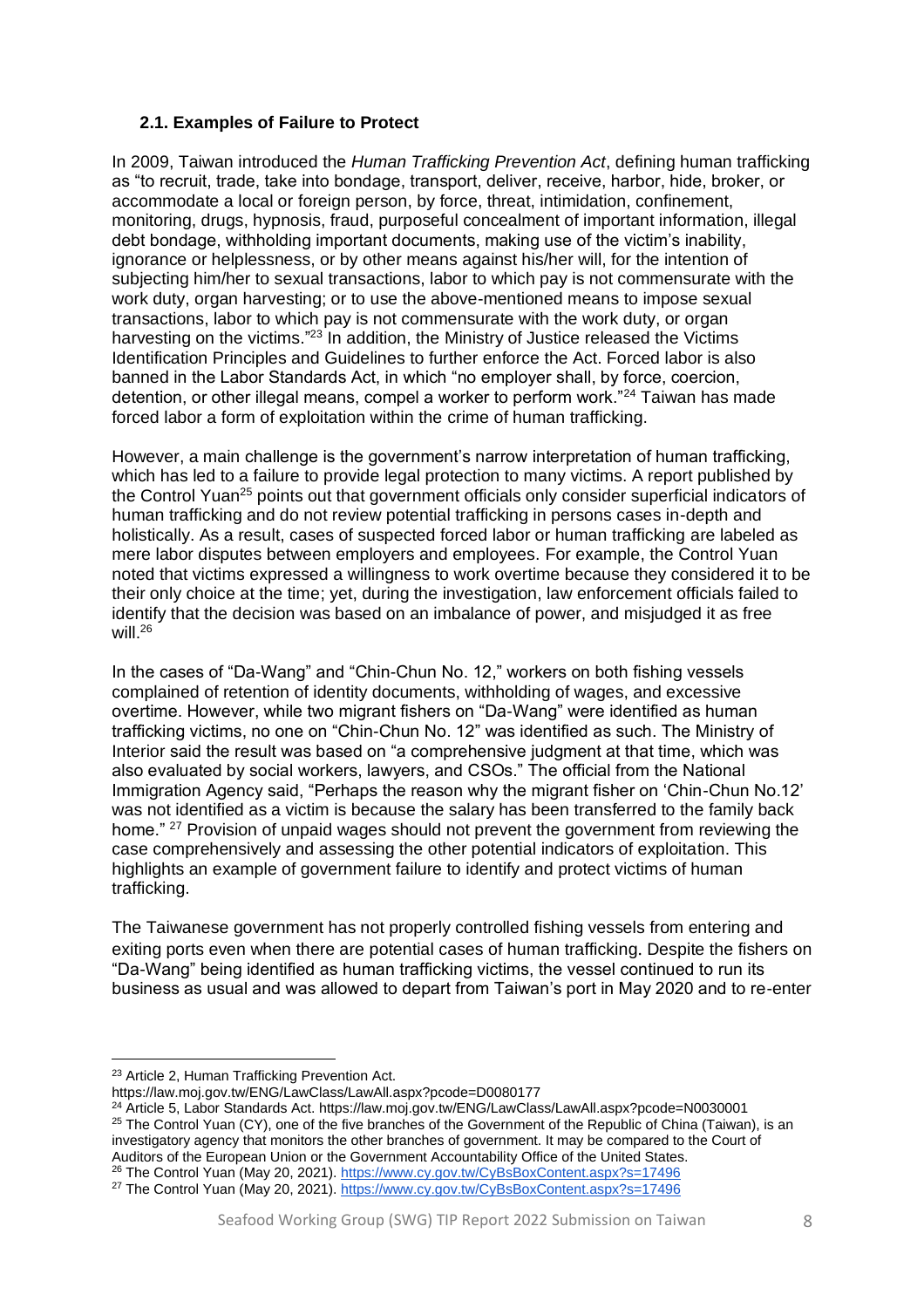Taiwan in March 2021. It again departed in October 2021.<sup>28</sup> Upon learning this information, Greenpeace Taiwan sent a letter to the Fisheries Agency, asking if they would conduct any labor inspections on the vessel, and if Greenpeace Taiwan could observe. The Fisheries Agency responded that the authorities were still studying the possibility of conducting labor inspections on foreign vessels.<sup>29</sup> However, the international convention regulating fishers' rights, the International Labor Organization (ILO) Work in Fishing Convention (2007), No. 188 (referred to as C188), provides guidance on the labor issues to be monitored during inspections, and is used by other Port States for foreign vessels.<sup>30</sup>

Without conducting labor inspections, Taiwan's government failed to protect other fishers from becoming human trafficking victims on "Da-Wang." One fisher working on this vessel, "Fisher A", had his wage of around 7,500 USD withheld until the end of his contract, and the recruitment agency threatened to hold the money until Fisher A agreed to sign a new contract to work for another two years. The recruitment agency also provided misleading and false information about the nature of recruitment and wages in order to persuade Fisher A to stay. Fisher A was reluctant to sign this agreement, but was afraid of not being paid fully once Fisher A left Taiwan. Fisher A later turned to a local CSO for help, and the case was reported to the National Immigration Agency (NIA) and the Fisheries Agency. It was only after a lot of follow up with the government by the CSO that Fisher A was finally able to leave the vessel, interviewed by the NIA for further human trafficking investigation, and later identified as a victim. However, NIA officials did not set foot on "Da-Wang"; rather, it was the staff of the fishing company who escorted Fisher A out. The process put Fisher A into unknown and unnecessary danger, and because Fisher A did not bring along any personal belongings, Fisher A had to go back to the vessel again without an official guide, which again put him at risk of danger.<sup>31</sup>

U.S. Customs and Border Protection (CBP) issued a Withhold Release Order on "Da-Wang" in August 2020, and in January 2022 announced it had determined that the "Da Wang" had used forced labor, after investigations found evidence aboard the vessel of all 11 ILO indicators of forced labor.<sup>32</sup> As a result, all seafood harvested by the vessel will be seized at U.S. ports unless an objection is raised.<sup>33</sup> Meanwhile, the Taiwanese government remained reluctant to step forward. Taiwan's authorities did not conduct a labor inspection or detain "Da-Wang" as it should have done as a Port State, and the Fisheries Agency only claimed to abolish the vessel owner's operation rights after CBP announced the aforementioned decision.

The "Da-Wang" case involved the death of a fisher and the trafficking of multiple victims, yet the Taiwanese government still has not promised any legal or operational reforms. This decision highlights the Taiwanese government's passive attitude and inaction to make serious and sustainable efforts to eliminate trafficking in persons. As a result, migrant fishers working on Taiwan's distant water fisheries remain at high risk of forced labor.

In October 2021, Greenpeace Taiwan discovered dozens of cases on Taiwanese-flagged distant water fishing vessels suspected of forced labor, among which one involved the death

<sup>&</sup>lt;sup>28</sup> The Fisheries Agency's press release on January 29, 2022 confirmed that "Da-Wang" was authorized to port in Taiwan. Available at[: https://www.fa.gov.tw/cht/NewsPaper/content.aspx?id=2835&chk=59e540e6-f34d-46b3](https://www.fa.gov.tw/cht/NewsPaper/content.aspx?id=2835&chk=59e540e6-f34d-46b3-a797-0a972c204876¶m=pn%3d1%26yy%3d2022%26mm%3d) [a797-0a972c204876&param=pn%3d1%26yy%3d2022%26mm%3d](https://www.fa.gov.tw/cht/NewsPaper/content.aspx?id=2835&chk=59e540e6-f34d-46b3-a797-0a972c204876¶m=pn%3d1%26yy%3d2022%26mm%3d)

<sup>&</sup>lt;sup>29</sup> Letter from the Fisheries Agency to Greenpeace Taiwan (2021).

<sup>30</sup> International Labour Organization (July 17, 2018). "First fishing vessel detained under ILO Fishing Convention." [https://www.ilo.org/global/about-the-ilo/newsroom/news/WCMS\\_634680/lang--en/index.htm](https://www.ilo.org/global/about-the-ilo/newsroom/news/WCMS_634680/lang--en/index.htm)

<sup>&</sup>lt;sup>31</sup> Conversation with Serve the People Association (SPA) on November 15, 2021.

<sup>32</sup> International Labor Organization (2012). ILO Indicators of Forced Labour. Available at

[https://www.ilo.org/wcmsp5/groups/public/---ed\\_norm/---declaration/documents/publication/wcms\\_203832.pdf](https://www.ilo.org/wcmsp5/groups/public/---ed_norm/---declaration/documents/publication/wcms_203832.pdf) 33 US Department of Homeland Security (January 28, 2022). "DHS Takes Action to Combat Forced Labor and Hold Companies Accountable for Exploiting Workers." Available at [:https://www.dhs.gov/news/2022/01/28/dhs](https://www.dhs.gov/news/2022/01/28/dhs-takes-action-combat-forced-labor-and-hold-companies-accountable-exploiting)[takes-action-combat-forced-labor-and-hold-companies-accountable-exploiting](https://www.dhs.gov/news/2022/01/28/dhs-takes-action-combat-forced-labor-and-hold-companies-accountable-exploiting)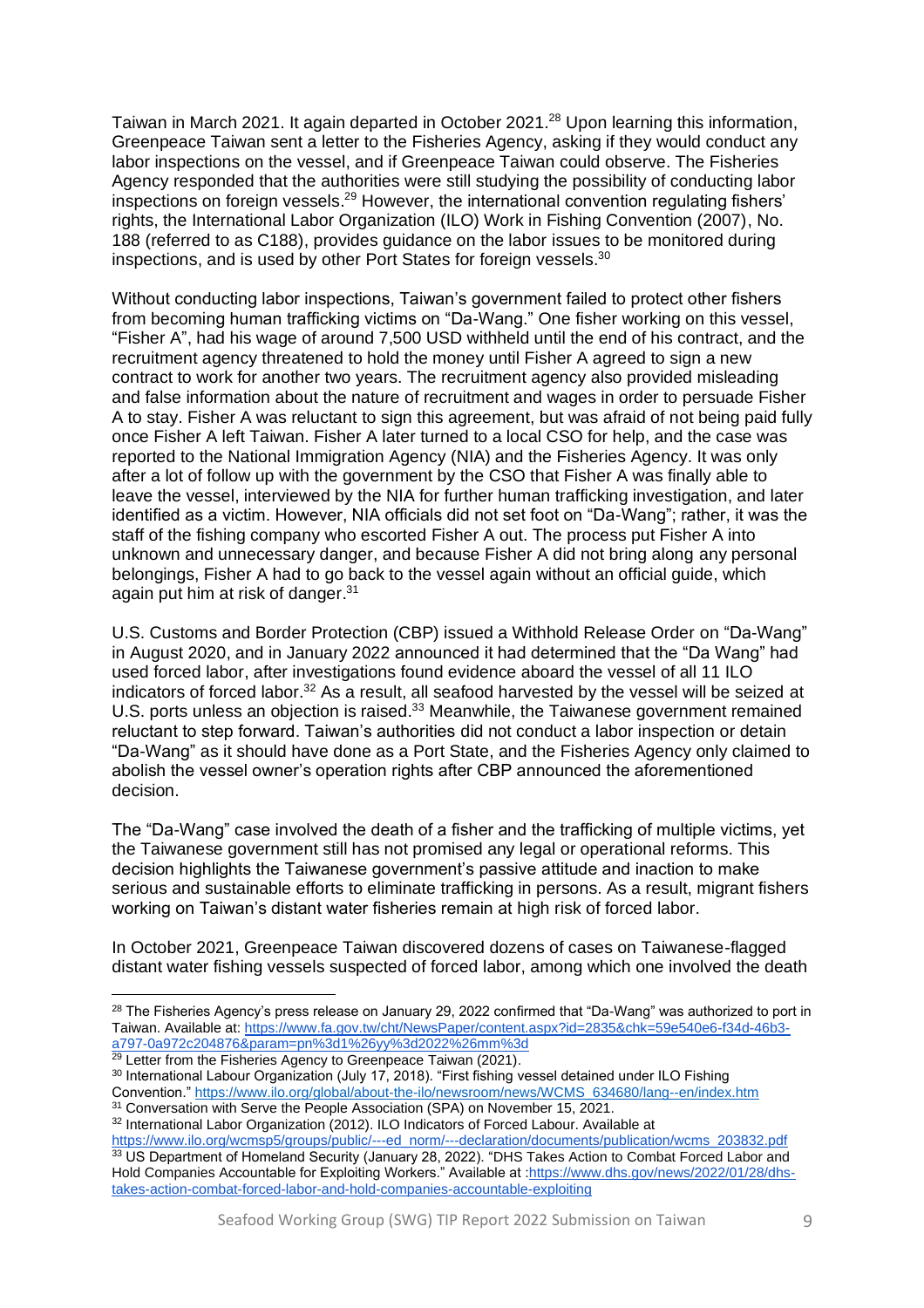of a migrant fisher and serious violence and threats by the captain, including beatings and showcasing knives to threaten the migrant fishers. Migrant fishers were also forced to work for two days and nights without rest and were not provided with enough food. The Fisheries Agency and the police were well aware of the situation; however, no further steps of human trafficking investigation were taken.<sup>34</sup>

# <span id="page-9-0"></span>**2.2. Failure to Identify Trafficking Victims**

## **2.2.1. Ineffective labor inspections on fishing vessels**

<span id="page-9-1"></span>Labor inspections can be very powerful in deterring unlawful activities in workspaces and should be one of the main tools for the government to identify forced labor and human trafficking. According to the *Labor Inspection Act (2020)*, business entities found in violation of related labor laws and regulations through labor inspections are subject to imprisonment or to a fine. However, based on the current legal framework, only coastal-offshore fisheries<sup>35</sup> are subject to proper labor inspections, whereas inspections are almost non-existent in the distant water fisheries. This is because the coastal-offshore fisheries are governed by the Ministry of Labor, which has the legal authority to conduct labor inspections, while the responsible authority of distant water fishery is the Fisheries Agency under the Council of Agriculture, a governmental agency without such authority.<sup>36</sup>

However, even though the Ministry of Labor is authorized to conduct labor inspections in the coastal-offshore fisheries, the coverage rate is so low that the effectiveness of such inspections is unclear. In 2020, the Ministry of Labor conducted only 30 inspections on coastal-offshore fishing vessels.<sup>37</sup> The inspection rate is very low in comparison to the number of employed migrant fishers (12,498) working on coastal-offshore vessels. Therefore, it is doubtful whether the crime rate – only three illegal activities identified from 30 inspections – reflects reality. The Ministry of Labor made a commitment to double the number of inspections in 2021; however, up until October 7, it had only conducted 28 inspections.<sup>38</sup>

There are similar problems with the Fisheries Agency's monitoring of distant water fishing vessels. Since 2021, CSOs have been invited to observe the labor interviews conducted by the Fisheries Agency. During the process, several problems were identified by the observers and later reported to the Agency, both in oral and written forms and through individual and group channels. Observers pointed out that the interviews are conducted right next to the port and in public areas that are accessible to vessel owners and staff of recruitment agencies, failing to offer migrant fishers a sense of safety necessary to speak openly and without fear of retaliation. Observers also stated that the interviewers are unable to recognize a potential victim of forced labor, nor do they ask in-depth questions or offer timely assistance. Furthermore, with only ten interviewers, including an interpreter, in the entire

<sup>&</sup>lt;sup>34</sup> The content of this paragraph is based on a field research conducted by Greenpeace Taiwan, and the cases have not been revealed to the public yet. During the interview, the fisher told Greenpeace Taiwan that he had conversations with the Fisheries Agency and the police but no further investigation took place as he has not received any updates ever since.

<sup>35</sup> Coastal-offshore fisheries refer to fisheries operated in Taiwan's internal waters, territorial sea, and EEZ. Coastal fisheries are situated between the coastline and 12 nautical miles and offshore fisheries operate between 12 and 200 nautical miles from Taiwan's coastline.

<sup>36</sup> More information about Taiwan's "two-tiered" system can be found in a brief paper published by Global Labor Justice-International Labor Rights Forum (December 2020). Labor abuse in Taiwan's seafood industry & local advocacy for reform. Available at: [https://laborrights.org/sites/default/files/publications/Labor-Abuse-in-Taiwan-](https://laborrights.org/sites/default/files/publications/Labor-Abuse-in-Taiwan-Seafood-Industry-Local-Advocacy-for-Reform.pdf)[Seafood-Industry-Local-Advocacy-for-Reform.pdf](https://laborrights.org/sites/default/files/publications/Labor-Abuse-in-Taiwan-Seafood-Industry-Local-Advocacy-for-Reform.pdf)

 $37$  The number of inspections conducted was sourced from an official letter sent to Greenpeace Taiwan by the Council of Agriculture on November 8, 2021.

<sup>38</sup> The number was sourced from an official letter sent to Greenpeace Taiwan by the Council of Agriculture on November 8, 2021.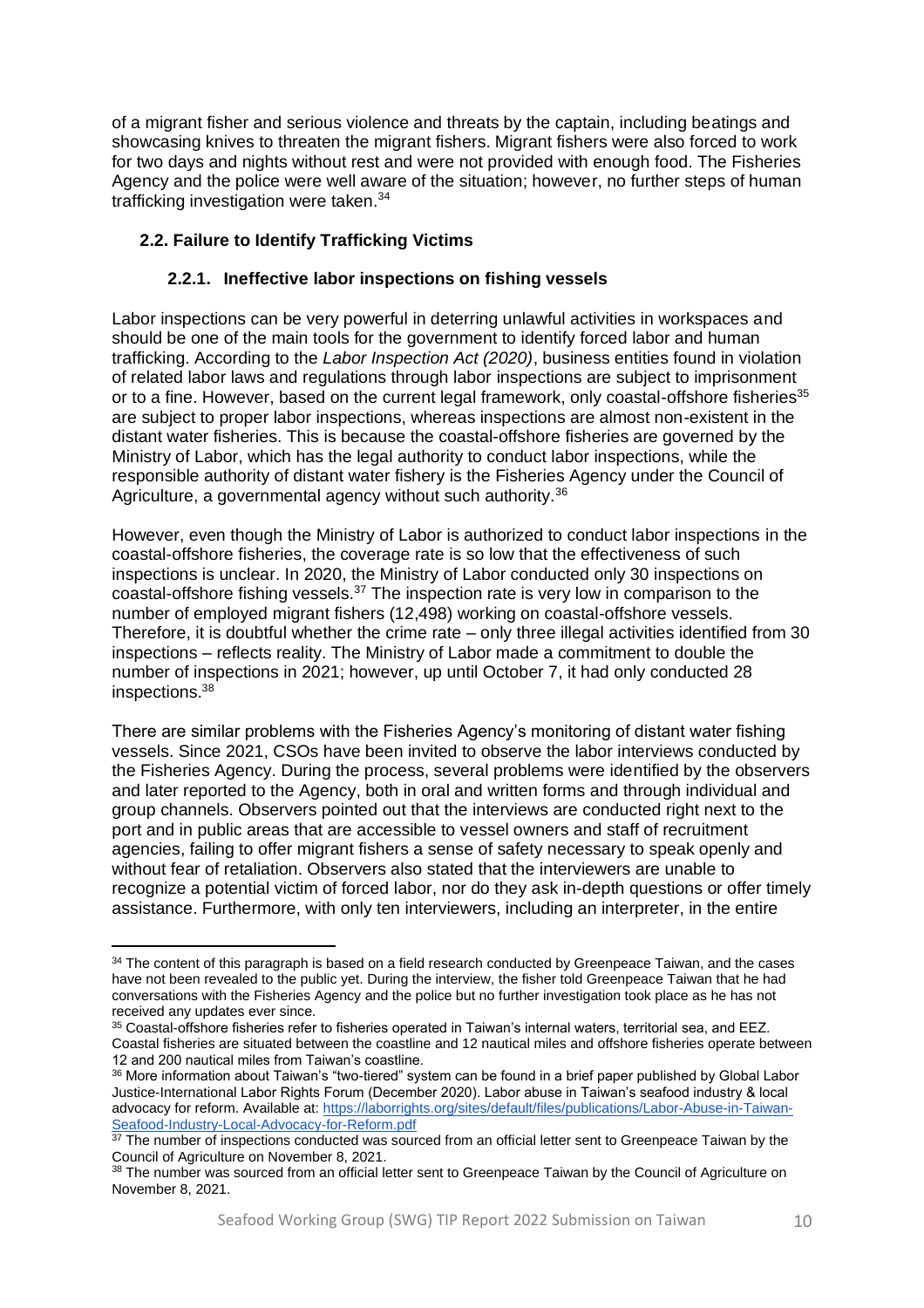Fisheries Agency, migrant fishers are not able to have one-to-one interviews.<sup>39</sup> Such an arrangement could put individual migrant fishers under peer pressure and affect their willingness to answer questions genuinely. So far, the Fisheries Agency has not made adjustments to these improper interview arrangements.<sup>40</sup>

Besides the procedure, the professionality and impartiality of the labor interviews conducted by the Fisheries Agency are also lacking. On land, business entities are governed by the Ministry of Economic Affairs, while the Ministry of Labor is responsible for the labor affairs within these business entities. However, in the case of the fishing industry, the Fisheries Agency is responsible for both, even though the Agency was designed to develop and implement fisheries policies and to solve fisheries-related problems. The Fisheries Agency lacks the knowledge, resources, and staff to handle labor issues.<sup>41</sup> Furthermore, the connections between the Fisheries Agency officers and members of the fishing industry, such as powerful vessel operators, continue to develop and are not well considered and addressed by Taiwan's current administrative arrangement. In some cases, the Fisheries Agency has been accused of bias toward employers in labor disputes and other cases because they inevitably share common interests, leaving migrant fishers even more vulnerable.<sup>42</sup>

#### **2.2.2. Failure to identify labor exploitation through the national labor complaint mechanism**

<span id="page-10-0"></span>An accessible and effective complaint mechanism is essential to provide a pathway to justice and to protect forced labor and human trafficking victims from further abuse. However, the current national labor mechanism is neither accessible, nor effective, for migrant fishers, especially those who work in distant water fisheries.

On July 1, 2009, the Ministry of Labor set up the "1955 consultation and protection hotline" for foreign workers in Taiwan. The 1955 hotline is a 24-hour toll-free service in five languages, including Mandarin, Indonesian, English, Vietnamese, and Thai, to assist migrant workers who encounter problems at their workplace, with their employers, or with their recruitment agencies. The services are supposed to range from providing daily life and occupational information to providing legal consultation, receiving and filing labor complaints, and referring victims of physical harm and trafficking in persons to the local authorities.<sup>43</sup>

In 2020, the Ministry of Labor received 41,057 complaints via the 1955 hotline; however, only 81 complaints were filed by migrant fishers who work in distant water fisheries.<sup>44</sup> This number is low because of how migrant fishers in distant water fisheries are recruited.

<sup>&</sup>lt;sup>39</sup> During the interviews observed by Greenpeace Taiwan, only two interpreters, one who works for the Fisheries Agency and the other who is only a part-time contractor, participated, and each interpreter would partner with one or two Taiwanese interviewer(s). These two interview groups would interview all migrant fishers in one vessel. Instead of conducting private interviews, the fishers were divided into groups of two or three and were asked questions at the same time.

<sup>&</sup>lt;sup>40</sup> Greenpeace Taiwan sent a letter of recommendation to the Fisheries Agency in May 2021, and the Fisheries Agency called a meeting in July 2021 with local CSOs to discuss the labor interviews. On both occasions, CSOs expressed in detail how the interviews could be improved.

<sup>41</sup> Civil Media in Taiwan (2017). "Allow migrant fishers to be protected by the Labor Standard Act? Officials from the Ministry of Labor refuse to respond."<https://www.civilmedia.tw/archives/59537>

<sup>&</sup>lt;sup>42</sup> Taiwan Ocean Conservation and Fisheries Sustainability Foundation, a government sponsored entity, proposed a plan to replace overtime payment with bonus after rounds of conversation with the fishing companies. However, overtime payment and bonus are two different sources of fishers' salary, none of which should be compromised or replaced. The plan showcases the close relationship between Fisheries Agency and the industry as well as the lack of participation of employees in a conversation about their own salary policy. 43 Ministry of Labor (2019). "The function of 1955 Hotline provided by the Ministry of Labor is to assist Migrant Workers in Seamless Communication."

[https://www.wda.gov.tw/en/News\\_Content.aspx?n=8E8FA34452E8DBC2&s=4B08E109578D2D32](https://www.wda.gov.tw/en/News_Content.aspx?n=8E8FA34452E8DBC2&s=4B08E109578D2D32) <sup>44</sup> The Control Yuan (2021).<https://www.cy.gov.tw/CyBsBoxContent.aspx?s=17496>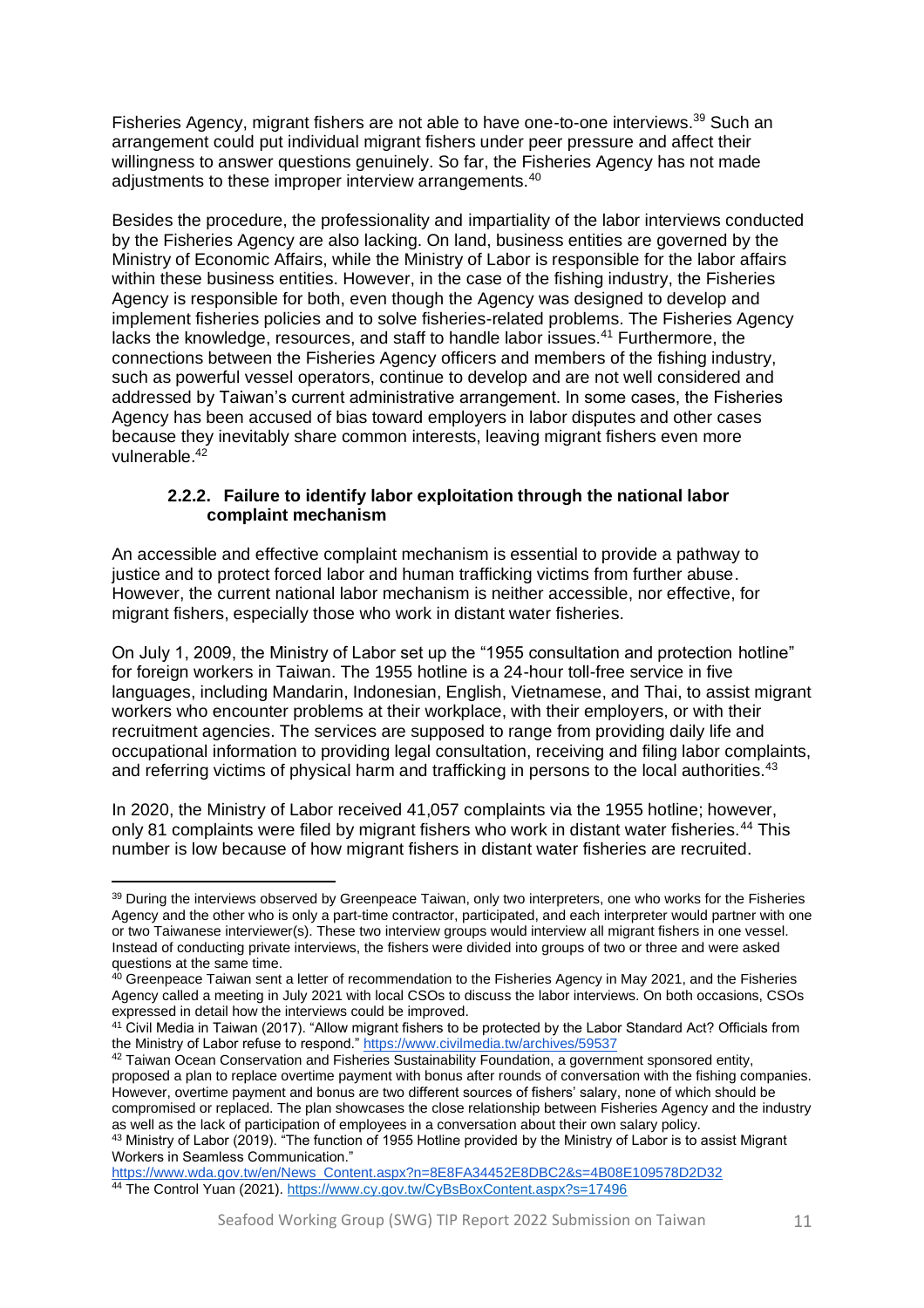Migrant fishers who work on distant water fishing vessels are allowed to be onboard and leave the vessels without entering into Taiwan. With no opportunity to be properly introduced to and reminded of the 1955 hotline, such as through posters, flyers, or any kind of information on vessels, and no access to phones on the vessels, this complaint mechanism is an empty shell. From observing the labor interviews conducted by the Fisheries Agency, CSOs report that many migrant fishers are not aware of the 1955 hotline, not to mention the lack of access to satellite phones or Wi-Fi on the high seas that make it impossible for those migrants who do wish to contact the hotline. 45

Furthermore, even if migrant fishers in distant water fisheries were aware of and could contact the 1955 hotline, they opt not to use it because they are afraid of facing retaliation, such as losing their jobs and being forced to go back to their countries. Instead, they will turn to their own communities or local CSOs in Taiwan or Indonesia for assistance. Some migrants have had negative experiences using the hotline, leading to frustration when their complaints were not recognized or resolved.<sup>46</sup>

# <span id="page-11-0"></span>**3. PREVENTION**

The Prevention prong of the "3P" paradigm asks governments to "address the tactics of human traffickers head on."<sup>47</sup> Examples of prevention methods include dissemination of information; strategic intervention programs to reach at-risk populations; amending and robustly enforcing labor laws; developing and monitoring labor recruitment programs to protect workers from exploitation; strengthening partnerships among law enforcement, government, and NGOs; and monitoring supply chains to address cases of forced labor.

## <span id="page-11-1"></span>**3.1. Flawed Recruitment and Employment System**

The majority of blue-collar migrant workers in Taiwan have entered the country through private employment service institutions, which are recruitment or broker agencies. As of the end of 2020, there were 3,317 human resources agencies certified for conducting the foreign worker recruitment business.<sup>48</sup> From the perspective of local CSOs, the Taiwanese government uses these recruitment agencies as a tool to manage and control migrant workers, while it fails to carry out an effective management system towards the foreign workforce in Taiwan. The following sections set out the number of problems caused by this flawed foreign worker recruitment system.

## **3.1.1. The existence of illegal practices of Taiwanese recruitment agencies**

<span id="page-11-2"></span>In Taiwan, migrant workers often end up in dirty, dangerous, and demeaning work, undertaking jobs that are not popular among Taiwanese nationals, and supplementing the lack of manpower in these industries. The COVID-19 pandemic has aggravated existing labor shortages in Taiwan. In December 2020, Indonesian workers were banned from entering Taiwan for two weeks,<sup>49</sup> and since May 2021, no foreigners without a valid residential permit have been allowed to enter Taiwan, including migrant workers.<sup>50</sup>

<sup>45</sup> Conversation with Permalang Association on November 18, 2021.

<sup>46</sup> Conversation with Permalang Association on November 18, 2021.

<sup>47</sup> *3Ps: Prosecution, Protection, and Prevention*, OFFICE TO MONITOR AND COMBAT TRAFFICKING IN PERSONS, [https://www.state.gov/3ps-prosecution-protection-and-prevention/.](https://www.state.gov/3ps-prosecution-protection-and-prevention/)

<sup>&</sup>lt;sup>48</sup> Workforce Development Agency, Ministry of Labor (2021). Overview of the manpower agencies conducting foreign recruitment and employment businesses. Available at:

<https://statdb.mol.gov.tw/html/mon/m50020.pdf>

<sup>&</sup>lt;sup>49</sup> Taiwan Centers for Disease Control (2020). Suspending Indonesian workers from entering Taiwan for two weeks starting from December 4, 2020. Available at: [https://www.cdc.gov.tw/Bulletin/Detail/1izxRf69jL99V](https://www.cdc.gov.tw/Bulletin/Detail/1izxRf69jL99V-lx2vMPtg?typeid=9)[lx2vMPtg?typeid=9](https://www.cdc.gov.tw/Bulletin/Detail/1izxRf69jL99V-lx2vMPtg?typeid=9)

<sup>50</sup> Taiwan Centers for Disease Control (2020). Suspending Indonesian workers from entering Taiwan for two weeks starting from December 4, 2020. Available at: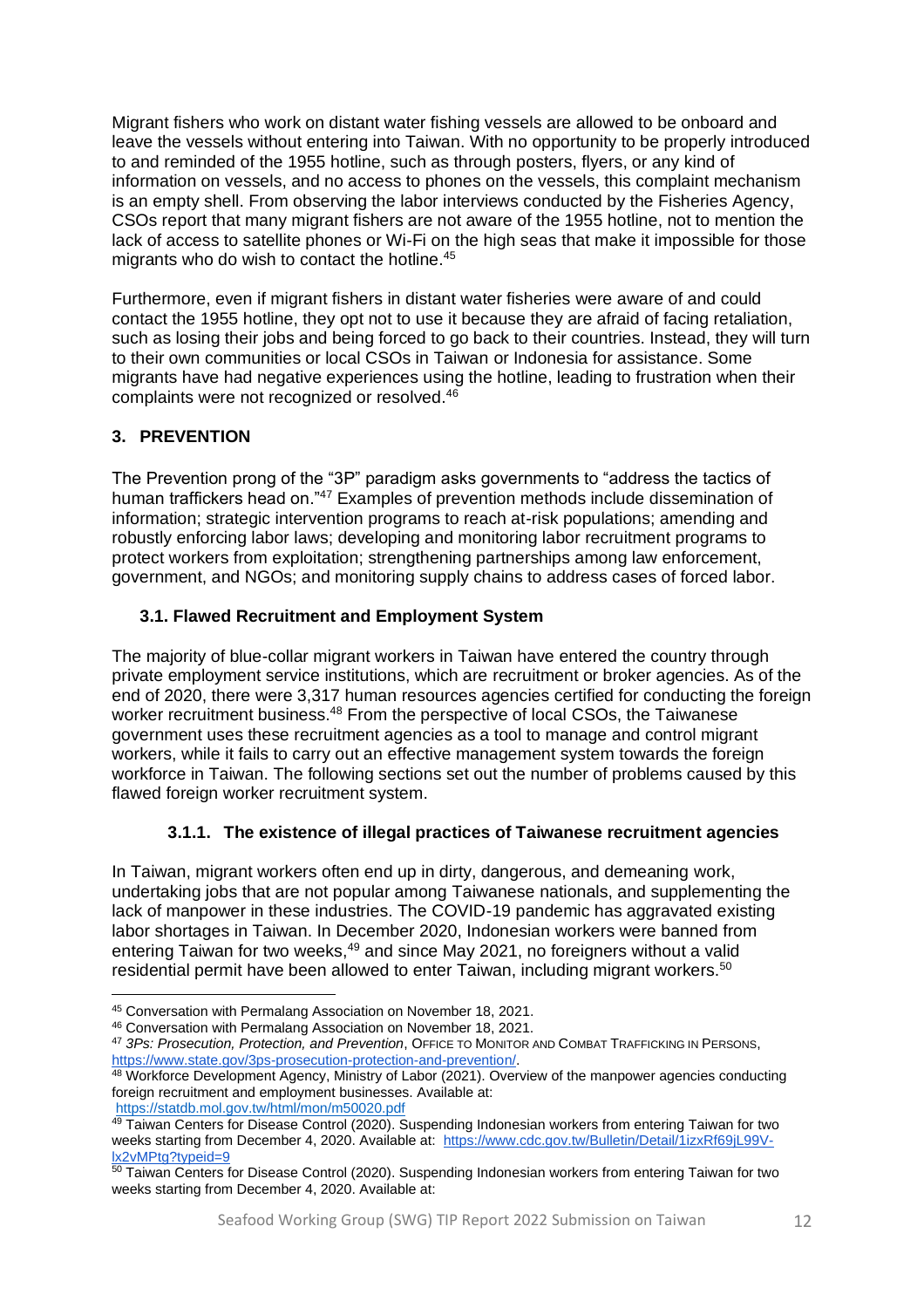Besides impacting Taiwanese employers, the severe labor shortage has also affected the private employment services institutions that mainly conduct business activities related to introducing foreigners to employment options in Taiwan. Recruitment brokers have long been recognized as a key part of the process that leads to the exploitation of migrant workers in Taiwan.<sup>51</sup> This year, as recruitment brokers are not allowed to recruit migrant workers into the country during the pandemic, many agencies have either come up with new means to make profit from the recruitment industry or have continued unethical or even illegal practices, such as charging illegal job-purchasing fees, to exploit migrant workers. The Taiwanese government does not effectively regulate these recruitment agencies to prevent migrant workers from exploitation.

# **3.1.1.1. Illegal job-purchasing fee**

The notorious "job-purchasing fee" has long existed in the migrant labor market in Taiwan.<sup>52</sup> According to a staff member at a grassroots organization who has close contact with many Indonesian migrant workers, it is illegal to charge both workers and employers any additional fees that are not stated in the *Employment Service Act*<sup>53</sup> or the *Standards for Fee-charging Items and Amounts of the Private Employment Services Institution*<sup>54</sup> for their recruitment services; nevertheless, it has become a normality for illegal transactions to take place in the market.<sup>55</sup>

Under law, the "registration fee and placement fee… in total shall not exceed the first-month salary of a foreign person unless it is agreed by the foreign person that the conditions of recruitment are special."<sup>56</sup> However in practice, recruitment agencies charge illegal fees to both workers and employers.

In Taiwan, migrant factory workers are subject to the *Labor Standard Act* with a monthly minimum wage of NTD 25,250 (USD 890), and migrant domestic workers receive a monthly salary of about NTD 17,000 (USD 614), which is set by the Taiwanese government and the worker's government.<sup>57</sup> This means that the total registration fee and placement fee of hiring each worker should not exceed these numbers. Nevertheless, it is common for employers who are in urgent need of hiring migrant workers to be charged an "introduction fee" of up to NTD 35,000 (USD 1,264), on top of the registration and placement fee to "purchase a worker."<sup>58</sup>

55 Conversation with Rerum Novarum on November 17, 2021.

<https://www.cdc.gov.tw/Bulletin/Detail/jFbqjTTexTGf3kdrinf0FA?typeid=9>

<sup>&</sup>lt;sup>51</sup> Covenants Watch (2013). Review of the Initial Reports of the Government of Taiwan on the Implementation of the International Human Rights Covenants. Concluding Observations and Recommendations Adopted by the International Group of Independent Experts. No. 39. Available at[: https://covenantswatch.org.tw/wp](https://covenantswatch.org.tw/wp-content/uploads/2018/12/2013-ICCPR-ICESCR-CORs_EN.pdf)[content/uploads/2018/12/2013-ICCPR-ICESCR-CORs\\_EN.pdf](https://covenantswatch.org.tw/wp-content/uploads/2018/12/2013-ICCPR-ICESCR-CORs_EN.pdf)

 $52$  Environmental Justice Foundation (2018). Human trafficking in Taiwan's fisheries sector. Available at <https://ejfoundation.org/resources/downloads/EJF-Briefing-Taiwan-2018.pdf>

<sup>53</sup> Law & Regulations Database of The Republic of China (2022). Standards for Fee-charging Items and Amounts of the Private Employment Services Institution. Art.35, No.2. Available at:

<https://law.moj.gov.tw/ENG/LawClass/LawAll.aspx?pcode=N0090028>

<sup>&</sup>lt;sup>54</sup> Law & Regulations Database of The Republic of China (2022). Standards for Fee-charging Items and Amounts of the Private Employment Services Institution. Art. 2. Available at: <https://law.moj.gov.tw/ENG/LawClass/LawAll.aspx?pcode=N0090028>

<sup>56</sup> Law & Regulations Database of The Republic of China (2022). Standards for Fee-charging Items and Amounts of the Private Employment Services Institution. Art. 5. Available at:

<https://law.moj.gov.tw/ENG/LawClass/LawAll.aspx?pcode=N0090028>

<sup>&</sup>lt;sup>57</sup> Ministry of Labor (2022). The History of Enacting and Adjusting the Minimum Wage Policy. Available at <https://english.mol.gov.tw/21004/21015/21016/21033/21232/>

The salary of the migrant domestic workers in Taiwan were agreed between the Taiwanese government and the Vietnamese, Filipino, and Indonesian governments.

<sup>58</sup> Su Shin-Yi, Hsu Tsai-Wei (2021). Revealing how recruitment agencies survive (pt. 1): Government's failure in regulating the business licenses. Available at:<https://www.thenewslens.com/article/153312>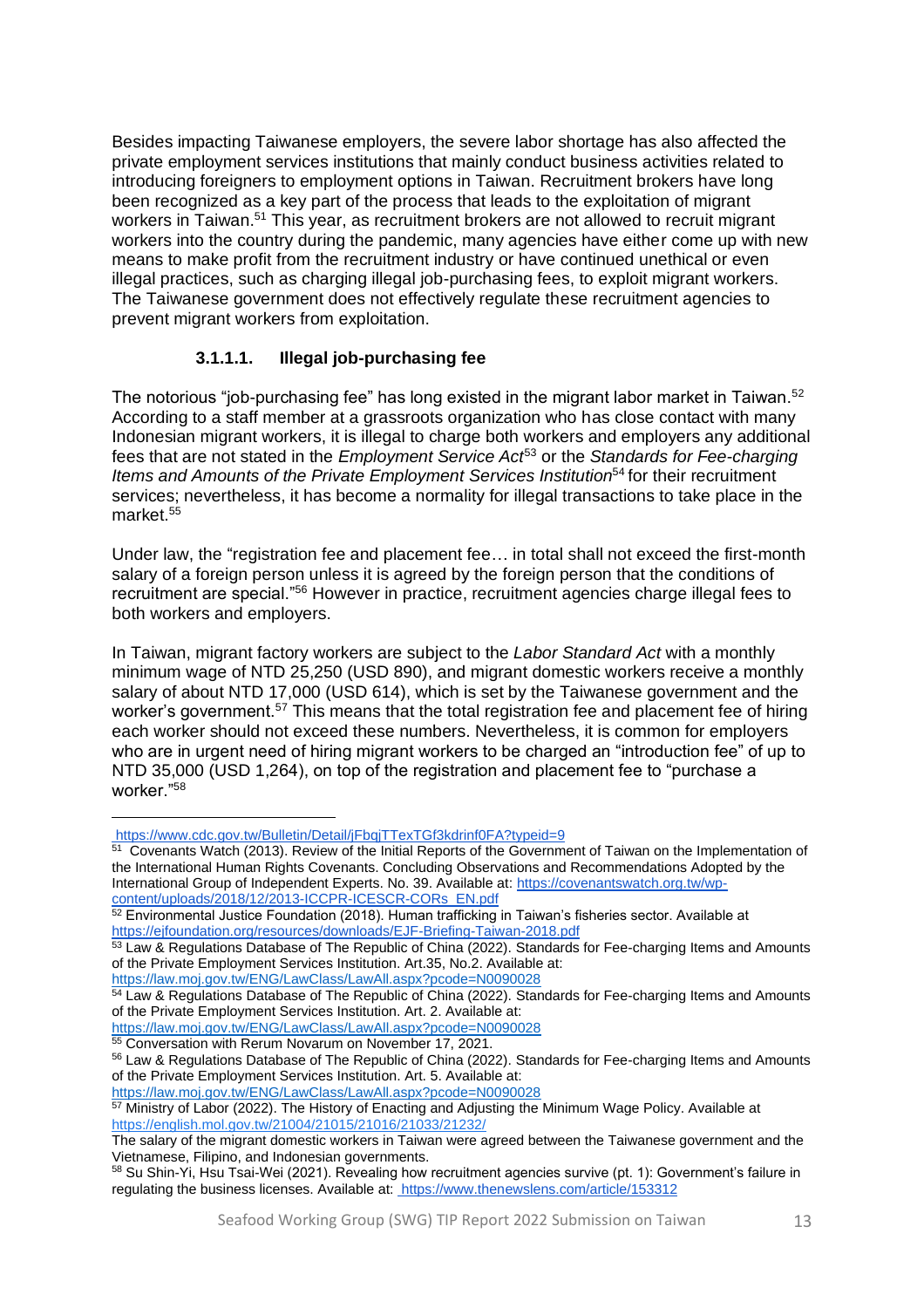For workers, the fees can range from NTD 50,000 (USD 1,897) to NTD 70,000 (USD 2,529) for them to be introduced to a new job or be transferred to a new employer,<sup>59</sup> which is the so-called "work-purchasing fee". In Taiwan, most migrant workers possess neither adequate local language skills, nor have information about potential Taiwanese employers, to navigate the recruitment system on their own. Without the assistance provided by the recruitment agencies, these workers have little to no chance of finding jobs in Taiwan and may face deportation if they do not renew their working visa and have themselves registered with a new employer before their most recent working permit expires. Under these circumstances, migrant workers are much more vulnerable than Taiwanese nationals to trafficking in persons, and some Taiwanese recruitment agencies take advantage of such vulnerability and the desperation of settling with a new job to exploit these workers.<sup>60</sup> Even though these charges are unlawful and the recruitment agencies could face prosecution and penalties, most brokers are not afraid of punishment, as the fines are often very minor compared with the profit they are able to make from these workers.

Since the start of the pandemic, during which time the recruitment agencies are unable to bring in new migrant workers from abroad, some agencies have developed a system to extort migrants and employers for profit using the existing pool of workers in Taiwan. The cycle works in the following manner:<sup>61</sup>

- 1. Migrant worker A seeks to transfer from his previous job with employer A to a new job with employer B.
- 2. The recruitment agency asks for fees above the legal limit from both migrant worker A and employer B to process the employment transferring process.
- 3. Employer A seeks to hire a new worker, as migrant worker A has been transferred to another job/employer.
- 4. The recruitment agency introduces another migrant worker (similar to migrant worker A who has been working for another Taiwanese employer) to employer A, and charges fees from both employer A and the new worker.

If the workers are unwilling to pay or unable to afford the excessive transition fees asked by the recruitment agencies, their transition may be held up by the agencies until payment is completed. Without paying the fees, they will not only be unable to begin their new employment, but they may also face the risk of becoming undocumented in Taiwan as well, as their working visas are bound to their employment contracts. The action of utilizing the vulnerability of the workers is a flagrant violation of the *Human Trafficking Prevention Act* in Taiwan. Moreover, this abusive recruitment practice is an indicator of trafficking in persons.

## **3.1.1.2. "Deposit" toward migrant workers**

Another way that recruitment agencies extort and profit from migrant workers is through the practice of requiring a deposit, especially for fishers working in the distant water fishing industry. The deposit is a fee that is often charged by the migrant fishers' employers or the vessel owners before the beginning of a fisher's employment, and it is supposed to be returned to the fisher upon termination of the contract.

According to a local CSO worker, many fishers are charged a one-off deposit of USD 800- 1,200 before the start of their employment. There are also cases in which the deposit has been split into 12 payments that will be directly deducted from the worker's salary over 12

<sup>59</sup> Su Shin-Yi, Hsu Tsai-Wei (2021). Revealing how recruitment agencies survive (pt. 1): Government's failure in regulating the business licenses. Available at:<https://www.thenewslens.com/article/153312>

<sup>&</sup>lt;sup>60</sup> Conversation with Rerum Novarum on November 17, 2021.

<sup>&</sup>lt;sup>61</sup> Conversation with Rerum Novarum on November 17, 2021.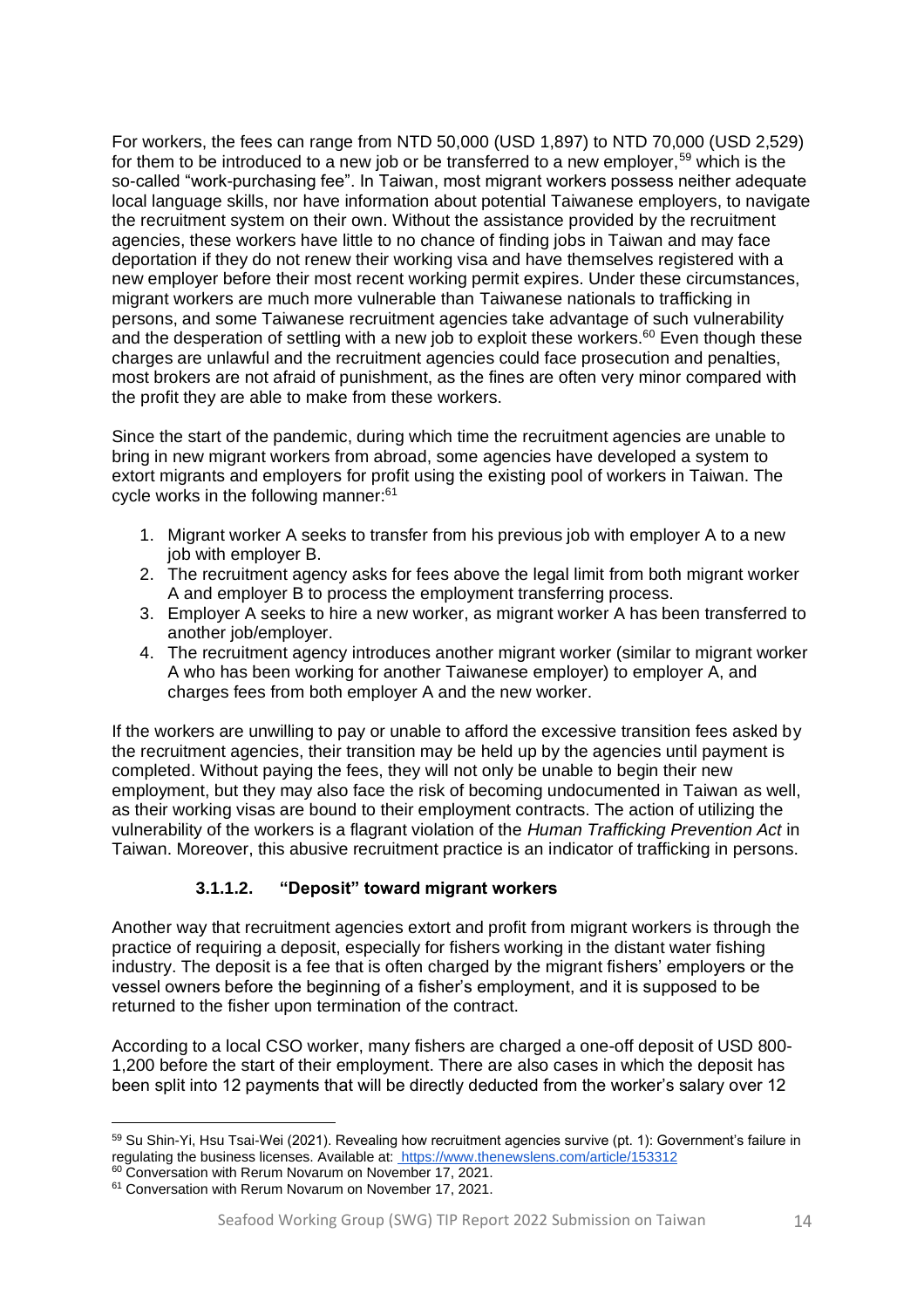months. Upon completion of the employment contract, this deposit can be returned to the worker. However, if for any reason, a worker is unable to fulfill the work over the entire contract period (for example, by changing jobs or being unable to continue working because of sickness or injuries), the deposit may be taken away by the agency. Even if a worker has completed the contract, he may still not be able to get the deposit back as many brokers would use this money to purchase the worker's flight for him to return to his home country.<sup>62</sup>

This practice of withholding migrant workers' salaries in the name of holding a "deposit" violates the *Labor Standard Act*. <sup>63</sup> To date, this deposit system in the labor market is still operating under the acquiescence of the Taiwanese government.

# **3.1.1.3. Confiscation of employment documents**

Some recruitment agencies confiscate workers' employment documents, such as their labor contracts, in the name of "protecting them from being harmed or deceived by other unscrupulous brokers," but actually to make sure that these workers are under their control.

Employers hiring migrant workers are required to complete the registration process with the local labor affairs governmental department, and workers transferring to another employer must provide relevant legal employment documents for their employers to finalize the registration. If a worker's employment documents have been confiscated by the broker, he/she will not be able to work for another employer. To the workers, additional fees may apply for them to reclaim their employment documents from their previous brokers; or in some cases, their previous brokers will ask for a fee from their new recruitment agencies to complete the job transition. The practice of confiscating workers' identity documents and charging arbitrary and unexpected recruitment fees are indicators of forced labor and human trafficking.<sup>64</sup>

The Taiwanese government has not addressed this type of document confiscation from happening, and in most cases, the offenders will not be prosecuted.<sup>65</sup> According to Chapter 31 of the *Criminal Code of the Republic of China*, <sup>66</sup> unlawful control of another person's belongings constitutes the element of offenses of embezzlement, and the perpetrator shall be sentenced to imprisonment for no more than five years.<sup>67</sup> In a case shared by a CSO, the local government took no legal action after a migrant worker reported that his broker refused to return his documents to him. Instead, the government officials held a coordination meeting between the broker and the worker. In the end, even though the worker successfully got his documents back, the broker received no punishment in this case.<sup>68</sup> The Taiwanese government treats this kind of criminal offense as a labor dispute, instead of serious misconduct that would require involvement of the judicial system.

<sup>&</sup>lt;sup>62</sup> Environmental Justice Foundation (2019). No action in human trafficking prevention causing continuous exploitation against migrant fishermen. Available at: [https://ejfoundation.org/news-](https://ejfoundation.org/news-media/%E4%BA%BA%E5%8F%A3%E8%B2%A9%E9%81%8B%E9%98%B2%E5%88%B6%E5%85%89%E8%AA%AA%E4%B8%8D%E5%81%9A-%E5%A4%96%E7%B1%8D%E6%BC%81%E5%B7%A5%E7%B9%BC%E7%BA%8C%E5%8F%97%E5%89%9D%E5%89%8A)

[media/%E4%BA%BA%E5%8F%A3%E8%B2%A9%E9%81%8B%E9%98%B2%E5%88%B6%E5%85%89%E8%](https://ejfoundation.org/news-media/%E4%BA%BA%E5%8F%A3%E8%B2%A9%E9%81%8B%E9%98%B2%E5%88%B6%E5%85%89%E8%AA%AA%E4%B8%8D%E5%81%9A-%E5%A4%96%E7%B1%8D%E6%BC%81%E5%B7%A5%E7%B9%BC%E7%BA%8C%E5%8F%97%E5%89%9D%E5%89%8A) [AA%AA%E4%B8%8D%E5%81%9A-](https://ejfoundation.org/news-media/%E4%BA%BA%E5%8F%A3%E8%B2%A9%E9%81%8B%E9%98%B2%E5%88%B6%E5%85%89%E8%AA%AA%E4%B8%8D%E5%81%9A-%E5%A4%96%E7%B1%8D%E6%BC%81%E5%B7%A5%E7%B9%BC%E7%BA%8C%E5%8F%97%E5%89%9D%E5%89%8A)

[<sup>%</sup>E5%A4%96%E7%B1%8D%E6%BC%81%E5%B7%A5%E7%B9%BC%E7%BA%8C%E5%8F%97%E5%89%9](https://ejfoundation.org/news-media/%E4%BA%BA%E5%8F%A3%E8%B2%A9%E9%81%8B%E9%98%B2%E5%88%B6%E5%85%89%E8%AA%AA%E4%B8%8D%E5%81%9A-%E5%A4%96%E7%B1%8D%E6%BC%81%E5%B7%A5%E7%B9%BC%E7%BA%8C%E5%8F%97%E5%89%9D%E5%89%8A) [D%E5%89%8A](https://ejfoundation.org/news-media/%E4%BA%BA%E5%8F%A3%E8%B2%A9%E9%81%8B%E9%98%B2%E5%88%B6%E5%85%89%E8%AA%AA%E4%B8%8D%E5%81%9A-%E5%A4%96%E7%B1%8D%E6%BC%81%E5%B7%A5%E7%B9%BC%E7%BA%8C%E5%8F%97%E5%89%9D%E5%89%8A)

<sup>63</sup> Law & Regulations Database of The Republic of China (2022). Labor Standard Act. Art. 26. Available at <https://law.moj.gov.tw/LawClass/LawAll.aspx?PCode=N0030001>

<sup>64</sup> International Labor Organization (2012). ILO Indicators of Forced Labour. Available at [https://www.ilo.org/wcmsp5/groups/public/---ed\\_norm/---declaration/documents/publication/wcms\\_203832.pdf](https://www.ilo.org/wcmsp5/groups/public/---ed_norm/---declaration/documents/publication/wcms_203832.pdf) 65 Conversation with Yilan Migrant Fishermen Union on November 16, 2021.

<sup>66</sup> Law & Regulations Database of The Republic of China (2022). Criminal Code of the Republic of China. Available at[: https://law.moj.gov.tw/ENG/LawClass/LawAll.aspx?pcode=C0000001](https://law.moj.gov.tw/ENG/LawClass/LawAll.aspx?pcode=C0000001)

<sup>&</sup>lt;sup>67</sup> Law & Regulations Database of The Republic of China (2022). Criminal Code of the Republic of China. Art. 335. Available at[: https://law.moj.gov.tw/ENG/LawClass/LawAll.aspx?pcode=C0000001](https://law.moj.gov.tw/ENG/LawClass/LawAll.aspx?pcode=C0000001) 68 Conversation with Yilan Migrant Fishermen Union on November 16, 2021.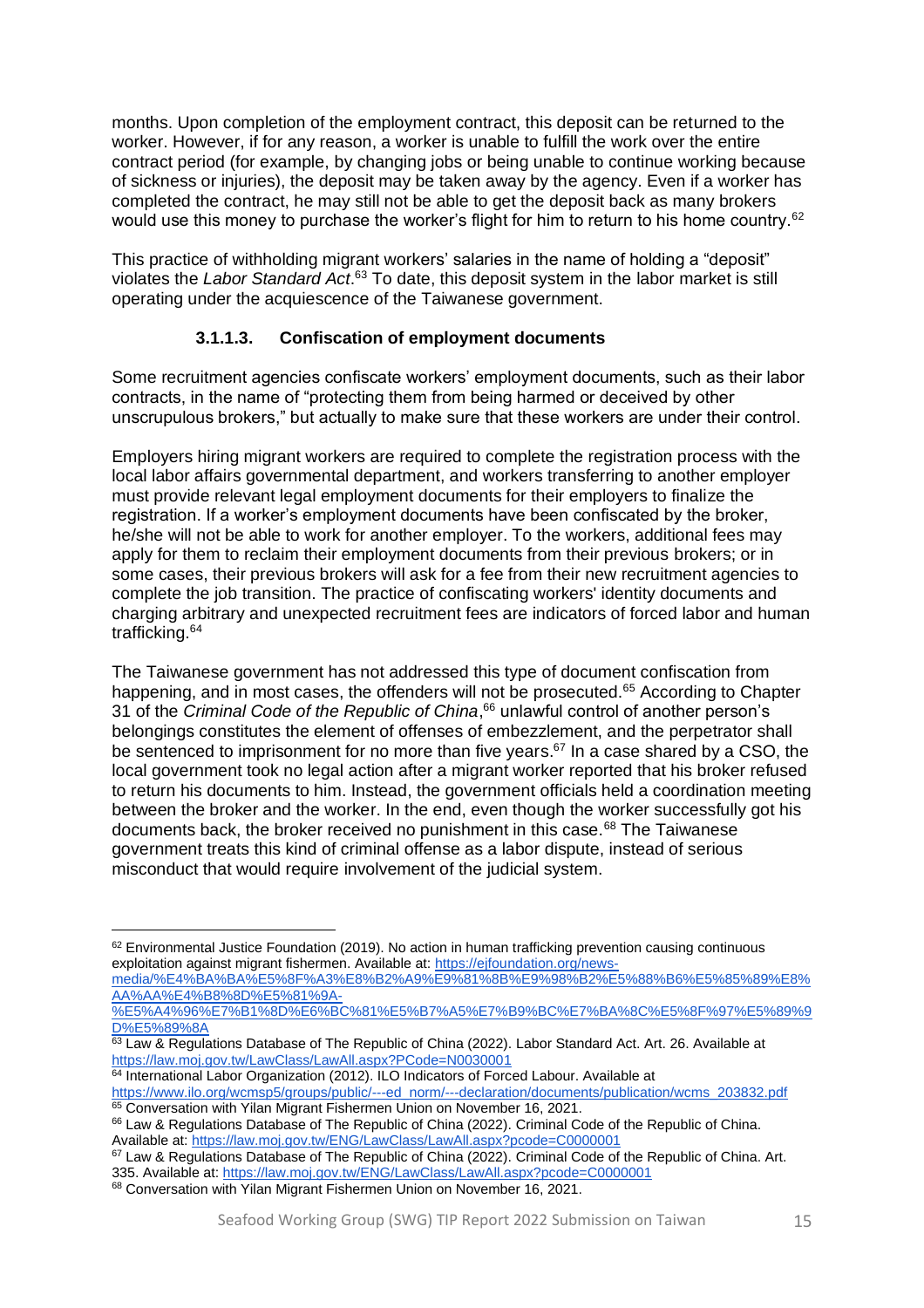## **3.1.2. The problematic recruitment agency quality evaluation system**

<span id="page-15-0"></span>The recruitment agency quality evaluation system operated by the Workforce Development Agency of the ministry of Labor aims to evaluate the services and rank the performance of the recruitment agencies, and it is supposed to act as an active tool to identify the agencies that are conducting unlawful recruitment practices and/or exploiting their workers. $69$ Nevertheless, the flawed system makes it ineffective in identifying and punishing the faulty agencies, and the Taiwanese government has failed to reform the system to protect the workers managed by these agencies.

# **3.1.2.1. Unobjective evaluation system**

The "Service Quality Evaluation of Private Employment Service Institutions that Engaged in Overseas Manpower Agency" takes place once a year<sup>70</sup> and investigates the following issues: the practice of overcharging recruitment fees; the ratio of the workers who are missing to the total number of their workers; the illegal introduction of migrant workers into Taiwan; whether the commissioned employment service business has been properly conducted; and inability to provide all of the relevant documents for examination.<sup>71</sup> As stated by the Workforce Development Agency, the purpose of holding these yearly evaluations is to reward lawful recruitment agencies and eliminate unlawful ones in the market, and to ensure the quality of services received by employers and migrant workers.<sup>72</sup> These evaluations should serve as a safety net to prevent unethical and unlawful recruitment agencies from operating and potentially exploiting migrant workers; in reality, however, according to a CSO, these evaluations are unable to eliminate unscrupulous agencies from the market. $73$ 

After the service quality evaluation, each recruitment agency will be ranked as A, B, or C, and a "C" ranking for two consecutive years will result in a prohibition of operation of an agency. However, since 2015, no recruitment agency's license has been suspended by the government,<sup>74</sup> despite the high prevalence of charging illegal fees and other exploitative practices used by agencies to recruit migrant workers to Taiwan.

Recruitment agencies use several approaches to avoid facing penalties or suspension of their operations: (1) agencies are able to use documents provided by the Workforce Development Agency to self-evaluate their business' performance in the past year on the official website for the service quality evaluation;<sup>75</sup> (2) if an agency is in danger of receiving a C rank or having their operation suspended, the agency's owner can voluntarily shut down the business and re-run the agency using a different name and license.<sup>76</sup> Instead of spotchecking the migrant workers' cases processed by the agencies or interviewing their clients,

<sup>69</sup> Ministry of Labor (2021). Service Quality Evaluation of Private Employment Service Institutions that Engaged in Overseas Manpower Agency. Available a[t https://laws.mol.gov.tw/FLAW/FLAWDAT01.aspx?id=FL044060](https://laws.mol.gov.tw/FLAW/FLAWDAT01.aspx?id=FL044060)

<sup>70</sup> Workforce development Agency, Ministry of Labor (2021). Restarting the evaluation of private employment service institutions. Available at:

[https://www.wda.gov.tw/News\\_Content.aspx?n=7F220D7E656BE749&sms=E9F640ECE968A7E1&s=92954AC7](https://www.wda.gov.tw/News_Content.aspx?n=7F220D7E656BE749&sms=E9F640ECE968A7E1&s=92954AC72E00AF92) [2E00AF92.](https://www.wda.gov.tw/News_Content.aspx?n=7F220D7E656BE749&sms=E9F640ECE968A7E1&s=92954AC72E00AF92) Normally, the evaluation period lasts from June to August, with the result being made available in late October. In 2021, due to the COVID-19 outbreak, the evaluation has been postponed to December with an expected date of release in March 2022.

<sup>&</sup>lt;sup>71</sup> Ministry of Labor (2021). Service Quality Evaluation of Private Employment Service Institutions that Engaged in Overseas Manpower Agency. Available at:<https://laws.mol.gov.tw/FLAW/FLAWDAT01.aspx?id=FL044060>

<sup>72</sup> Workforce Development Agency, Ministry of Labor (2020). 2019 Service Quality Evaluation of Private Employment Service Institutions that Engaged in Overseas Manpower Agency Orientation Slides. Available at: <https://www.golden-brother.com/upload/files/A.pdf>

<sup>&</sup>lt;sup>73</sup> Conversation with Yilan Migrant Fishermen Union on November 16, 2021.

<sup>74</sup> Su Shin-Yi, Hsu Tsai-Wei (2021). Revealing how recruitment agencies survive (pt. 1): Government's failure in regulating the business licenses. Available at:<https://www.thenewslens.com/article/153312>

<sup>75</sup> 2020 Service Quality Evaluation of Private Employment Service Institutions that Engaged in Overseas Manpower Agency. Available at: <http://tfoi.ehosting.com.tw/Download.aspx> <sup>76</sup> See the next section.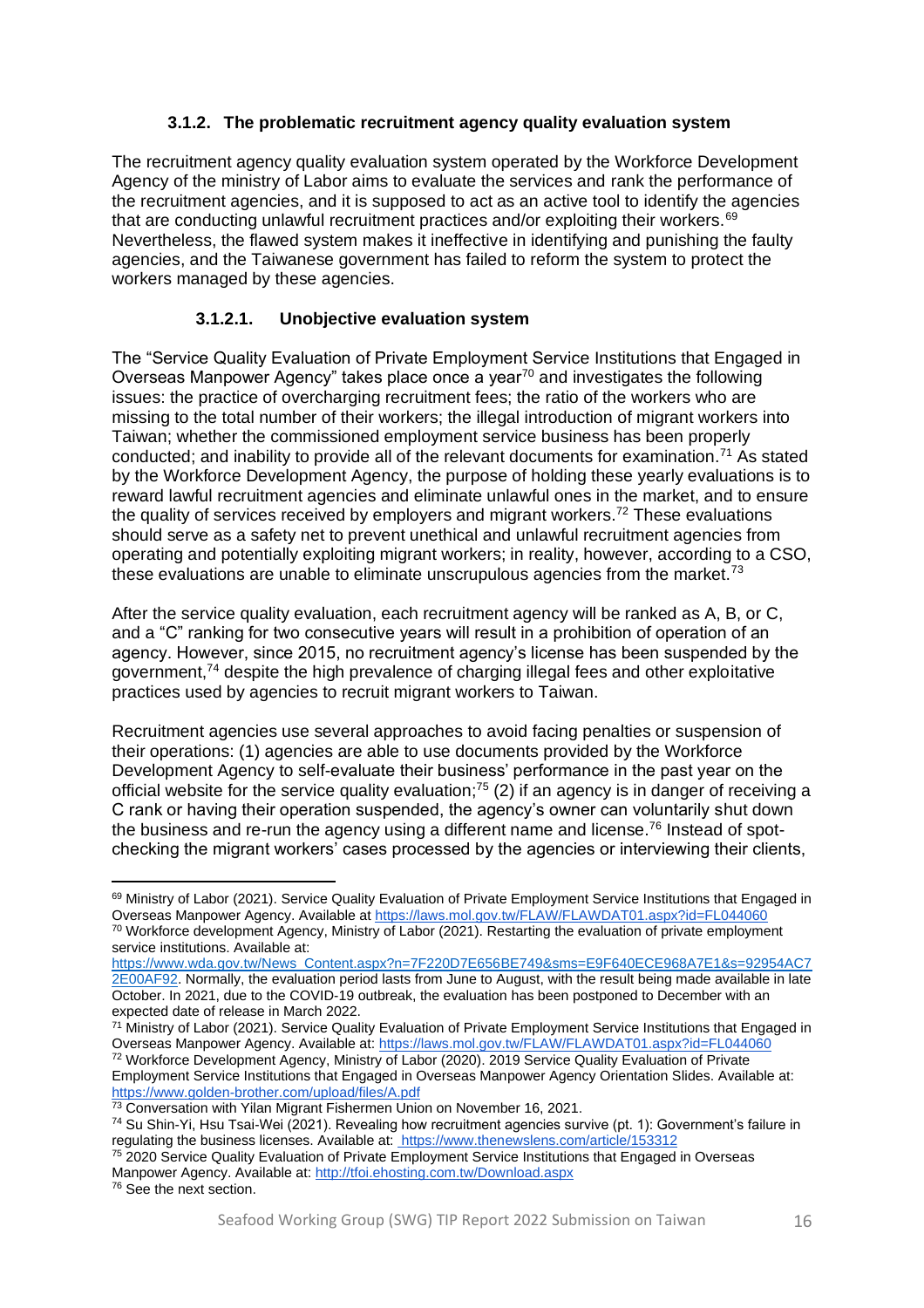the actual evaluation conducted by the Workforce Development Agency consists of some readied interview questions to be asked by the observer and the examination of relevant documents, which allows the staff at the agencies to prepare beforehand. A broker stated in a media report that "all you have to do is have the documents prepared and memorize the relevant regulations to receive a rank A."77

These loopholes for agencies to evade the law have long been popular and have even been normalized in the local recruitment industry. This year, the Taiwanese government has, once again, failed to develop effective policies or methods to address and eradicate this problem.

## **3.1.2.2. Loophole for recruitment agencies to possess multiple licenses**

According to some experienced brokers, it is common for the owners of the recruitment agencies to possess more than one business license and, as mentioned in the previous section, owning multiple licenses is a common practice among unlawful agencies that are used to avoiding being penalized under Taiwanese law while continuing to exploit migrant workers.

A business can apply for one business license only; however, there is no restriction on how many businesses a person can own. Therefore, many brokers have established multiple offices using different company names and have applied for a license for each of these businesses. In practice, however, these recruitment businesses are run by the same owner and the same group of staff. If the owner of the agency has conducted unlawful practices (e.g., collecting illegal fees from migrant workers) and senses that the business may receive a low ranking from the service quality evaluation, or even have its operations suspended by the government, the owner can simply shut down the business to avoid evaluation and penalty, and continue the business using another license owned by  $him/her.^{78}$ 

Taiwanese law makes it simple for recruitment agencies to own multiple licenses; it is just a matter of paperwork. For registering a new business license, a deposit of NTD 3,000,000 (USD 107,000) to the government and registered capital of NTD 5,000,000 (USD 180,000) are required.<sup>79</sup> For the former, brokers can apply to the "interest-free loan program" provided by some banks in Taiwan and pay a processing fee of NTD 120,000 (USD 4,323) - NTD 150,000 (USD 5,403) to the bank. For the latter, the broker only has to provide a bank statement as proof of funds.<sup>80</sup> The entire application process for a new license takes no more than two months; and for those brokers who are experienced in this practice, the administration processes are very simple, and they can easily receive a new license without fuss.

The "new" recruitment agencies can even operate without attracting new clients; they are only required to transfer their existing clients to the "new agency" by signing a new contract with them under the newly-registered company name. Any mistreatment and exploitation of migrant workers and the practices of making an illegal profit off of the migrant workers are able to continue under the new company name.

<sup>77</sup> Su Shin-Yi, Hsu Tsai-Wei (2021). Revealing how recruitment agencies survive (pt. 2): The first-generation brokers using multiple licenses to avoid legal punishments, and the next-generation brokers attempting to make changes to the industry. Available at[: https://www.thenewslens.com/article/153320](https://www.thenewslens.com/article/153320)

<sup>78</sup> Su Shin-Yi, Hsu Tsai-Wei (2021). Revealing how recruitment agencies survive (pt. 1): Government's failure in regulating the business licenses. Available a[t:](https://www.thenewslens.com/article/153312) <https://www.thenewslens.com/article/153312>

 $79$  Laws and Regulations Database of Taipei City (2022). Private employment service institution business license application process. Available at[: http://www.laws.taipei.gov.tw/lawatt/Law/A040290091029000-20140319-1000-](http://www.laws.taipei.gov.tw/lawatt/Law/A040290091029000-20140319-1000-038.pdf) [038.pdf](http://www.laws.taipei.gov.tw/lawatt/Law/A040290091029000-20140319-1000-038.pdf)

 $80$  Su Shin-Yi, Hsu Tsai-Wei (2021). Revealing how recruitment agencies survive (pt. 1): Government's failure in regulating the business licenses. Available a[t:](https://www.thenewslens.com/article/153312) <https://www.thenewslens.com/article/153312>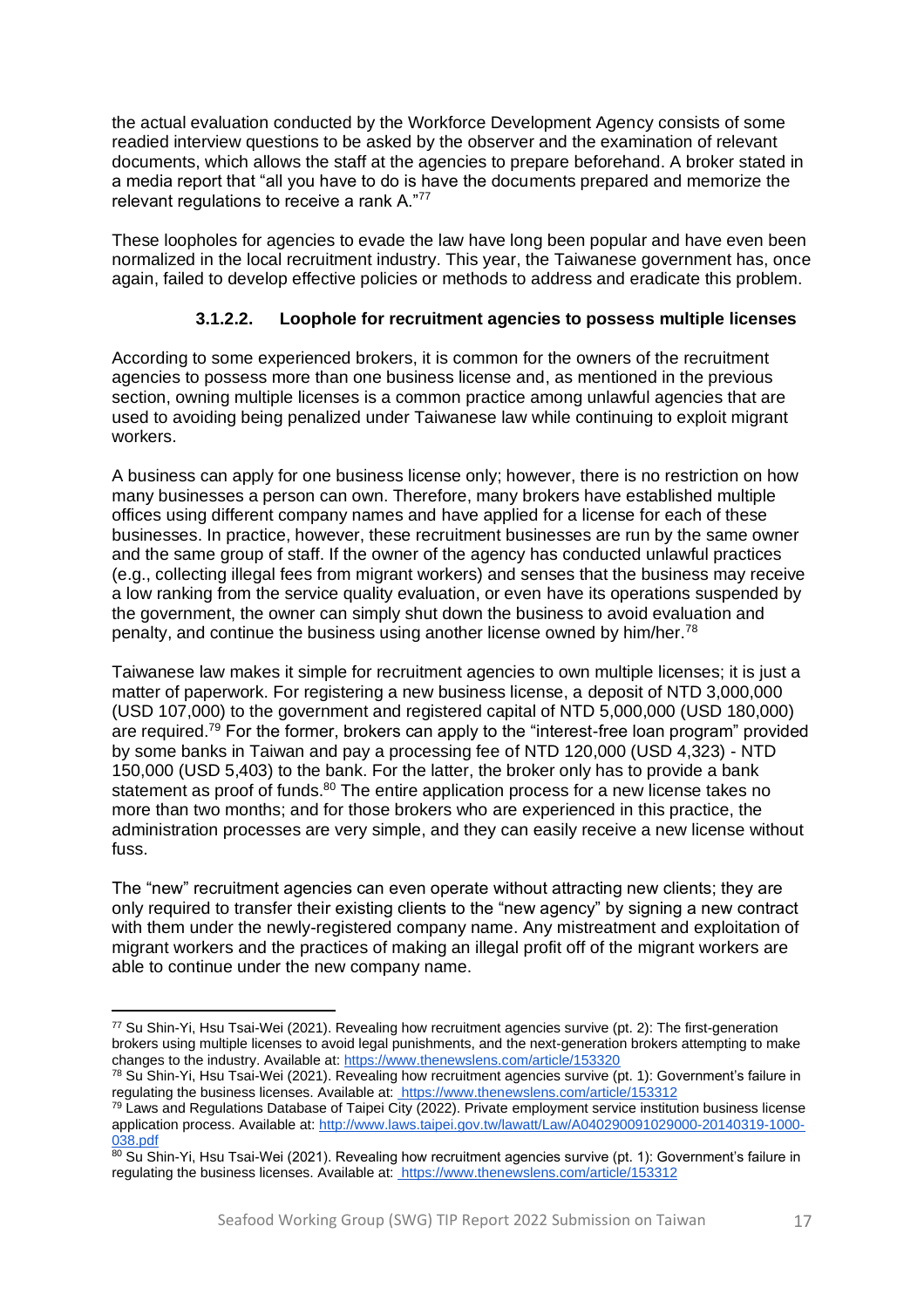Many brokers are misusing the law for their benefit, and the Taiwanese government has failed to effectively manage the foreign recruitment market and carry out regulations to stop the long-existing loopholes in Taiwanese law. The inaction of the government has led to failure in preventing unlawful businesses from operating, which has further led to serious labor exploitation and trafficking of migrant workers.

# <span id="page-17-0"></span>**3.1.3. The problematic two-tiered employment system for migrant fishers**

The two-tiered system for recruitment of migrant fishers in Taiwan aggravates the existing labor exploitation in the distant water fishing industry.<sup>81</sup> Under this system, fishers are being employed under two different categories: coastal-offshore fishing and distant water fishing, and there is a large gap in terms of working conditions and protection between the two.

Unlike the coastal-offshore fishers, migrant fishers working on distant water fishing fleets are not protected under the *Labor Standard Act*, the *Employment Service Act*, or the *Occupational Safety and Health Act*. Migrant workers in other sectors, including the coastaloffshore fishery workers, are governed by the Ministry of Labor, whereas migrant fishers in the distant water fishing industry are governed by the Fisheries Agency.<sup>82</sup> CSOs in Taiwan have been advocating around this issue for more than five years, $83$  repeatedly showing how this discriminatory system leads to exploitation of distant water fishers, yet no reforms have been made. This represents one of the most striking forms of inaction by the Taiwanese government with regard to addressing the trafficking of migrant fishers. The following table sets out the difference between the two systems:

|                                 | <b>Coastal-offshore Fisheries</b>                                                        | <b>Distant Water Fisheries</b>                                                                                                                             |  |
|---------------------------------|------------------------------------------------------------------------------------------|------------------------------------------------------------------------------------------------------------------------------------------------------------|--|
| <b>Employment</b><br>method     | Domestic employment                                                                      | Overseas employment                                                                                                                                        |  |
| <b>Responsible</b><br>authority | Ministry of Labor                                                                        | <b>Fisheries Agency</b>                                                                                                                                    |  |
| <b>Applicable laws</b>          | Employment Service Act;<br>Labor Standards Act;<br>Occupational Safety and Health<br>Act | Acts for Distant Water Fisheries;<br>Regulations on the Authorization and<br>Management of Overseas<br>Employment of Foreign Crew<br>Members <sup>85</sup> |  |

**Table 1. Comparison of rights and legal protections for coastal-offshore fisheries and distant water fisheries (2021)<sup>84</sup>**

<sup>81</sup> Greenpeace (2019). The Two-Tiered System: Discrimination, Modern Slavery and Environmental Destruction on the High Seas. Available at[: https://www.greenpeace.org/usa/wp-content/uploads/2019/09/Greenpeace-](https://www.greenpeace.org/usa/wp-content/uploads/2019/09/Greenpeace-Briefing-on-the-Two-Tiered-System_9.19.19.pdf)[Briefing-on-the-Two-Tiered-System\\_9.19.19.pdf](https://www.greenpeace.org/usa/wp-content/uploads/2019/09/Greenpeace-Briefing-on-the-Two-Tiered-System_9.19.19.pdf)

 $82$  4 Ways Voice (2021). Legal loopholes of the FOC vessels: migrant fishers accusing the captains of physical abuse and excessive working hours. Available at:<https://4wayvoice.nownews.com/news/20211119/669509/> 83 The following are examples of Taiwanese CSOs raising awareness on and advocating for migrant fishers' rights: CoolCloud (2015). Migrant fishers sleeping on decks and only having porridge for their meals are paying USD 180 per month to their employers for food and accommodation. Available at:

[https://www.coolloud.org.tw/node/83314.](https://www.coolloud.org.tw/node/83314) Greenpeace Taiwan investigating the Indonesian fishers who are kept like slaves in Taiwan (2017). Available at [https://www.thejakartapost.com/news/2017/09/19/-fishermen-including](https://www.thejakartapost.com/news/2017/09/19/-fishermen-including-from-indonesia-kept-like-slaves-in-taiwan-.html)[from-indonesia-kept-like-slaves-in-taiwan-.html.](https://www.thejakartapost.com/news/2017/09/19/-fishermen-including-from-indonesia-kept-like-slaves-in-taiwan-.html) Taiwanese CSOs forming coalition to combat labor exploitation against migrant fishers (2018). Available at [https://www.newsmarket.com.tw/blog/109439/.](https://www.newsmarket.com.tw/blog/109439/) Taiwanese CSOs collaborating with a legislator to investigate the working conditions, labor rights, and labor exploitation on FOC vessels (2020). Available a[t https://www.tahr.org.tw/news/2694](https://www.tahr.org.tw/news/2694)

<sup>84</sup> Mina Chiang, Kimberly Rogovin (2020). Labor Abuse in Taiwan's Seafood Industry & Local Advocacy for Reform, Global Labor Justice - International Labor Rights Forum. Available at

[https://laborrights.org/sites/default/files/publications/Labor-Abuse-in-Taiwan-Seafood-Industry-Local-Advocacy](https://laborrights.org/sites/default/files/publications/Labor-Abuse-in-Taiwan-Seafood-Industry-Local-Advocacy-for-Reform.pdf)[for-Reform.pdf](https://laborrights.org/sites/default/files/publications/Labor-Abuse-in-Taiwan-Seafood-Industry-Local-Advocacy-for-Reform.pdf)

<sup>85</sup> Greenpeace (2019). The Two-Tiered System: Discrimination, Modern Slavery and Environmental Destruction on the High Seas. Available at[: https://www.greenpeace.org/usa/wp-content/uploads/2019/09/Greenpeace-](https://www.greenpeace.org/usa/wp-content/uploads/2019/09/Greenpeace-Briefing-on-the-Two-Tiered-System_9.19.19.pdf)[Briefing-on-the-Two-Tiered-System\\_9.19.19.pdf](https://www.greenpeace.org/usa/wp-content/uploads/2019/09/Greenpeace-Briefing-on-the-Two-Tiered-System_9.19.19.pdf)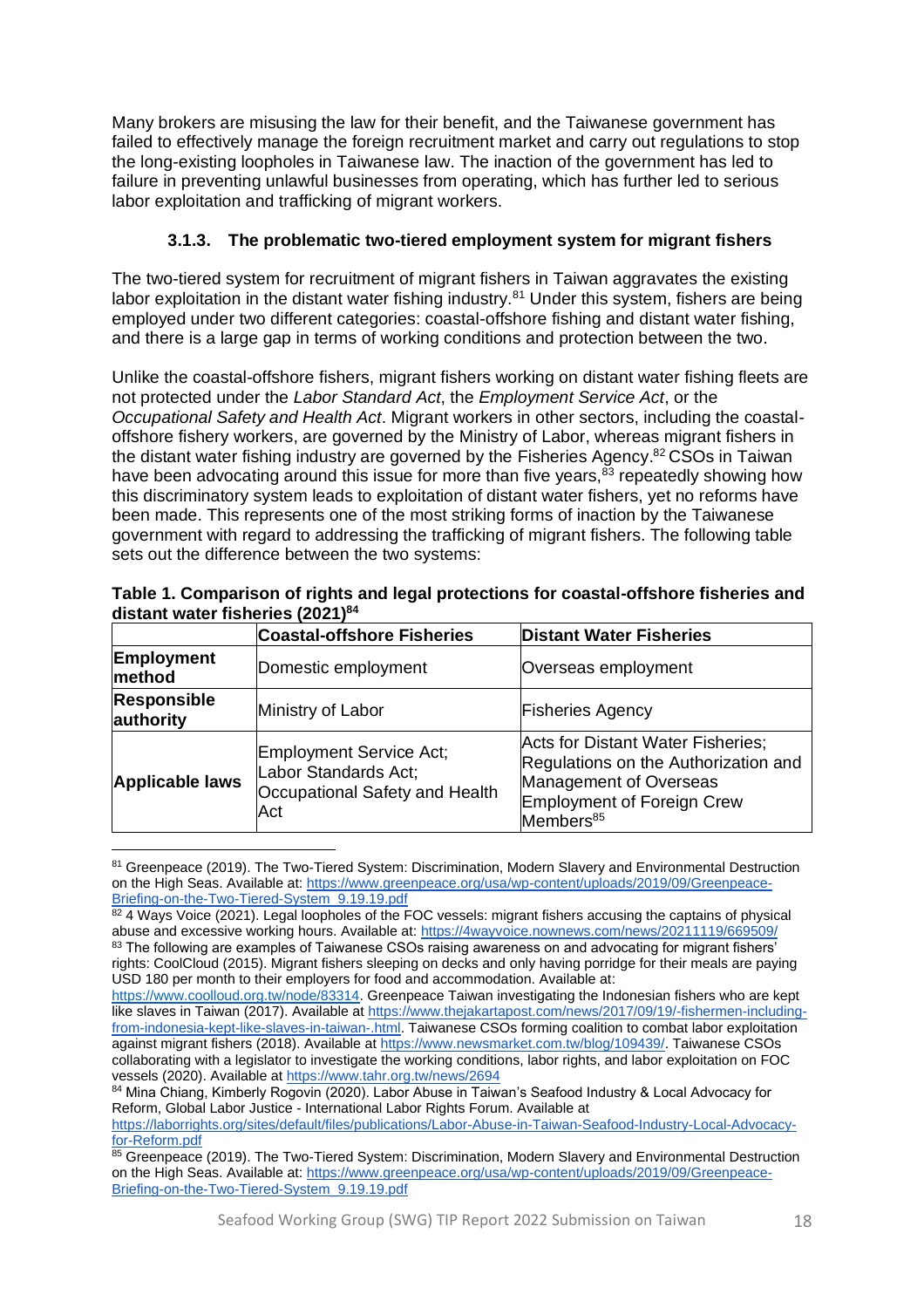| Minimum wage                                                     | NTD 24,000 <sup>86</sup> (approx. USD<br>865)/month                                                           | USD 450/month                                                                                                                                                                  |  |
|------------------------------------------------------------------|---------------------------------------------------------------------------------------------------------------|--------------------------------------------------------------------------------------------------------------------------------------------------------------------------------|--|
| <b>Freedom of</b><br>association and<br>collective<br>bargaining | Can form and join unions; two<br>fishers' unions formed                                                       | Practical difficulties to form or join<br>unions (isolation at sea); no unions<br>formed                                                                                       |  |
| <b>Insurance</b>                                                 | Standard Labor Insurance;<br><b>Labor Occupational Accident</b><br>Insurance and Protection Act <sup>87</sup> | Private accident, medical, and life<br>Taiwan National Health Insurance; insurance; not eligible for the Labor<br>Occupational Accident Insurance and<br><b>Protection Act</b> |  |
| Labor<br>inspections                                             | Ministry of Labor                                                                                             | None (only interviews and surveys by<br>the Fisheries Agency)                                                                                                                  |  |

#### **3.1.3.1. No access to the Labor Occupational Accident Insurance and Protection Act**

Taiwan's *Labor Occupational Accident Insurance and Protection Act* is an example of how the two-tiered employment system systematically discriminates against migrant workers in the distant water fishing industry.

On April 23, 2021, the Legislative Yuan approved the *Labor Occupational Accident Insurance and Protection Act*, <sup>88</sup> which mandates occupational accident insurance for both local and foreign workers.<sup>89</sup> The insurance covers the incidents of death, permanent disability, and disappearance, as well as the medical cost of injury or sickness of workers who have been legally hired.<sup>90</sup> However, as for the fishing sector, this legislation only includes the migrant coastal-offshore fishers, and those who work on the distant water fishing vessels or Flag of Convenience (FOC) vessels $91$  are excluded from this law.

Both the fishing fleets and merchant ships that operate in the open water should be recognized as an extension of Taiwan's territory, and the crews working on these boats should be subject to Taiwan's legislation.<sup>92</sup> Unfortunately, as the migrant workers on distant water fishing vessels have not been domestically employed, they are not covered by this new legislation. So far, migrant domestic workers, factory workers, construction workers, coastal-offshore fishers, and crews on merchant ships that have been "hired to work in Taiwan" have been included in this law, leaving the migrant distant water fishers as the only category of worker that has been left out.

<sup>86</sup> Laws & Regulations Database of The Republic of China (2022). Labor disputes regarding part-time jobs. Available at:

[https://law.moj.gov.tw/SmartSearch/Theme.aspx?T=12&O=3.1#:~:text=%E4%BE%9D%E6%93%9A%E5%8B%9](https://law.moj.gov.tw/SmartSearch/Theme.aspx?T=12&O=3.1#:~:text=%E4%BE%9D%E6%93%9A%E5%8B%9E%E5%8B%95%E5%9F%BA%E6%BA%96%E6%B3%95%E7%AC%AC,%E4%BA%8C%E8%90%AC%E5%9B%9B%E5%8D%83%E5%85%83%E3%80%82) [E%E5%8B%95%E5%9F%BA%E6%BA%96%E6%B3%95%E7%AC%AC,%E4%BA%8C%E8%90%AC%E5%9B](https://law.moj.gov.tw/SmartSearch/Theme.aspx?T=12&O=3.1#:~:text=%E4%BE%9D%E6%93%9A%E5%8B%9E%E5%8B%95%E5%9F%BA%E6%BA%96%E6%B3%95%E7%AC%AC,%E4%BA%8C%E8%90%AC%E5%9B%9B%E5%8D%83%E5%85%83%E3%80%82) [%9B%E5%8D%83%E5%85%83%E3%80%82](https://law.moj.gov.tw/SmartSearch/Theme.aspx?T=12&O=3.1#:~:text=%E4%BE%9D%E6%93%9A%E5%8B%9E%E5%8B%95%E5%9F%BA%E6%BA%96%E6%B3%95%E7%AC%AC,%E4%BA%8C%E8%90%AC%E5%9B%9B%E5%8D%83%E5%85%83%E3%80%82)

<sup>87</sup> Ministry of Labor (2021). The Legislative Yuan passing the Labor Occupational Accident Insurance and Protection Act. Available at[: https://www.mol.gov.tw/1607/1632/1633/32988/](https://www.mol.gov.tw/1607/1632/1633/32988/)

<sup>88</sup> Ministry of Labor (2021). The Legislative Yuan passing the Labor Occupational Accident Insurance and Protection Act. Available at[: https://www.mol.gov.tw/1607/1632/1633/32988/](https://www.mol.gov.tw/1607/1632/1633/32988/)

<sup>89</sup> Claire Lee (2021). Taiwan mandates occupational accident insurance for all workers. HRMAsia. Available at: <https://hrmasia.com/taiwan-mandates-occupational-accident-insurance-for-all-workers/>

 $90$  Law & Regulations Database of The Republic of China (2022). Labor Occupational Accident Insurance and Protection Act. Art. 26. Available at: <https://law.moj.gov.tw/ENG/LawClass/LawAll.aspx?pcode=N0050031>

<sup>91</sup> Flag of Convenience (FOC) refers to a business practice in which the vessel owner registers the vessel in a country different from their own nationality to evade regulations and policies in the home country. 92 Conversation with Yilan Migrant Fishermen Union on November 16, 2021.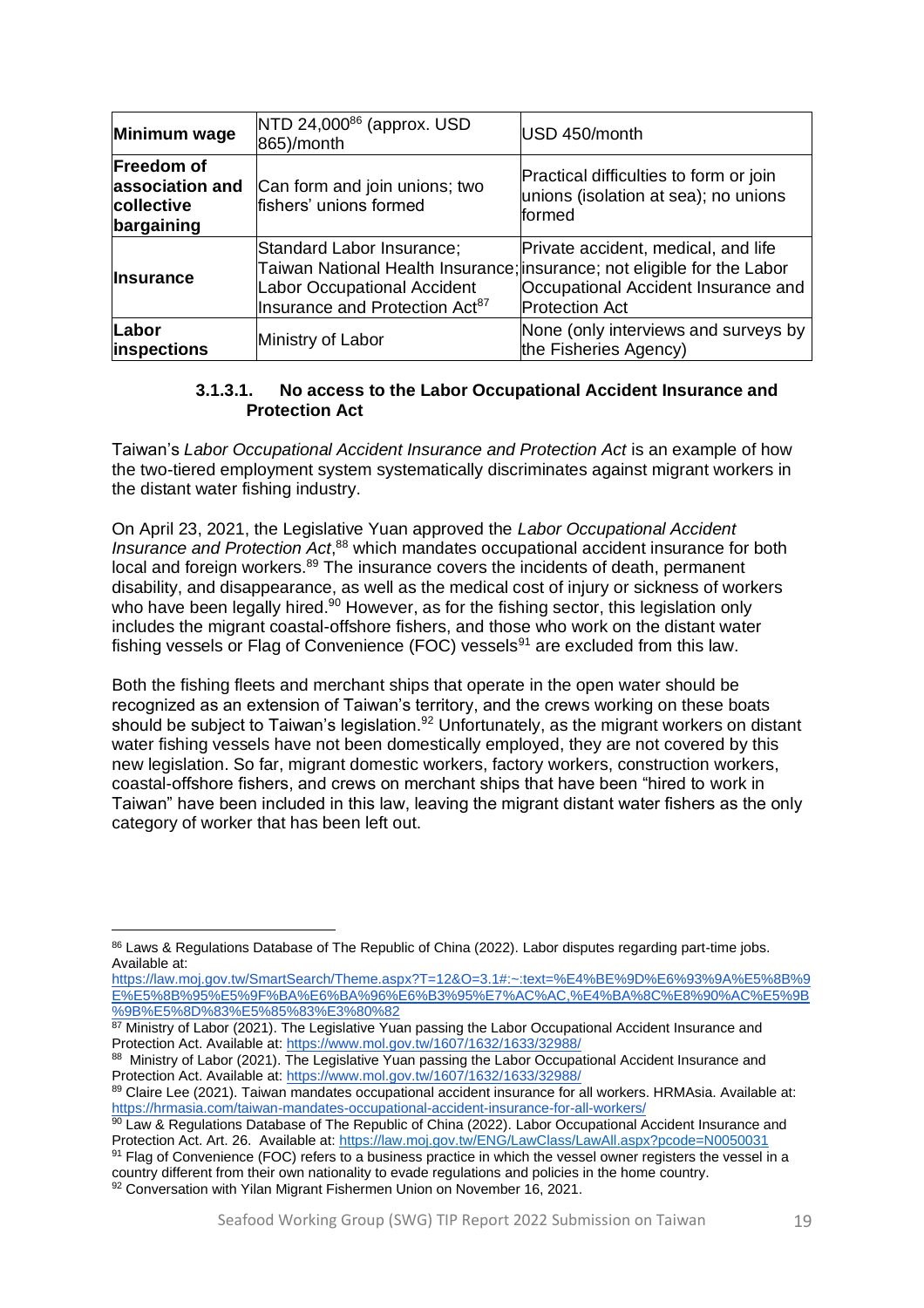## <span id="page-19-0"></span>**3.2. Authorities' Practices and Inaction Contribute to Labor Rights Violations**

#### **3.2.1. Restrictions on migrant workers' freedom to transfer jobs**

<span id="page-19-1"></span>Due to the tightened entry restriction for foreigners since the COVID-19 pandemic started in March 2020,<sup>93</sup> migrant workers have been unable to enter Taiwan, resulting in a lack of manpower in some industries in which migrant workers are in high demand. In Taiwan, nursing services for the elderly and the disabled in private households rely heavily on migrant domestic workers, and it is one of the industries that suffers from a labor shortage.

Unlike industrial workers, migrant domestic workers, including both domestic nurses and domestic helpers in Taiwanese private households, are not protected by the *Labor Standard Act* and have poorer working conditions. For example, their minimum salary is set at NTD 17,000 (USD 615), while other migrant workers enjoy a minimum salary of NTD 25,250 (USD 890), which aligns with Taiwan's national standard. Migrant domestic workers also have much longer regular working hours, compared to industrial workers.<sup>94</sup> This has resulted in many migrant domestic workers seeking opportunities to change to factory jobs, thereby worsening the existing shortage of domestic workers in private households.

The lack of manpower has enraged many Taiwanese employers. To ease their frustration, the Ministry of Labor proposed to "prohibit migrant nursing workers from switching careers to factories".<sup>95</sup> On July 16, 2021, <sup>96</sup> the Ministry of Labor amended the "Directions of the Employment Transfer Regulations and Employment Qualifications for Foreigners Engaging in the Jobs Specified in Items 8 to 11, Paragraph 1, Article 46 of the *Employment Services Act*," stating, "foreigners processing transfer of registration are restricted to the same type of job in their original industry."<sup>97</sup> Under the latest restriction, migrant workers are only able to switch careers to another job category if they have not been hired by any employer in their former industry. In practice, with the high demand of domestic nurses in Taiwan, the migrant nursing workers have no chance to leave their current industry.

According to a frontline CSO supporting migrant workers, CSOs in Taiwan were not fully included in the discussion of the imposition of this new restriction,<sup>98</sup> and the migrant workers themselves did not have the opportunity to share their opinions regarding this amendment of the law, even though it directly impacts their work. A CSO worker mentioned<sup>99</sup> that the prohibition on migrant workers to transfer to different job categories clearly violates Article 39 of the "Concluding Observation and Recommendations on the Review of the Initial Reports of the Government of Taiwan on the Implementation of the International Human Rights Covenants" published in March 2013, which states that "the rights of migrant workers

94 Sharlene Chen (2021). The Marginalised - An Overview of the Migrant Domestic Workers in Taiwan. Available at[: https://humanity-consultancy.com/wp-content/uploads/2021/07/The-Marginalised-An-Overview-of-the-Migrant-](https://humanity-consultancy.com/wp-content/uploads/2021/07/The-Marginalised-An-Overview-of-the-Migrant-Domestic-Workers-in-Taiwan.pdf)[Domestic-Workers-in-Taiwan.pdf](https://humanity-consultancy.com/wp-content/uploads/2021/07/The-Marginalised-An-Overview-of-the-Migrant-Domestic-Workers-in-Taiwan.pdf)

<sup>93</sup> Bureau of Consular Affairs, Ministry of Foreign Affairs (2021). Entry restrictions for foreigners to Taiwan in response to COVID-19 outbreak. Available at:<https://www.boca.gov.tw/cp-56-5078-41ac3-1.html>

<sup>95</sup> <https://www.awakening.org.tw/news/5603>

<sup>96 4</sup> Ways Voice (2021). Restriction against migrant workers transferring between industries - a giant leap backwards in labor rights. CSOs demanding the National Human Rights Commission initiate an investigation. Avaialabe at[: https://4wayvoice.nownews.com/news/20210811/656429/](https://4wayvoice.nownews.com/news/20210811/656429/)

<sup>97</sup> Law & Regulations Database of The Republic of China (2022). Directions of the Employment Transfer Regulations and Employment Qualifications for Foreigners Engaging in the Jobs Specified in Items 8 to 11, Paragraph 1, Article 46 of the Employment Services Act Chinese. Available at: <https://law.moj.gov.tw/ENG/LawClass/LawAll.aspx?pcode=N0090023>

Jake Chung (2021). Foreign workers protest changes to job transfer rules. Taipei Times. Available at: <https://www.taipeitimes.com/News/taiwan/archives/2021/07/30/2003761730>

<sup>98 4</sup> Way Voice (2021). Restriction against migrant workers transferring between industries - a giant leap backwards in labor rights. CSOs demanding the National Human Rights Commission initiate an investigation. Available at[: https://4wayvoice.nownews.com/news/20210811/656429/](https://4wayvoice.nownews.com/news/20210811/656429/) 99 Conversation with Serve the people Association on November 15, 2021.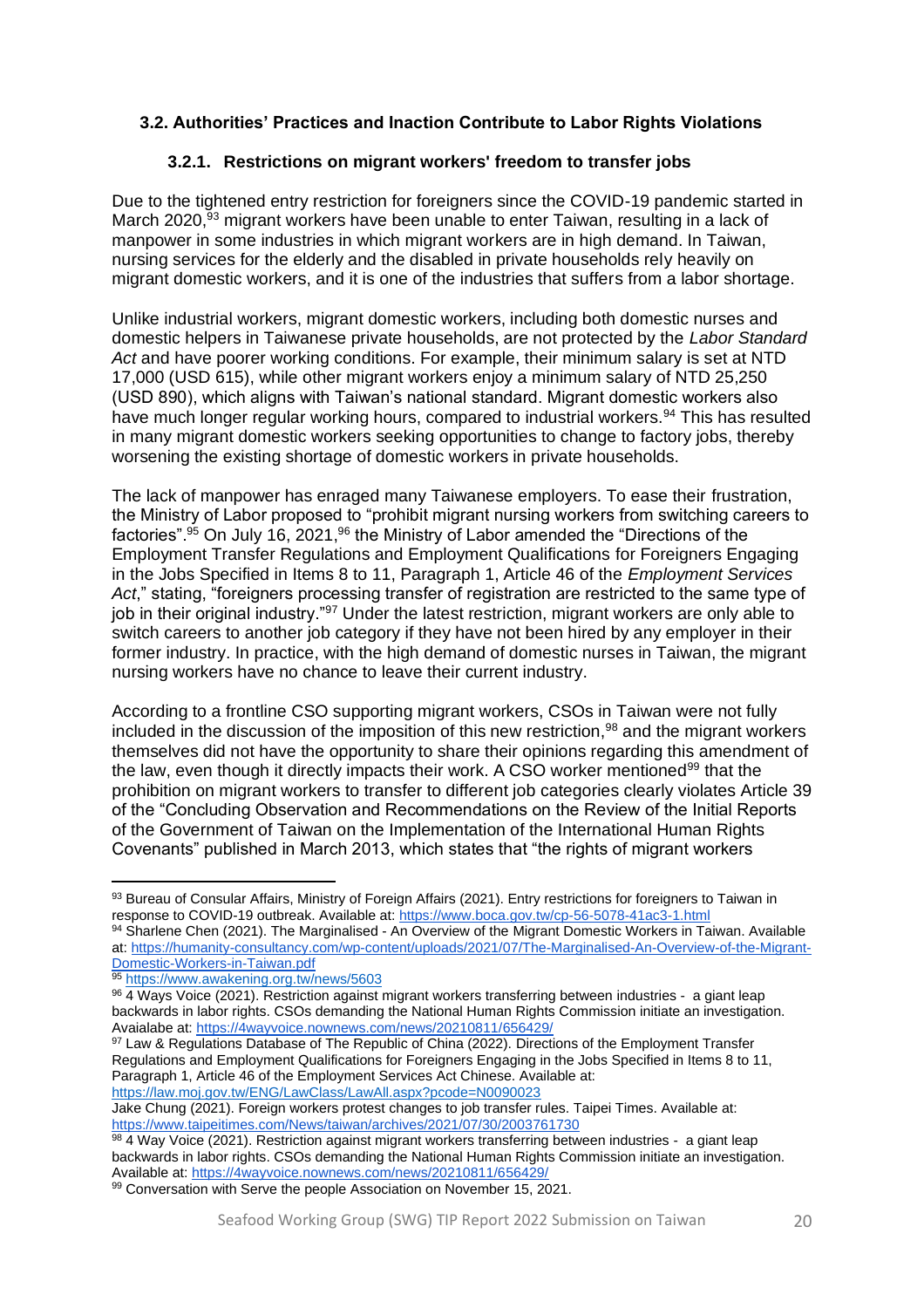enabling them to transfer between employers be extended."<sup>100</sup> The Taiwanese government not only has not yet extended the right of migrant workers to transfer jobs, but rather has imposed further restraints, which results in potential labor exploitation.

# **3.2.2. Lack of labor standards regarding the FOC vessels**

<span id="page-20-0"></span>According to the Fisheries Agency, as of March 30, 2021, there were 255 Flag of Convenience (FOC) vessels owned by Taiwanese nationals.<sup>101</sup> Most of them are registered in Vanuatu, Seychelles, and Panama; and the European Commission has issued a yellow card (which indicates a formal warning) or red card (being banned from the EU market)<sup>102</sup> for illegal, unreported, and unregulated (IUU) fishing for 67% of these vessels in the past seven years,<sup>103</sup> demonstrating that these fishing operations are not properly regulated.

In the investigation report published by the Control Yuan on May 5, 2021, even though these FOC vessels are either owned or have been financially backed by Taiwanese nationals, the working conditions on these vessels are not regulated under the *Act to Govern Investment in the Operation of Foreign Flag Fishing Vessels<sup>104</sup>* or the *Act for Distant Water Fisheries.<sup>105</sup>* Furthermore, the Ministry of Transportation and Communications failed to include fishing vessels in its inspection of port state control; and the Fisheries Agency, which should be in charge of managing the fishing sector, failed to proactively investigate cases of trafficking in persons.<sup>106</sup>

There is evidence that migrant fishers working on FOC vessels have suffered severe exploitation and even death. A former migrant fisherman on the infamous "Da Wang" vessel, where human trafficking and physical abuse were identified, stated that he and his fellow crew members often worked for 22 to 28 hours non-stop, followed by a rest time of as little as three hours. Hunger was also common on the vessel, as the captain only prepared meals sufficient for three to five people, which would have to be shared by more than ten workers onboard.<sup>107</sup>

So far, the Taiwanese government has continued to react passively to the labor exploitation happening on FOC vessels and has not yet carried out any plan to stop it, leaving these migrant fishers unprotected.

<sup>100</sup> Covenants Watch (2013). Review of the Initial Reports of the Government of Taiwan on the Implementation of the International Human Rights Covenants. Concluding Observations and Recommendations Adopted by the International Group of Independent Experts. No. 39. Available at[: https://covenantswatch.org.tw/wp](https://covenantswatch.org.tw/wp-content/uploads/2018/12/2013-ICCPR-ICESCR-CORs_EN.pdf)[content/uploads/2018/12/2013-ICCPR-ICESCR-CORs\\_EN.pdf](https://covenantswatch.org.tw/wp-content/uploads/2018/12/2013-ICCPR-ICESCR-CORs_EN.pdf)

 $101$  The Fisheries Agency (2022). List of FOC vessels run by Taiwanese. Available at: [https://www.fa.gov.tw/cht/FOC/content.aspx?id=14&chk=3a15a1b5-762e-40d1-9a09](https://www.fa.gov.tw/cht/FOC/content.aspx?id=14&chk=3a15a1b5-762e-40d1-9a09-f0e785814650¶m=pn%3D1) [f0e785814650&param=pn%3D1](https://www.fa.gov.tw/cht/FOC/content.aspx?id=14&chk=3a15a1b5-762e-40d1-9a09-f0e785814650¶m=pn%3D1)

<sup>102</sup> EU IUU Fishing Coalition (2022). EU carding decisions. Available at: [http://www.iuuwatch.eu/map-of-eu](http://www.iuuwatch.eu/map-of-eu-carding-decisions/)[carding-decisions/](http://www.iuuwatch.eu/map-of-eu-carding-decisions/)

<sup>&</sup>lt;sup>103</sup> International Institute for Cultural Studies. Dialogue between Law and Society 2: Future Labor Policies on Migrant Fishers and Flag of Convenience on November 19, 2021. Available at

[https://iics.nctu.edu.tw/zh\\_tw/intro/News/event/%E6%AC%8A%E5%AE%9C%E8%88%B9-](https://iics.nctu.edu.tw/zh_tw/intro/News/event/%E6%AC%8A%E5%AE%9C%E8%88%B9-%E6%B5%B7%E4%B8%8A%E5%8B%9E%E5%8B%95%E6%94%BF%E7%AD%96%E8%88%87%E5%A4%96%E7%B1%8D%E6%BC%81%E5%B7%A5%E5%8B%9E%E6%AC%8A%E4%BF%9D%E9%9A%9C-%E5%B7%A5%E4%BD%9C%E5%9D%8A-40555730) [%E6%B5%B7%E4%B8%8A%E5%8B%9E%E5%8B%95%E6%94%BF%E7%AD%96%E8%88%87%E5%A4%9](https://iics.nctu.edu.tw/zh_tw/intro/News/event/%E6%AC%8A%E5%AE%9C%E8%88%B9-%E6%B5%B7%E4%B8%8A%E5%8B%9E%E5%8B%95%E6%94%BF%E7%AD%96%E8%88%87%E5%A4%96%E7%B1%8D%E6%BC%81%E5%B7%A5%E5%8B%9E%E6%AC%8A%E4%BF%9D%E9%9A%9C-%E5%B7%A5%E4%BD%9C%E5%9D%8A-40555730)

[<sup>6%</sup>E7%B1%8D%E6%BC%81%E5%B7%A5%E5%8B%9E%E6%AC%8A%E4%BF%9D%E9%9A%9C-](https://iics.nctu.edu.tw/zh_tw/intro/News/event/%E6%AC%8A%E5%AE%9C%E8%88%B9-%E6%B5%B7%E4%B8%8A%E5%8B%9E%E5%8B%95%E6%94%BF%E7%AD%96%E8%88%87%E5%A4%96%E7%B1%8D%E6%BC%81%E5%B7%A5%E5%8B%9E%E6%AC%8A%E4%BF%9D%E9%9A%9C-%E5%B7%A5%E4%BD%9C%E5%9D%8A-40555730) [%E5%B7%A5%E4%BD%9C%E5%9D%8A-40555730](https://iics.nctu.edu.tw/zh_tw/intro/News/event/%E6%AC%8A%E5%AE%9C%E8%88%B9-%E6%B5%B7%E4%B8%8A%E5%8B%9E%E5%8B%95%E6%94%BF%E7%AD%96%E8%88%87%E5%A4%96%E7%B1%8D%E6%BC%81%E5%B7%A5%E5%8B%9E%E6%AC%8A%E4%BF%9D%E9%9A%9C-%E5%B7%A5%E4%BD%9C%E5%9D%8A-40555730)

<sup>104</sup> See the *Act to Govern Investment in the Operation of Foreign Flag Fishing Vessels* here: [https://www.fa.gov.tw/en/LegalsActs/content.aspx?id=4&chk=8e673d97-5589-4483-a986-](https://www.fa.gov.tw/en/LegalsActs/content.aspx?id=4&chk=8e673d97-5589-4483-a986-8c2d26cd5607¶m=) [8c2d26cd5607&param=](https://www.fa.gov.tw/en/LegalsActs/content.aspx?id=4&chk=8e673d97-5589-4483-a986-8c2d26cd5607¶m=)

<sup>&</sup>lt;sup>105</sup> The Control Yuan (2021). Investigation Report. Available at: <https://www.cy.gov.tw/CyBsBoxContent.aspx?s=17495>

<sup>&</sup>lt;sup>106</sup> The Control Yuan (2021). Investigation Report. Available at:

<https://www.cy.gov.tw/CyBsBoxContent.aspx?s=17495> 107 The Control Yuan (2021). Investigation Report. 54. Available at:

<https://www.cy.gov.tw/CyBsBoxContent.aspx?s=17495>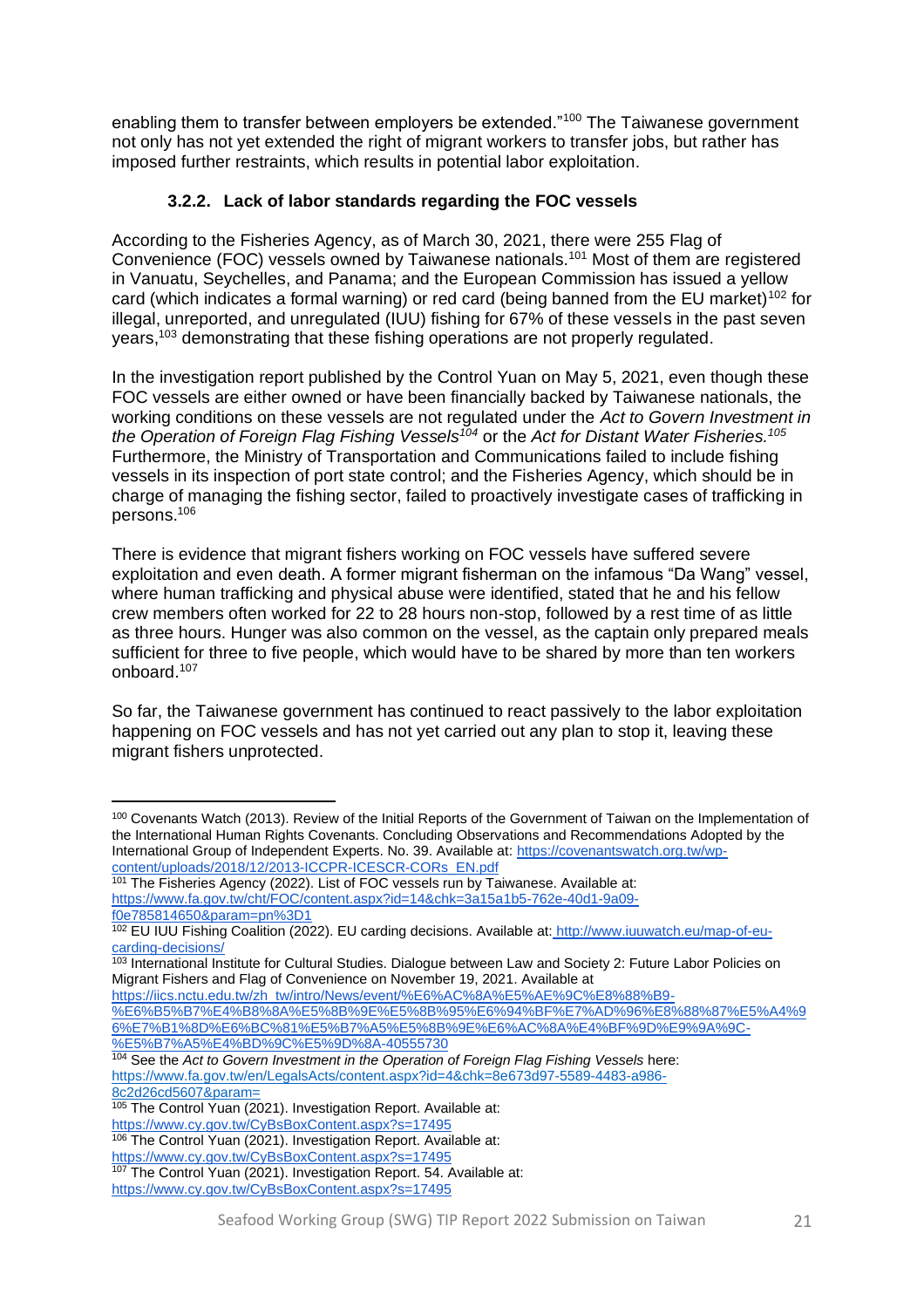#### **3.2.3. Limited rights to freedom of association and collective bargaining**

<span id="page-21-0"></span>Freedom of association and collective bargaining are fundamental labor rights and are central to ensuring decent working conditions and preventing forced labor.<sup>108</sup> Migrant fishers in Taiwan, especially those in the distant water fishing industry, lack access to unions. Without well-organized worker unions, migrant fishers are unable to exercise their rights to organize or bargain for better working and living conditions with their employers. In Taiwan, there is a severe shortage of worker associations for these fishers to protect their labor rights.

Even with a law enabling migrant workers to form unions, Taiwan presents a disempowered and discouraging environment for them to realize their rights to freedom of association. The constitution of Taiwan, the Labor Union Act and the Enforcement Rules of the Labor Union Act provide the legal grounds for freedom of association. The Labor Union Act was amended in May 2011 to allow foreign workers to serve as directors or supervisors of a union, which in practice allowed them to form and lead their own unions. Since then, only three unions have been established by migrant workers with assistance of local labor rights organizations and activists– including two for fishers with about 100 members in each and one for domestic caregivers, a small number given the population of over 600,000 migrant workers in Taiwan.

The law itself creates a restriction for workers to assemble. In Taiwan, labor unions are classified into three types. A 'corporate union' is for employees at the same workplace or company, an 'industrial union' is for workers in the same industry, and a 'professional union' is for workers with the same professional skills.<sup>109</sup> It is difficult for migrant fishers to form any of these types of unions; however, it has been possible for coastal-offshore fishers to form professional unions.<sup>110</sup> A professional union must be formed by workers in the same work category who are registered in the same administrative area. This is easier for coastal-offshore fishers; however, for distant water fishers, it is common for them to transfer to employers or work on vessels registered in different cities or counties, which makes it particularly challenging for them to form the group of initial members needed to establish a union.<sup>111</sup>

The two migrant fishers' unions in Taiwan were established in Yilan and Keelung counties in the northeast of Taiwan. As the Labor Union Act prohibits these professional unions to take in members from other geographical areas, these unions are unable to cover fishers working or registered outside of Yilan and Keelung, which means 20 out of the total 22 counties and cities in Taiwan do not have a fishers' union for workers to unite and bargain for the rights that they are already entitled to.

Other examples further show that the Taiwanese government has not fostered an environment to promote and protect the right to freedom of association for migrant workers. Firstly, most employers are unwilling to support the forming of worker unions, and migrant fishers may face pressure or even threats from their employers of losing their jobs if they seek to organize or join a union. Secondly, the discrimination against fishers' unions is driving migrant fishers

<sup>108 &</sup>quot;ILO Declaration on Fundamental Principles and Rights at Work," ILO, [https://www.ilo.org/declaration/lang-](https://www.ilo.org/declaration/lang--en/index.htm#:~:text=These%20categories%20are%3A%20freedom%20of,respect%20of%20employment%20and%20occupation) [en/index.htm#:~:text=These%20categories%20are%3A%20freedom%20of,respect%20of%20employment%20an](https://www.ilo.org/declaration/lang--en/index.htm#:~:text=These%20categories%20are%3A%20freedom%20of,respect%20of%20employment%20and%20occupation) [d%20occupation.](https://www.ilo.org/declaration/lang--en/index.htm#:~:text=These%20categories%20are%3A%20freedom%20of,respect%20of%20employment%20and%20occupation)

<sup>109</sup> Law & Regulation Database of The Republic of China (2022). Labor Union Act. Available at <https://law.moj.gov.tw/ENG/LawClass/LawAll.aspx?pcode=N0020001>

<sup>&</sup>lt;sup>110</sup> It is even more challenging for migrant fishers to form a corporate union or industrial union. According to Labour Union Act, an initial pool of 30 members is required to establish a corporate union, and it would be rare for any Taiwanese vessel owners to employ more this number of workers at once. The main difference between an industrial union and a professional union is the scope of their members. An industrial union should include members of different jobs in the same industry, such as fishers, vessel keepers, and porters in the fishing industry. As most migrant workers have been hired as the same job category – fishers – this union category is not applicable to them unless they were able to join together with other types of workers. <sup>111</sup> Chia-Wei Liang (2021). Establishing Keelung Migrant Fishermen's Union. Events in Focus, [https://www.facebook.com/eventsinfocus/posts/1774099519433666.](https://www.facebook.com/eventsinfocus/posts/1774099519433666)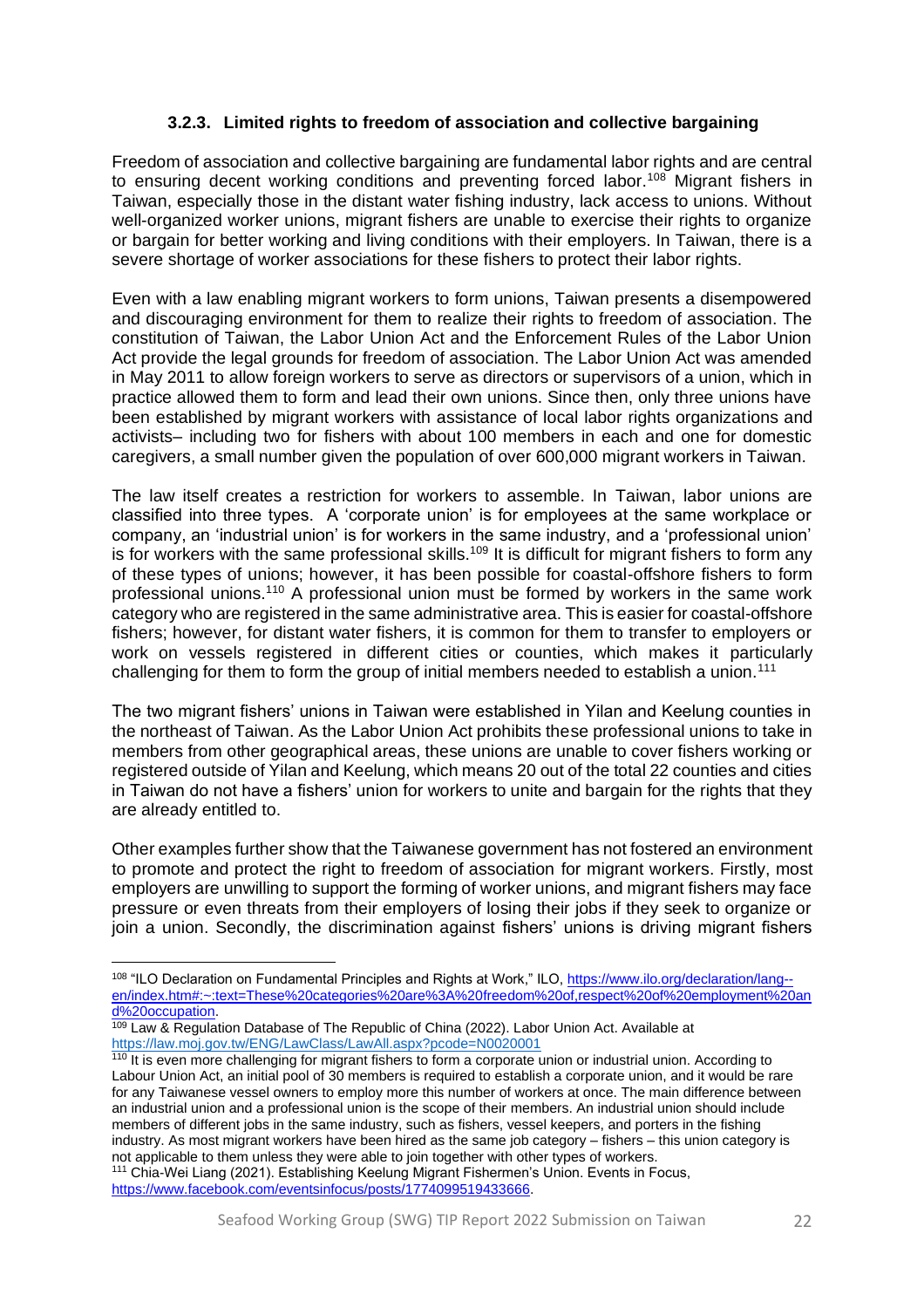away from forming their own unions. A previous report shows that a fishers' union was excluded from the discussions on labor rights among other local unions in Taiwan.<sup>112</sup> Thirdly, in order to form a union, the group must have 30 initial members, participate in a congress and send an application form to a local labor office. This is very challenging in general for migrant workers who do not speak, read or write Mandarin Chinese, but particularly so for distant water fishers who are at sea most of the time and rarely return to Taiwanese ports. In addition, the relevant authority for distant water fishers is the Fisheries Agency, so it is unclear if the labor office would have the authority to accept their application.<sup>113</sup> Lastly, as distant water fishers are not covered by the Labor Standard Act and are not subjected to the protection and management of the Ministry of Labor, which governs the trade unions in Taiwan, it is unclear whether they are entitled to the same rights of forming unions as other workers in Taiwan.<sup>114</sup> At the time of writing this report, a group of Indonesian fishers in Southern Taiwan had submitted an application to the government to establish a distant water fishers' union.

So far, the Taiwanese government has shown little support in assisting migrant workers to deal with the discrimination and pressure from employers when it comes to forming unions.<sup>115</sup> The majority of migrant fishers have no representation in the workplace and no ability to negotiate for better working conditions, leaving them exposed to the risk of forced labor and other forms of exploitation. These barriers prevent migrant fishers from exercising their internationally recognized rights to freedom of association and collective bargaining, which are included in both the ICCPR and the ICESCR as well as ILO core labor conventions No. 87 and No. 98. The absence of worker unions is preventing migrant workers from addressing labor rights violations and mitigating forced labor risks in their workplaces.

# <span id="page-22-0"></span>**4. PROSECUTION**

Under the "3P" paradigm, governments have the duty to "criminalize all forms of human trafficking, vigorously investigate and prosecute cases of human trafficking, and convict and sentence those responsible for such acts with prison sentences that are sufficiently stringent to deter the crime and adequately reflect the heinous nature of the offense."<sup>116</sup>

## <span id="page-22-1"></span>**4.1. The Underestimated Cases**

As of the end of January 2022, there were 664,733 blue-collar migrant workers in Taiwan.<sup>117</sup> In the previous five years, the numbers ranged from about 624,000 to 718,000.<sup>118</sup> Despite the high prevalence of forced labor against migrant workers, less than 200 cases of trafficking in persons have been identified during annual investigations over the past five years. The statistics provided by the government indicate insufficient efforts to prosecute human traffickers in Taiwan.

<sup>112</sup> Mina Chiang, Kimberly Rogovin (2020). Labor Abuse in Taiwan's Seafood Industry & Local Advocacy for Reform. Global Labor Justice - International Labor Rights Forum, [https://laborrights.org/sites/default/files/publications/Labor-Abuse-in-Taiwan-Seafood-Industry-Local-Advocacy-](https://laborrights.org/sites/default/files/publications/Labor-Abuse-in-Taiwan-Seafood-Industry-Local-Advocacy-for-Reform.pdf)

[for-Reform.pdf.](https://laborrights.org/sites/default/files/publications/Labor-Abuse-in-Taiwan-Seafood-Industry-Local-Advocacy-for-Reform.pdf)

<sup>&</sup>lt;sup>113</sup> GLJ-ILRF & Greenpeace (2021). Comments Concerning the Ranking of Taiwan by the U.S. Department of State in the 2021 Trafficking in Persons Report. Available at

[https://laborrights.org/sites/default/files/publications/SWG%20Taiwan%202021%20TIP%20Report\\_Final\\_Publica](https://laborrights.org/sites/default/files/publications/SWG%20Taiwan%202021%20TIP%20Report_Final_Publication2.pdf) [tion2.pdf](https://laborrights.org/sites/default/files/publications/SWG%20Taiwan%202021%20TIP%20Report_Final_Publication2.pdf)

 $114$  Conversation with Yilan Migrant Fishermen Union, March 25<sup>th</sup> 2022.

<sup>115</sup> Conversation with Yilan Migrant Fishermen Union, March 25th 2022.

<sup>116</sup> 3Ps: Prosecution, Protection, and Prevention," Office to Monitor and Combat Trafficking in Persons, [https://www.state.gov/3ps-prosecution-protection-and-prevention/.](https://www.state.gov/3ps-prosecution-protection-and-prevention/)

<sup>&</sup>lt;sup>117</sup> Ministry of Labor (2022). The number of industrial and social welfare migrant workers. Available at: https://statfy.mol.gov.tw/index12.aspx

<sup>118</sup> Ministry of Labor (2021). The numbers of industrial and social welfare migrant workers. Available at: [https://statdb.mol.gov.tw/evta/jspProxy.aspx?sys=100%26kind=10%26type=1%26funid=wqrymenu2%26cparm1](https://statdb.mol.gov.tw/evta/jspProxy.aspx?sys=100%26kind=10%26type=1%26funid=wqrymenu2%26cparm1=wq14%26rdm=I4y9dcIi) [=wq14%26rdm=I4y9dcIi](https://statdb.mol.gov.tw/evta/jspProxy.aspx?sys=100%26kind=10%26type=1%26funid=wqrymenu2%26cparm1=wq14%26rdm=I4y9dcIi)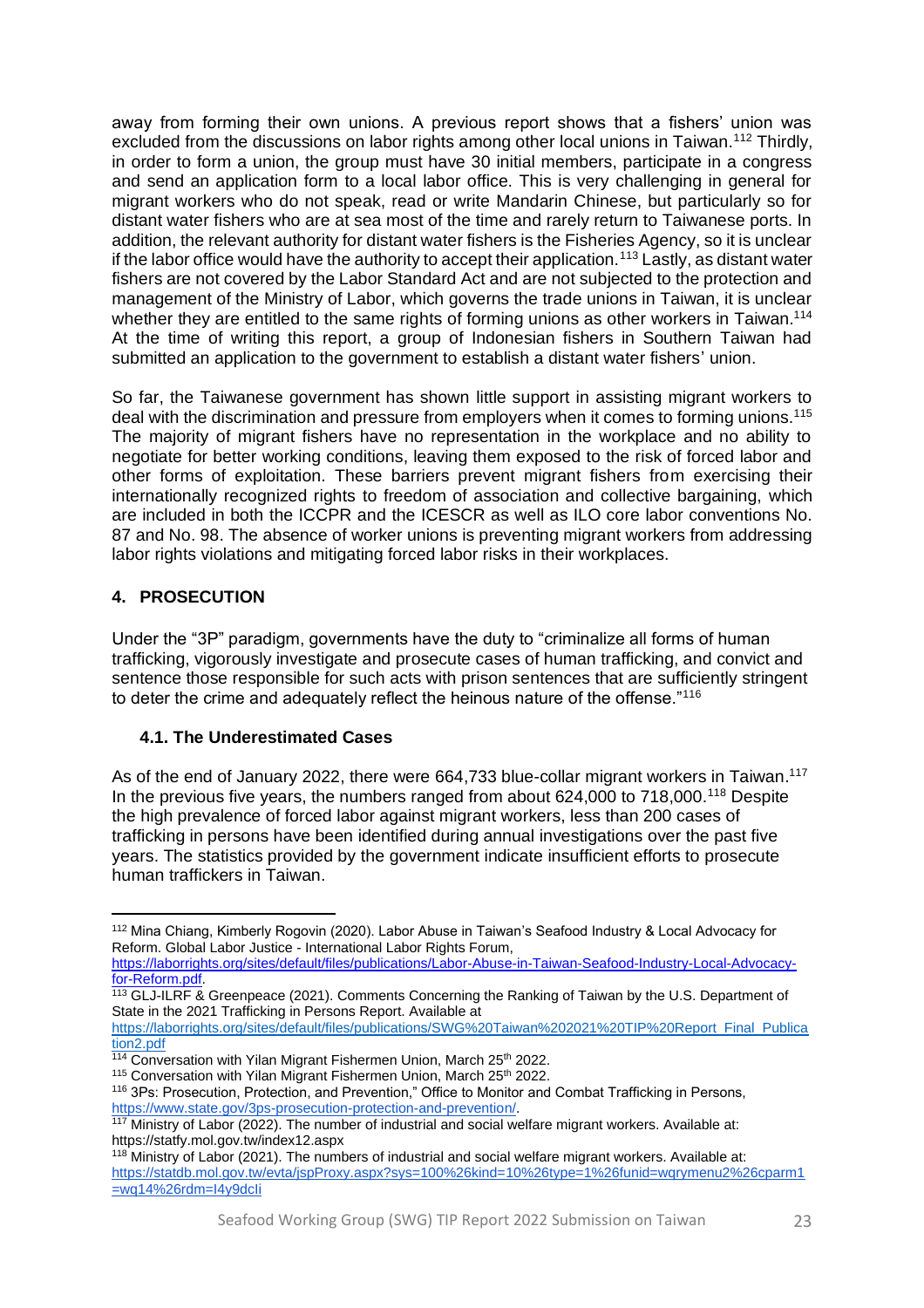According to the National Immigration Agency, less than 40 cases of labor exploitation happen in Taiwan each year. The number of cases has declined since 2018, and as of October 2021, only 18 cases have been identified within 2021. It is important to note that these statistics cover the total number of cases in Taiwan, and some cases are not related to migrant workers, making the number of investigations conducted among vulnerable migrant workers even lower. These numbers seem impossibly low, given the prevalence of exploitation against migrant workers in Taiwan reported by the CSOs and covered by the media.

| Year/Type of<br>trafficking | Sex trafficking | <b>Labor exploitation</b> | <b>Total</b> |
|-----------------------------|-----------------|---------------------------|--------------|
| 2017                        | 108             | 37                        | 145          |
| 2018                        | 95              | 38                        | 133          |
| 2019                        | 111             | 32                        | 143          |
| 2020                        | 130             | 29                        | 159          |
| 2021 (as of Oct.)           | 80              | 18                        | 98           |
| total                       | 524             | 154                       |              |

**Table 2. Statistics on investigations of human trafficking cases<sup>119</sup>**

The numbers of potential human traffickers that were investigated by the judicial officers are also low compared to the numbers of those prosecuted. In the most recent four years, the prosecution rate of human trafficking has never exceeded 45 percent.

**Table 3. Statistics on the human trafficking cases handled by local prosecutors' offices<sup>120</sup>**

| Year/Item | <b>Concluded</b><br>investigation<br>(person) | <b>Number of</b><br>persons being<br>prosecuted | <b>Prosecution</b><br>rate | <b>Number of</b><br>people found<br>guilty |
|-----------|-----------------------------------------------|-------------------------------------------------|----------------------------|--------------------------------------------|
| 2017      | 590                                           | 248                                             | 42.0%                      | 62                                         |
| 2018      | 402                                           | 112                                             | 27.9%                      | 50                                         |
| 2019      | 322                                           | 122                                             | 37.9%                      | 50                                         |
| 2020      | 387                                           | 132                                             | 34.1%                      | 55                                         |

There are several reasons for the low prosecution rates, as well as the fact that only about a hundred people have been prosecuted as human traffickers.

- 1. The *Human Trafficking Prevention Act* has a detailed definition of trafficking in persons, as well as clear regulations for prosecution in Taiwan. However, the law is difficult to implement, especially in terms of prosecuting violators.<sup>121</sup>
- 2. Secondly, the number of cases prosecuted since the passing of the *Human Trafficking Prevention Act* in 2009 is very low. When reviewing a criminal case, most judges rely on the referral of previous cases to make a court decision. Without sufficient similar criminal cases to refer to, it is often difficult for the judges to find the offenders quilty.<sup>122</sup>

<sup>119</sup> National Immigration Agency (2022). Statistics of human trafficking cases investigated by the judicial police. Available at:

<https://www.immigration.gov.tw/5385/7344/7350/8940/?alias=settledown> <sup>120</sup> Ministry of Justice (2020). Forensic Statistics Annual Report. Available at [https://www.rjsd.moj.gov.tw/rjsdweb/book/Book\\_Detail.aspx?book\\_id=491](https://www.rjsd.moj.gov.tw/rjsdweb/book/Book_Detail.aspx?book_id=491)

Update required: 2021 report not published yet

<sup>&</sup>lt;sup>121</sup> See section 4.2.

<sup>122</sup> Conversation with Organization for Migrant Fishers' Rights on November 23, 2021.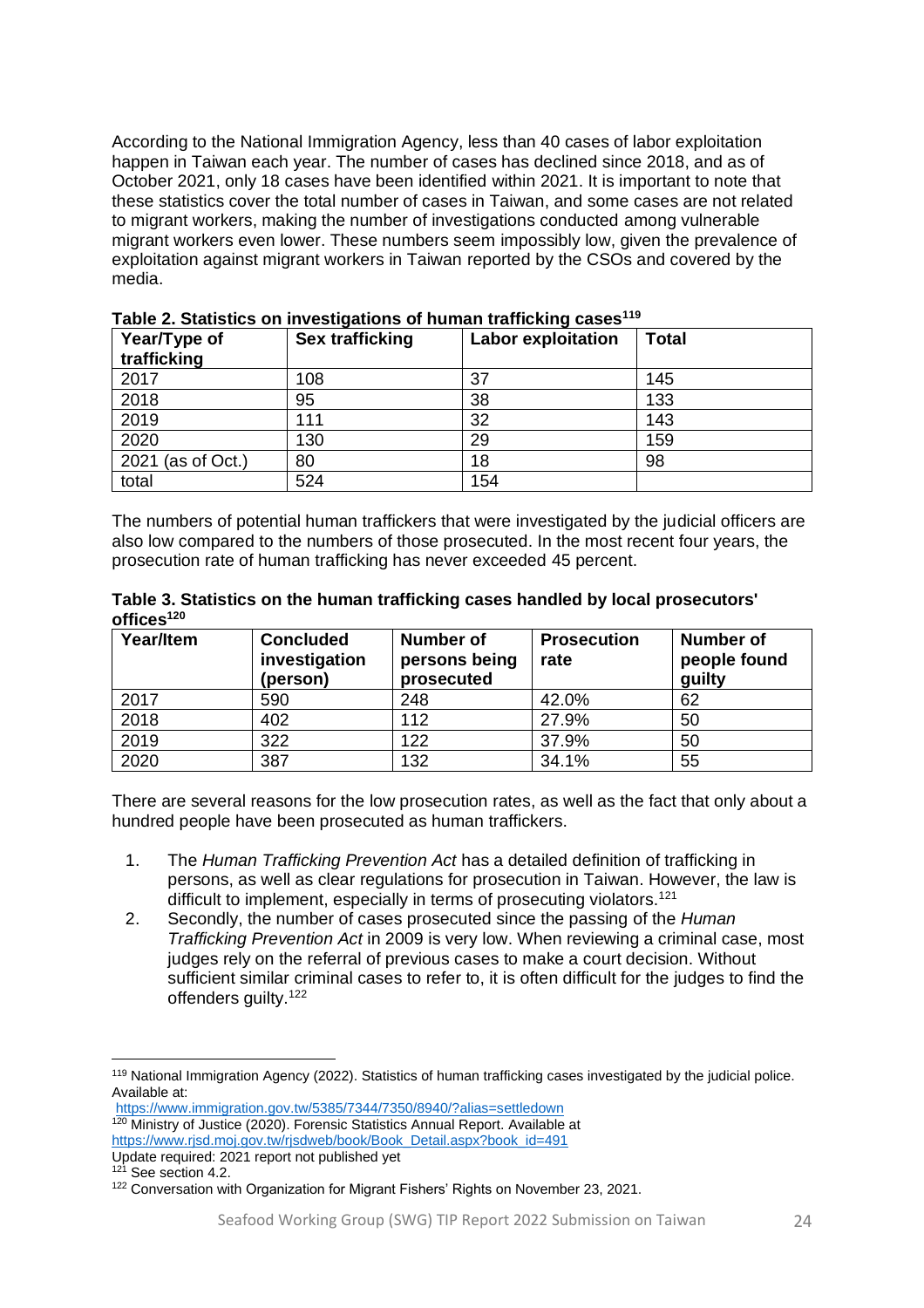3. The authorities are not vigilant enough in terms of identifying human traffickers or the practice of trafficking in persons. For example, there was a case of a migrant worker having his salary withheld by his employer. To avoid penalties, the employer returned the worker his salary before the trial, and the judge decided not to prosecute this employer since the "damage on the victim's side has been compensated." The employer ended up walking away without any punishment.<sup>123</sup>

# <span id="page-24-0"></span>**4.2. The Impractical Human Trafficking Prevention Law**

## **4.2.1. The overly narrow definition of human trafficking in the national law**

<span id="page-24-1"></span>The ILO has set out the following 11 indicators of forced labor to help the frontline workers/authorities worldwide identify the presence of forced labor:<sup>124</sup>

- Abuse of vulnerability
- Deception
- Restriction of movement
- Isolation
- Physical and sexual violence
- Intimidation and threats
- Retention of identity documents
- Withholding of wages
- Debt bondage
- Abusive working and living conditions
- Excessive overtime

Taiwan's legislation does not align with the Palermo Protocol. The *Human Trafficking Prevention Act* contains a much more complex system, making it difficult for traffickers to be prosecuted. It is conceptually unclear what labor exploitation means in relation to trafficking in persons, making the identification and prosecution of relevant cases difficult on the around. $125$ 

In Article 32 of the *Human Trafficking Prevention Act*, criminal practices regarding trafficking in persons are classified into two levels of misconduct.<sup>126</sup> The higher level of misconduct refers to "Anyone using such means as force, threat, intimidation, confinement, monitoring, drugs, fraud, hypnosis, or other means against another person's will to labor to which pay is not commensurate with the work duty for profit, shall be sentenced to imprisonment under seven years, and may also be fined up to NTD 5,000,000 (USD 180,000)." The lower level of misconduct refers to "Anyone using such means as debt bondage or the abuse of another person's inability, ignorance, or helplessness to subject him/her to labor to which pay is not commensurate with the work duty for profit, shall be sentenced to imprisonment under three years, and may also be fined up to NTD 1,000,000 (USD 36,000)."127

This article is vital as it defines the types of unlawful practices and how an offender should be punished. However, according to a lawyer experienced in assisting potential victims of

124 International Labor Organization (2012). ILO Indicators of Forced Labour. Available at [https://www.ilo.org/wcmsp5/groups/public/---ed\\_norm/---declaration/documents/publication/wcms\\_203832.pdf](https://www.ilo.org/wcmsp5/groups/public/---ed_norm/---declaration/documents/publication/wcms_203832.pdf)

<sup>125</sup> Human Rights At Sea (2021). Watershed for Human Rights in Taiwan's Fishing Sector. Available at <https://www.humanrightsatsea.org/2021/05/11/watershed-for-human-rights-in-taiwans-fishery-sector/>

<sup>126</sup> Law & Regulations Database of The Republic of China (2022). Human Trafficking Prevention Act. Available at <https://law.moj.gov.tw/ENG/LawClass/LawAll.aspx?pcode=D0080177>

<sup>123</sup> Conversation with Organization for Migrant Fishers' Rights on November 23, 2021.

<sup>&</sup>lt;sup>127</sup> Law & Regulations Database of The Republic of China (2022). Human Trafficking Prevention Act. Art. 32. Available at<https://law.moj.gov.tw/ENG/LawClass/LawAll.aspx?pcode=D0080177>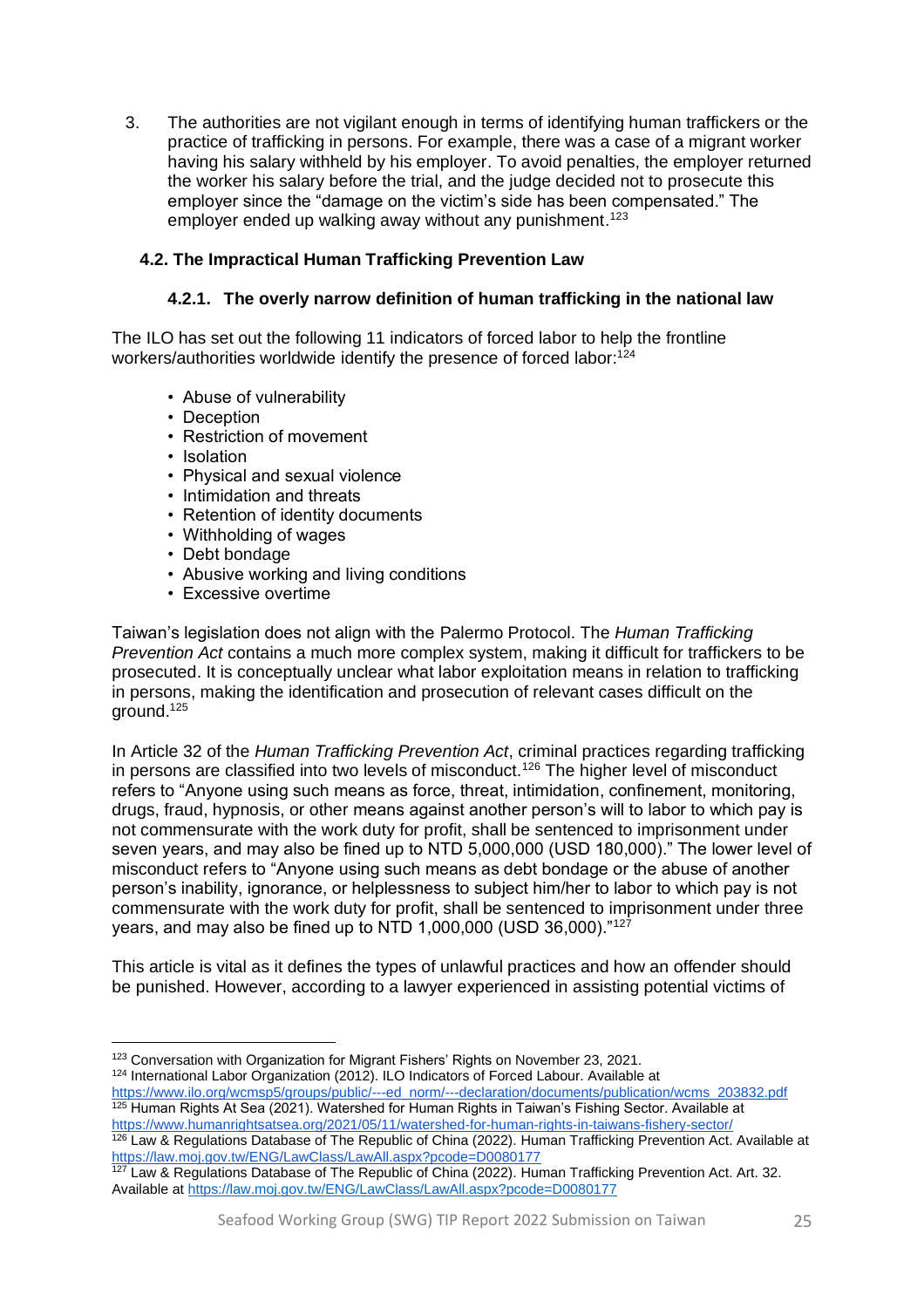human trafficking, this article is not practical and difficult to be utilized.<sup>128</sup> This is the case for three main reasons as described below.

First, the elements of misconduct stated in this article, such as "force", "monitoring", and "means against another person's will to labor to which pay is not commensurate with the work duty for profit," are blurred; thus, in practice, it is difficult to differentiate whether a specific practice should be categorized as a more serious criminal offense or a minor offense.<sup>129</sup>

Second, the element "debt bondage" in this law is not consistent with international standards.<sup>130</sup> A lawyer pointed out that, in Taiwan, only practices involving usury will be recognized as debt bondage; in contrast, in most countries, the presence of usury<sup>131</sup> is not required for a case to be identified as human trafficking. Many migrant workers have borrowed loans with unreasonably high interest from the recruitment companies in their home countries before coming to Taiwan, putting them in debt. As the initial lenders may not be Taiwanese, the Taiwanese government is unable to prosecute the offenders, even after the workers have been recognized as victims of trafficking. Many CSOs have long been urging the Taiwanese government to amend the *Human Trafficking Prevention Act* to ensure adequate indicators of forced labor so that the offenders can be prosecuted through this law, but it has yet to be amended.<sup>132</sup>

Third, certain practices stated in the law require the explanation from the Criminal Code of the Republic of China, meaning that in practice, articles in the *Human Trafficking Prevention Act* cannot stand alone and be utilized without the support of other laws. For example, under the *Human Trafficking Prevention Act*, the practices of "force and threat" are illegal. However, the definitions of these two practices are defined in the *Criminal Code of the Republic of China*, and are not stated in the *Human Trafficking Prevention Ac*t itself, making the Act ineffective for identifying trafficking cases and prosecuting offenders.<sup>133</sup>

## **4.2.2. Severe punishment became a barrier in the prosecution process**

<span id="page-25-0"></span>In Taiwan's judicial system, human trafficking is a felony. If an offender of human trafficking has pled guilty, he can be sentenced to imprisonment up to seven years and can be fined up to NTD 5,000,000 (USD 180,000).<sup>134</sup> The severe penalty may seem intimidating to traffickers and prevent them from committing such a kind of crime; but in reality, the high penalty acts as a barrier for judicial officers to prosecute offenders and find them guilty of violating the *Human Trafficking Prevention Act*.

The punishment for human trafficking is as severe as for murder and robbery, according to the *Criminal Code of the Republic of China*. <sup>135</sup> Article 271 in this law states that "Any person who kills others on the scene by righteous indignation shall be sentenced to imprisonment

<sup>129</sup> Conversation with Organization for Migrant Fishers' Rights on November 23, 2021.

<sup>128</sup> Conversation with the Organization for Migrant Fishers' Rights (a Taiwanese NGO) on November 23, 2021.

<sup>130</sup> International Labor Organisation (2022). C029 - Forced Labour Convention, 1930 (No. 29) Available at [https://www.ilo.org/dyn/normlex/en/f?p=NORMLEXPUB:12100:0::NO::P12100\\_ILO\\_CODE:C029](https://www.ilo.org/dyn/normlex/en/f?p=NORMLEXPUB:12100:0::NO::P12100_ILO_CODE:C029) <sup>131</sup> The illegal action or practice of lending money at unreasonably high rates of interest.

<sup>132</sup> Conversation with Organization for Migrant Fishers' Rights on November 23, 2021.

<sup>&</sup>lt;sup>133</sup> Conversation with Organization for Migrant Fishers' Rights on November 23, 2021.

<sup>134</sup> Law & Regulations Database of The Republic of China (2022). Human Trafficking Prevention Act. Art. 31. Available at<https://law.moj.gov.tw/ENG/LawClass/LawAll.aspx?pcode=D0080177>

 $135$  Article 273 in this law states that "Any person who kills others on the scene by righteous indignation shall be sentenced to imprisonment for **not more than seven years**", and causing another person's death by negligence results in imprisonment for under five years or a fine **no more than NTD 500,000 (USD 18,000)**.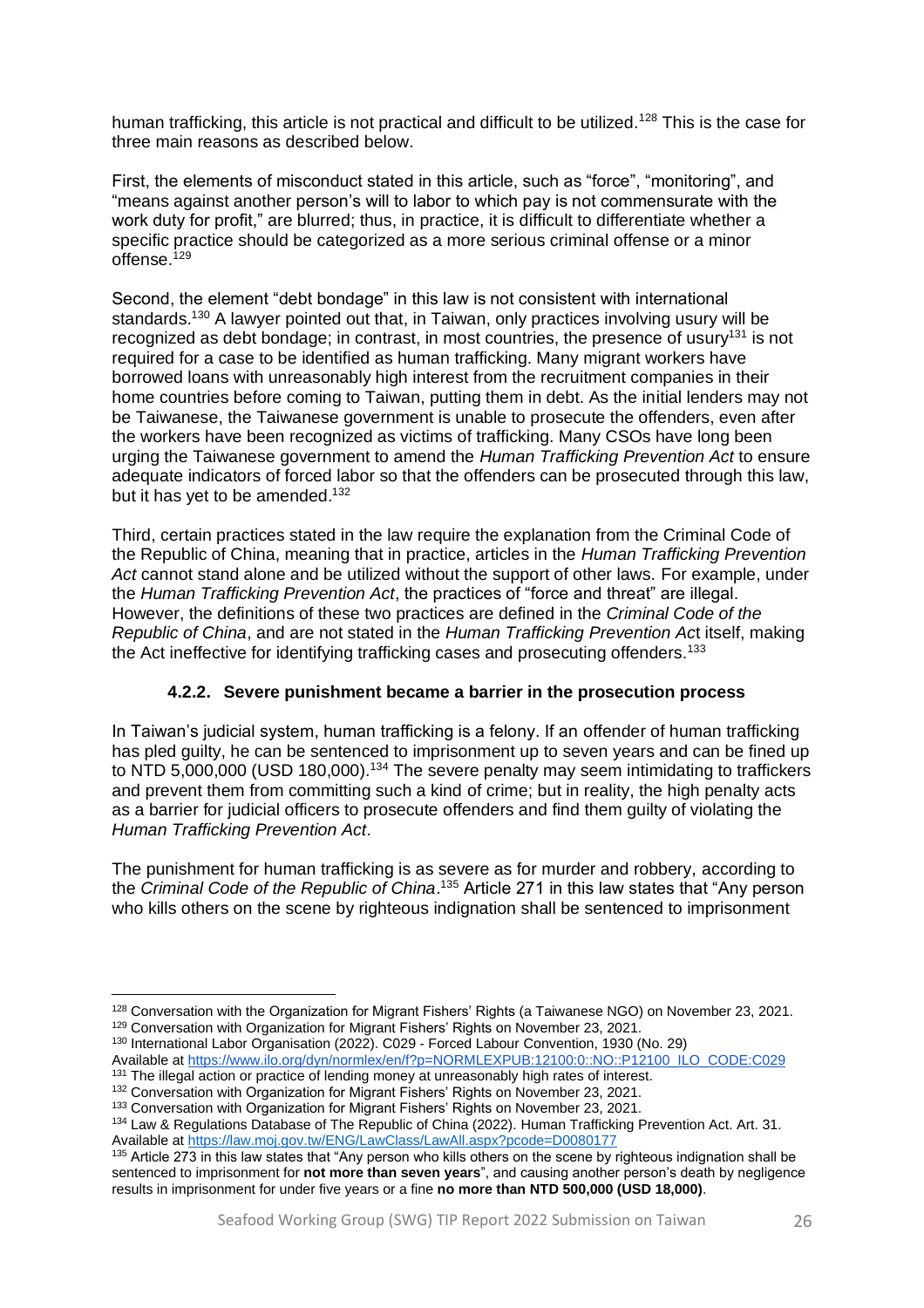for not more than seven years," and causing another person's death by negligence results in imprisonment for under five years or a fine no more than NTD 500,000 (USD 18,000).<sup>136</sup>

Compared to murder, many criminal practices that form a case of human trafficking can hardly be considered a felony. According to an experienced lawyer, this is a matter of the philosophy of law. For example, a broker who confiscates a worker's documents or withholds that worker's salary can be recognized as a human trafficker. However, even if the judge does recognize this case as human trafficking, the judge may find it difficult to punish the broker using the *Human Trafficking Prevention Act*, as compared with murdering people, confiscation of documents or salary seems to be a simple misdemeanor.

## <span id="page-26-0"></span>**5. PARTNERSHIP**

A whole-of-government approach should be used to eliminate human trafficking. However, the government has failed to work closely with civil society and has not established effective cooperation and coordination mechanisms within its administrative branches.

#### <span id="page-26-1"></span>**5.1. Limited and ineffective partnership with NGOs**

Effective and transparent partnerships with local and international NGOs<sup>137</sup> and private sector actors can well assist the government's efforts to prevent trafficking, protect victims, and punish traffickers. In addition, cooperation and coordination between governments are equally important, as the crime of human trafficking often involves actors in more than one region and/or country.

However, in the case of distant water fisheries, the Taiwanese government has so far built limited and ineffective partnerships with local and international NGOs. In 2021, the Fisheries Agency started to invite local and international NGOs to observe the process of labor interviews for migrant fishers in distant water fisheries, yet the latter were required not to ask any questions or offer any suggestions during the process even when indicators of forced labor were visible. Observers were not provided the questionnaire used by interviewers, and were not given proper channels to express their concerns over the ineffectiveness and unprofessionalism of such interviews.<sup>138</sup>

In addition, some local NGOs were also invited to participate in the recruitment agencies' annual evaluation held by the Fisheries Agency. However, in contrast to what the authority claimed to be a "public-private partnership",<sup>139</sup> NGOs could only listen to the discussion and were not given equal chance to evaluate the agencies. Moreover, suggestions and criticism given to the Fisheries Agency before the evaluation were not taken into account in the evaluation process.<sup>140</sup>

Partnerships between the government and NGOs are also inadequate–even missing–in the human trafficking victim identification training program. Every year, the National Immigration Agency holds two education and training courses for governmental officials, yet the NGOs' involvement is limited. Local NGOs who have been supporting frontline workers to protect and promote migrant fishers' rights were not invited to share their experiences and insights.

<sup>138</sup> Conversation with Yilan Migrant Fishermen Union on November 16, 2021.

<sup>139</sup> Fisheries Agency (September 29, 2021).

[https://www.fa.gov.tw/cht/newspaper/content.aspx?id=2799&chk=e6b6c301-9cb7-4e0a-b8ec](https://www.fa.gov.tw/cht/newspaper/content.aspx?id=2799&chk=e6b6c301-9cb7-4e0a-b8ec-f44a361da927¶m=pn%3D1%26yy%3D2021%26mm%3D)[f44a361da927&param=pn%3D1%26yy%3D2021%26mm%3D](https://www.fa.gov.tw/cht/newspaper/content.aspx?id=2799&chk=e6b6c301-9cb7-4e0a-b8ec-f44a361da927¶m=pn%3D1%26yy%3D2021%26mm%3D)

<sup>136</sup> Law & Regulations Database of The Republic of China (2022). Criminal Code of Republic of China. Art. 271. Available at<https://law.moj.gov.tw/ENG/LawClass/LawAll.aspx?pcode=C0000001>

<sup>&</sup>lt;sup>137</sup> 'Local NGOs' is used here to refer to a range of local civil society organizations, labor unions, service providers and other frontline groups supporting migrant fishers.

<sup>140</sup> Conversation with Yilan Migrant Fishermen Union on November 16, 2021.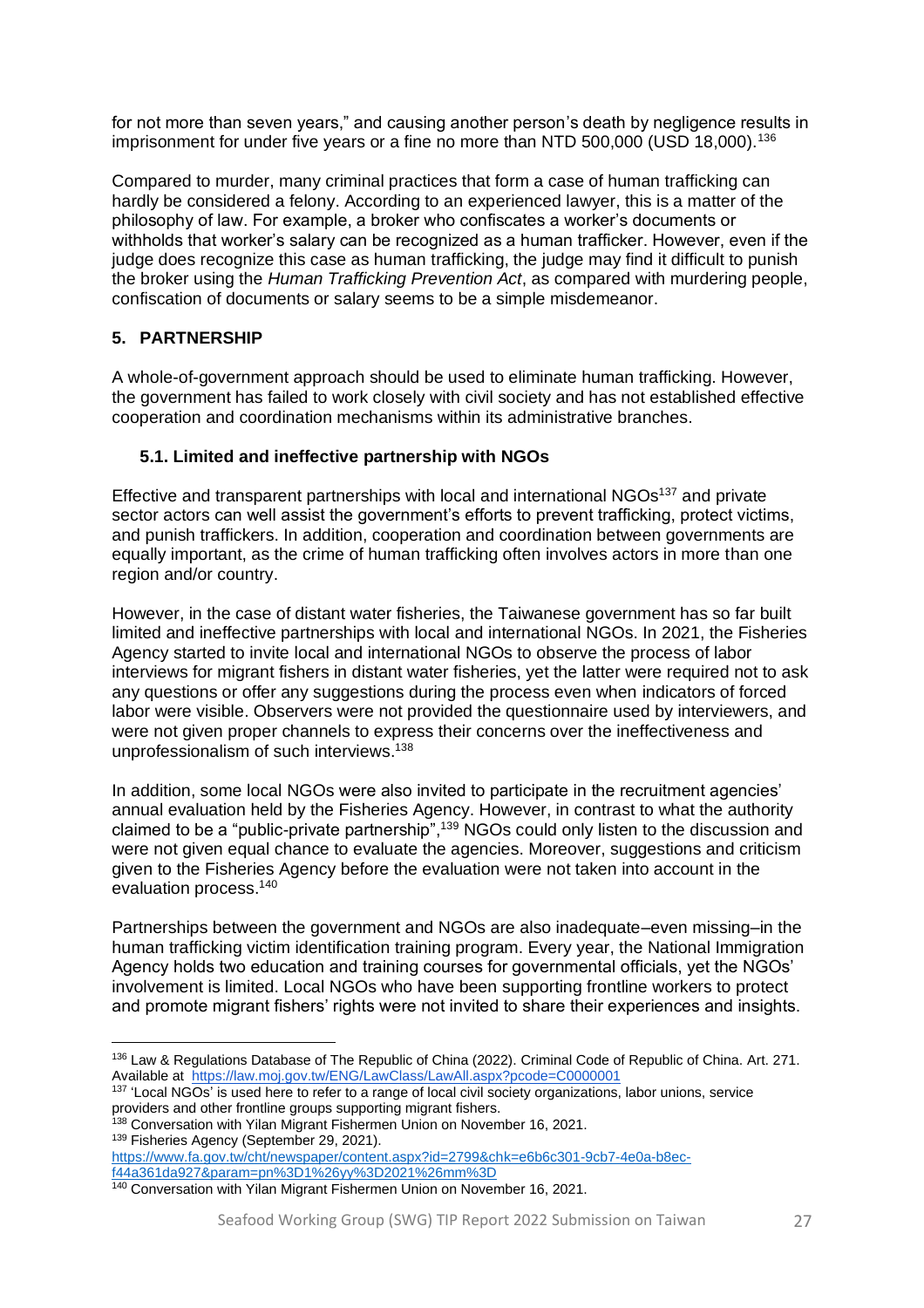Instead, speakers and trainers are mainly the ones with less or even no experience on the ground.<sup>141</sup>

Without a platform to truly discuss problems and develop solutions, the Taiwanese government has not established meaningful partnerships with local and international NGOs.

#### <span id="page-27-0"></span>**5.2. Inadequate cooperation and collaboration between government agencies**

Local and international NGOs have repeatedly called for the Ministry of Labor to take greater responsibility for migrant fishers and work closely with the Fisheries Agency on the matter, as the Ministry of Labor possesses more knowledge, manpower, and resources in regards to labor issues.<sup>142</sup> As previously mentioned, the Fisheries Agency only has the power to conduct labor interviews, unlike legal binding labor inspections conducted by the Ministry of Labor; yet the latter never conducts any labor inspection on distant water fishing vessels, and the two institutions rarely implement joint inspections. According to an official document sent by the Fisheries Agency, in 2021, the two aforementioned institutions only conducted five joint labor inspections on distant water fishing vessels. This is disproportionate to the total number of Taiwanese distant water fishing vessels, which is around 1,100.

In addition, the government lacks communication and collaboration with regards to the national complaint mechanism. The Fisheries Agency is in charge of migrant fishers in distant water fisheries, while the key platform to receive information and file complaints for these fishers, the 1955 hotline, is run by the Ministry of Labor (see Section 2.2.2). Instead of establishing any kind of collaborative mechanism, the Ministry of Labor has not used its own channel, nor cooperated with the Fisheries Agency to ensure that all migrant fishers, especially the ones working in distant water fisheries, have a good understanding and full accessibility to the 1955 hotline. Without accessible communication tools, such as Wi-Fi or satellite phone, migrant fishers have no access to the hotline, and the government has yet to legally require the fishing vessels to provide these communication tools. Some migrant fishers have expressed their fear of using the 1955 hotline, and some have tried to directly communicate with the Fisheries Agency. Yet, instead of providing a safer channel or other options, these migrant fishers were told to stick to the 1955 hotline.<sup>143</sup> The relevant government agencies have failed to coordinate and establish an effective complaint platform for migrant fishers.

## <span id="page-27-1"></span>**6. RECOMMENDATIONS**

The Seafood Working Group asks the U.S. Department of State TIP Office to support the following recommendations to the Taiwan government and include the recommendations in the 2022 TIP Report.

- Abolish the overseas employment scheme for migrant fishers, apply the Labor Standards Act to all fishers, and ensure all migrant fishers are governed by the Ministry of Labor and thus afforded the same rights and protections as Taiwanese fishers.
- Establish a clear timeline for swift and full domestication and implementation of the ILO Work in Fishing Convention, 2007 (No. 188).
- Increase inspections on vessels of Taiwan-owned and flagged as well as Taiwanowned and foreign flagged vessels, and prosecute the owners and senior crew suspected of forced labor, especially among the distant water fishing vessels.

<sup>141</sup> Conversation with Yilan Migrant Fishermen Union on November 16, 2021.

<sup>142</sup> See Now News,<https://4wayvoice.nownews.com/news/20211004/663245/>

<sup>143</sup> Conversation with Permalang Association on November 18, 2021.